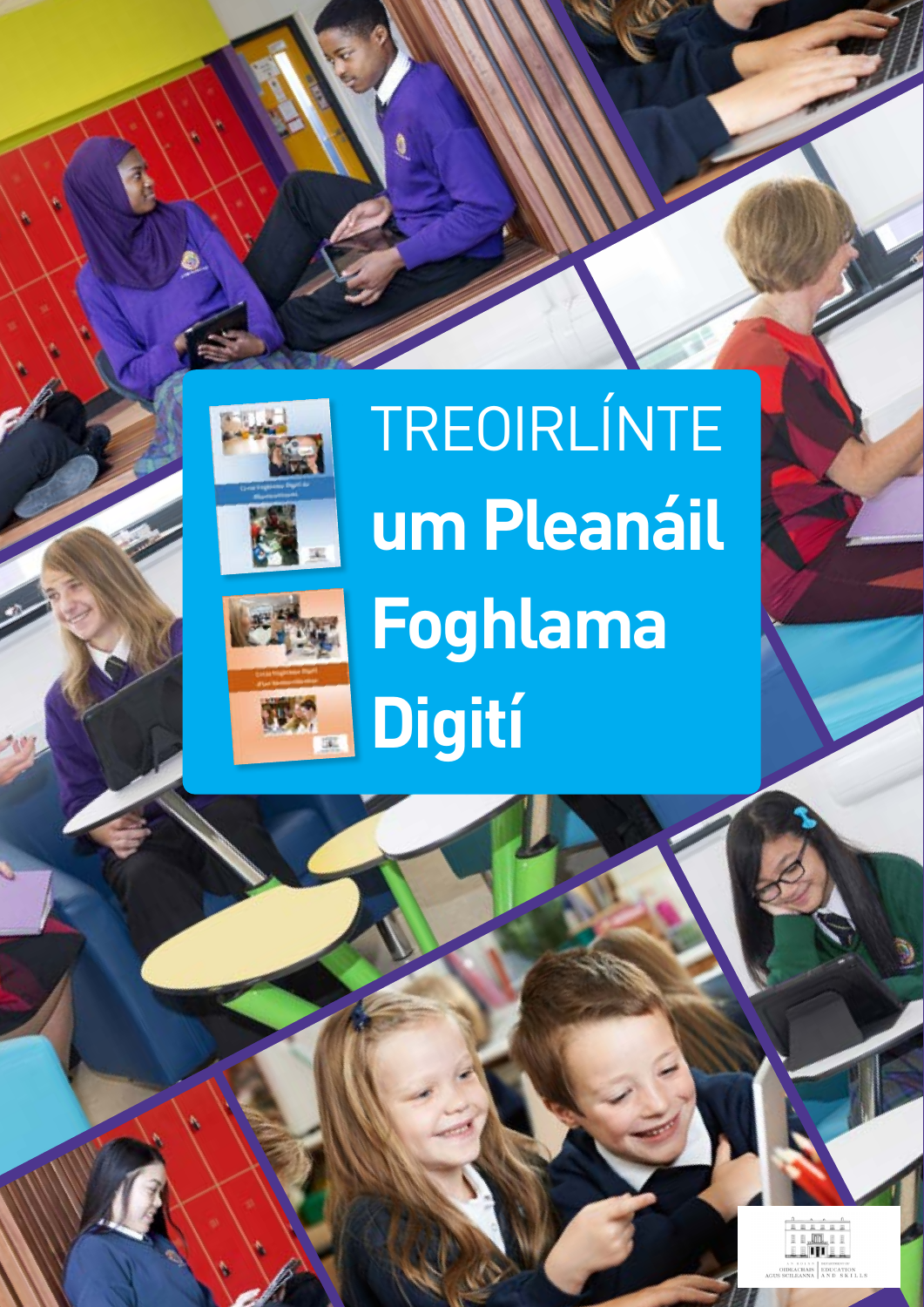# **Clár na nÁbhar**

г

| Réamhrá                                                                              | $\overline{1}$  |
|--------------------------------------------------------------------------------------|-----------------|
| Ag Tosú Amach (Leibhéal na Scoile Uile)                                              | 12 <sub>2</sub> |
| Ag Tosú Amach (comhthéacsanna pleanála eile)                                         | 15              |
| <b>Céim 1: Aimsigh an Fócas</b>                                                      | 17              |
| <b>Céim 2: Bailigh Fianaise</b>                                                      | 20              |
| <b>Céim 3: Déan Anailís agus Breithiúnais</b>                                        | 26              |
| <b>Céim 4: Scríobh agus Roinn an Plean</b><br><b>Foghlama Digití</b>                 | 30              |
| <b>Céim 5: An Plean á Chur i nGníomh</b>                                             | 35              |
| Céim 6: Déan Monatóireacht ar Ghníomhartha<br>agus Déan Meastóireacht ar an Tionchar | 44              |
| Aguisín A - Acmhainní agus Tacaíochtaí                                               | 46              |
| Aguisín B – Teimpléad – Plean Foghlama Digití                                        | 60              |
| Aguisín C – Grúpa Forbartha                                                          | 63              |

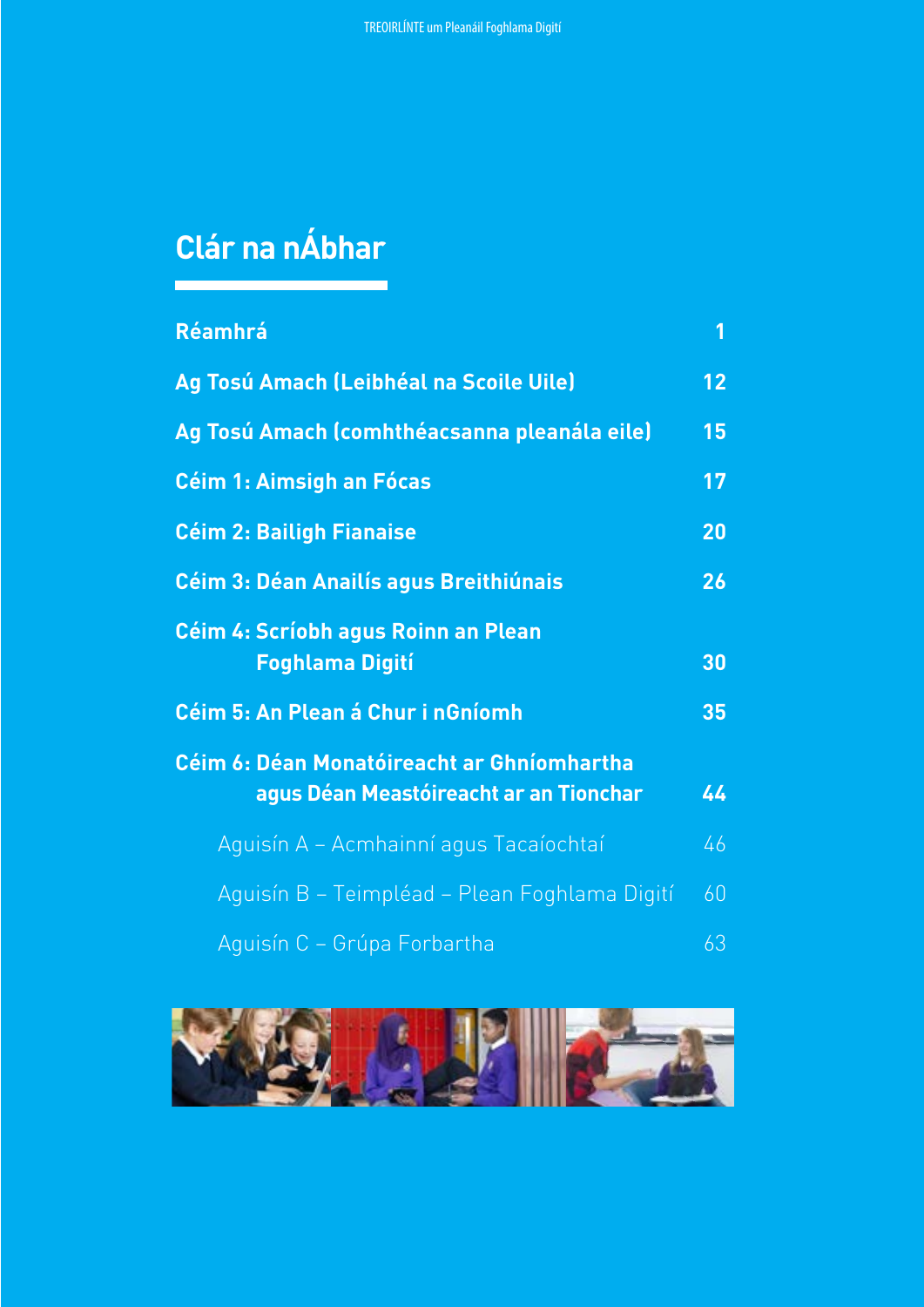## Réamhrá

## An Comhthéacs

Sa *Straitéis Dhigiteach do Scoileanna 2015-2020, Teagasc, Foghlaim agus Measúnú a Fheabhsú*<sup>1</sup> (Straitéis Dhigiteach) aithnítear go bhféadfadh ról lárnach a bheith ag TFC sa bhunathrú ar chleachtais teagaisc, foghlama agus measúnaithe do mhúinteoirí agus scoláirí, i gcóras oideachais den scoth san 21ú haois. Ba é sa chomhthéacs seo a forbraíodh an Creat Foghlama Digití (Creat FD) do scoileanna. Sa Chreat FD cuirtear plean oibre ar fáil chun cuidiú le scoileanna bainistíocht a dhéanamh ar an mbunathrú ar an teagasc agus ar an bhfoghlaim mar thoradh ar na teicneolaíochtaí digiteacha nua. Sna Treoirlínte um Pleanáil Foghlama Digití (Treoirlínte um Pleanáil FD) cuirtear treoir ar fáil maidir le conas is féidir leis an gCreat FD tacú le Plean Foghlama Digití (Plean FD) a chruthú do gach scoil. Táthar ag súil go n-ullmhóidh scoileanna Plean Foghlama Digití (Plean ríomhfhoghlama roimhe seo) mar chuid de Phlean na Scoile Uile agus go gcuirfidh siad é i bhfeidhm. Is féidir na treoirlínte a úsáid freisin chun tacú le pleanáil sna ranna ábhair agus le pleanáil an mhúinteora aonair agus chun an fhoghlaim dhigiteach a chur chun cinn sna leibhéil cláir agus traschuraclaim. Is é an sprioc dheiridh atá ag na Treoirlínte um Pleanáil Foghlama Digití ná na teicneolaíochtaí a chur i bhfeidhm go daingean i ngach réimse de ghníomhaíochtaí scoileanna.



*Fíor 1, An Comhthéacs um Pleanáil Foghlama Digití*

1. Straitéis Dhigiteacha do Scoileanna: https://www.education.ie/ga/Foilseach%C3%A1in/ Tuarasc%C3%A1lacha-Beartais/Straiteis-Dhigiteach-do-Scoileanna-2015-2020.pdf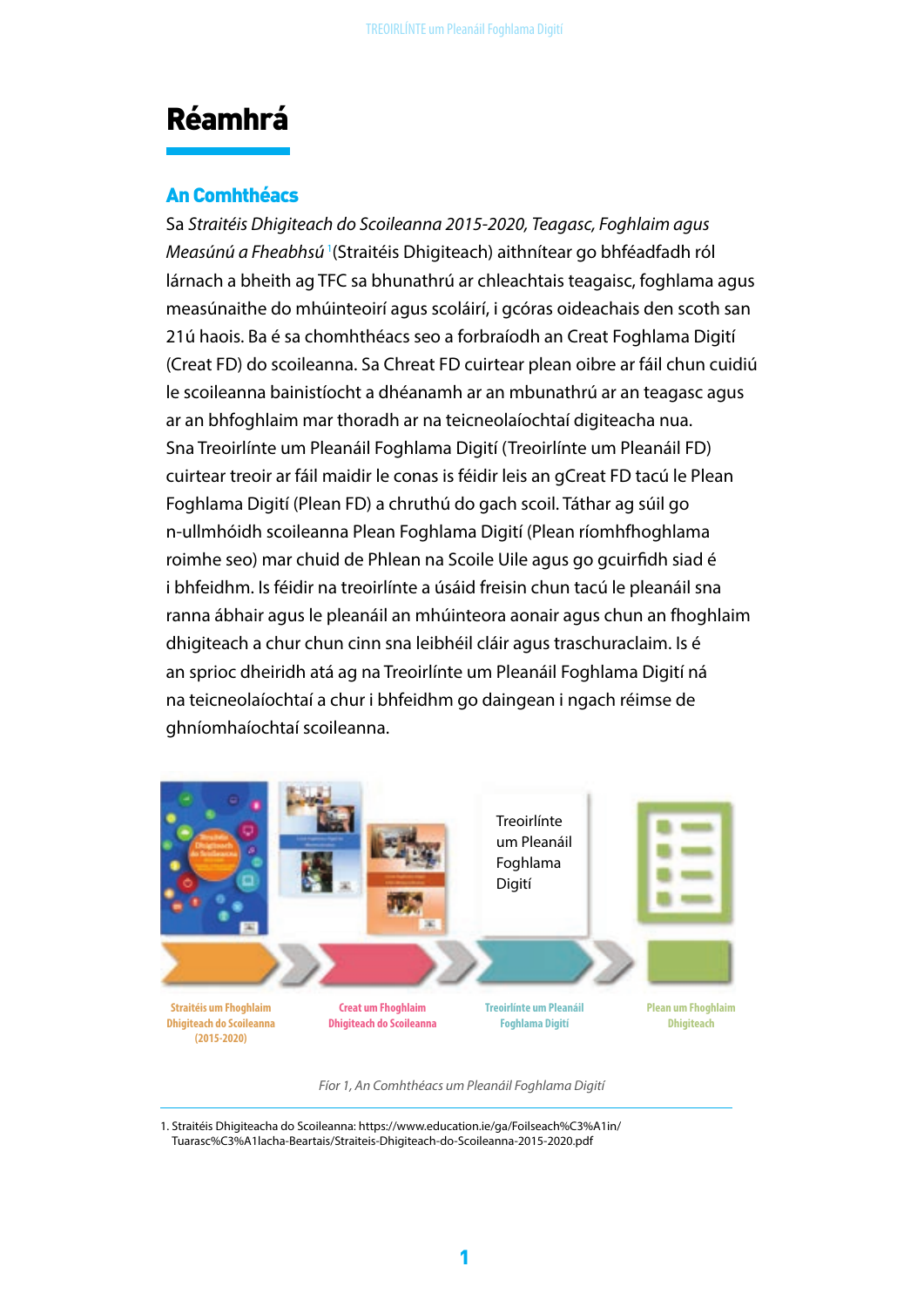Cé go dtagrófar don '*scoil*' trí na Treoirlínte seo, is féidir an focal '*scoil*' a mhalartú le '*múinteoir*', '*roinn ábhair*' nó '*grúpaí múinteoirí*' ag brath ar an gcomhthéacs ina n-úsáidtear é. Tá na Treoirlínte oiriúnach le bheith in úsáid ag bunscoileanna agus iar-bhunscoileanna araon agus tá an téarma *"scoláire/dalta/foghlaimeoir"* inmhalartaithe ag brath ar leibhéal an chomhthéacs.

Tagann na Treoirlínte um Pleanáil FD in áit *Lámhleabhar um an Ríomhfhoghlaim a Phleanáil agus a Chur i bhFeidhm i do Scoil le haghaidh Príomhoidí agus Múinteoirí Comhordaithe TFC* (Lámhleabhar um Pleanáil na Ríomhfhoghlama)2 **.** 

## Aidhm na dTreoirlínte seo

Is é aidhm na dTreoirlínte seo cuidiú le cleachtóirí úinéireacht a ghlacadh ar úsáid na dteicneolaíochtaí digiteacha ina scoil agus na ceisteanna seo a chur:

- Cé chomh maith agus atá ag éirí linn?
- Conas atá a fhios againn cén chaoi a bhfuil ag éirí linn?
- Cén fhianaise atá againn chun tacú lenár dtuairim?
- Conas is féidir linn tuilleadh a fháil amach faoinár gcleachtais maidir le foghlaim, teagasc agus measúnú?
- Cad iad na láidreachtaí atá againn?
- Cad iad na réimsí le feabhsúcháin atá againn?
- Conas is féidir linn feabhas a dhéanamh?

Sna Treoirlínte um Pleanáil FD leagtar amach próiseas céim ar chéim chun cuidiú leo siúd a úsáideann an Creat FD chun breathnú ar conas a úsáideann siad raon teicneolaíochtaí digiteacha don Teagasc agus Foghlaim agus Ceannaireacht agus Bainistíocht. San áireamh anseo déantar machnamh ar an gcleachtas reatha agus ar na réimsí a aithint inar féidir tuilleadh feabhais a chur ar an gcleachtas, ina ndéanfar Plean FD a fhorbairt agus a chur i bhfeidhm dá bharr. Is príomhdhoiciméad é an Creat FD lena mheas nuair atá scoil ag tabhairt faoi Phlean FD a fhorbairt.

## Cén Fáth a nDéantar Plean Foghlama Digití a Fhorbairt?

Má dhéantar Plean FD a fhorbairt cuirtear go leor tairbhí ar fáil le bheith ag

<sup>2.</sup> http://www.pdsttechnologyineducation.ie/en/Planning2/e-Learning-Handbook/Introduction.pdf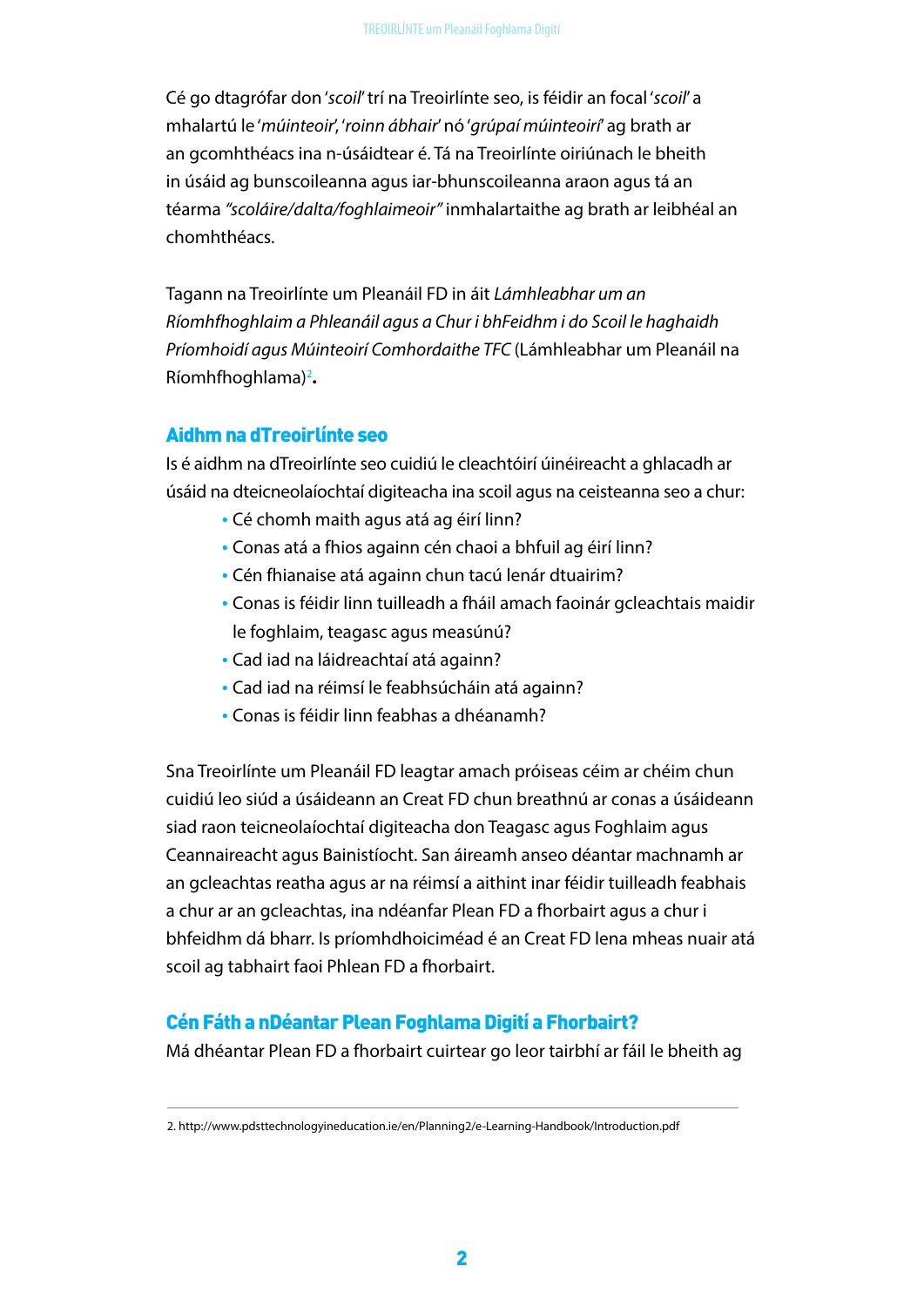obair i dtreo teicneolaíochtaí digiteacha a chur i bhfeidhm san fhoghlaim, teagasc agus measúnú. Go sonrach, trí phlean foghlama digití a fhorbairt, déanfar na nithe seo a leanas:

- Cuirfear deis ar fáil do phobal na scoile le fís chomhaontaithe um fhoghlaim dhigiteach laistigh den scoil a fhorbairt.
- Cuirfear gné shuntasach le Plean na Scoile Uile.
- Déanfar taifeadadh ar conas a thacóidh teicneolaíochtaí digiteacha na straitéisí foghlama, teagaisc agus measúnaithe sa scoil.
- Cuirfear straitéis shoiléir um chur i bhfeidhm na foghlama digití ar fáil don scoil chun cuidiú léi fís na scoile um fhoghlaim a bhaint amach san 21<sup>ú</sup> haois.

Cuideofar leis an scoil aon mhaoiniú a fhaightear a chionroinnt go straitéiseach.

## Cad is Foghlaim Dhigiteach ann?

D'úsáid an Roinn Oideachais agus Scileanna (an Roinn) an téarma TFC i straitéisí digiteacha agus lámhleabhair phleanála roimhe seo. Ag teacht leis an gcleachtas idirnáisiúnta reatha, tá an téarma "teicneolaíochtaí digiteacha" in úsáid anois de rogha ar an téarma "TFC". Déanann an fhoghlaim dhigiteach tagairt do na teicneolaíochtaí digiteacha a chur i bhfeidhm sna cleachtais foghlama, teagaisc agus measúnaithe i scoil. Tá liosta na dteicneolaíochtaí digiteacha ag forbairt de shíor, agus tá an fhéidearthacht iontu tacú le raon gníomhaíochtaí ar fud na scoile.

Is féidir teicneolaíochtaí digiteacha a shainmhíniú mar uirlisí, córais, gléasanna agus acmhainní leictreonacha ina ndéantar sonraí a ghiniúint, a stóráil nó a phróiseáil. San áireamh anseo tá na meáin shóisialta, cluichí ar líne agus feidhmchláir, na hilmheáin, feidhmchláir táirgiúlachta, néalríomhaireacht, córais chomh-inoibritheacha agus gléasanna móibíleacha.<sup>3</sup> An aidhm taobh thiar den Chreat FD ná na teicneolaíochtaí digiteacha a chur i bhfeidhm i ngnáthshaol laethúil na scoile, chun tacú leis an *Teagasc agus an Fhoghlaim* chomh maith leis an *gCeannaireacht agus Bainistíocht.*

Is é is Foghlaim Dhigiteach ann aon chineál foghlama a dhéanann teicneolaíochtaí digiteacha nó cleachtas teagascach a éascú a bhaineann úsáid

<sup>3.</sup> Cad iad na teicneolaíochtaí digiteacha? https://www.education.vic.gov.au/school/teachers/teachingresources/ digital/Pages/teach.aspx#:~:text=Digital%20technologies%20are%20electronic%20tools,of%20learning%20 that%20uses%20technology.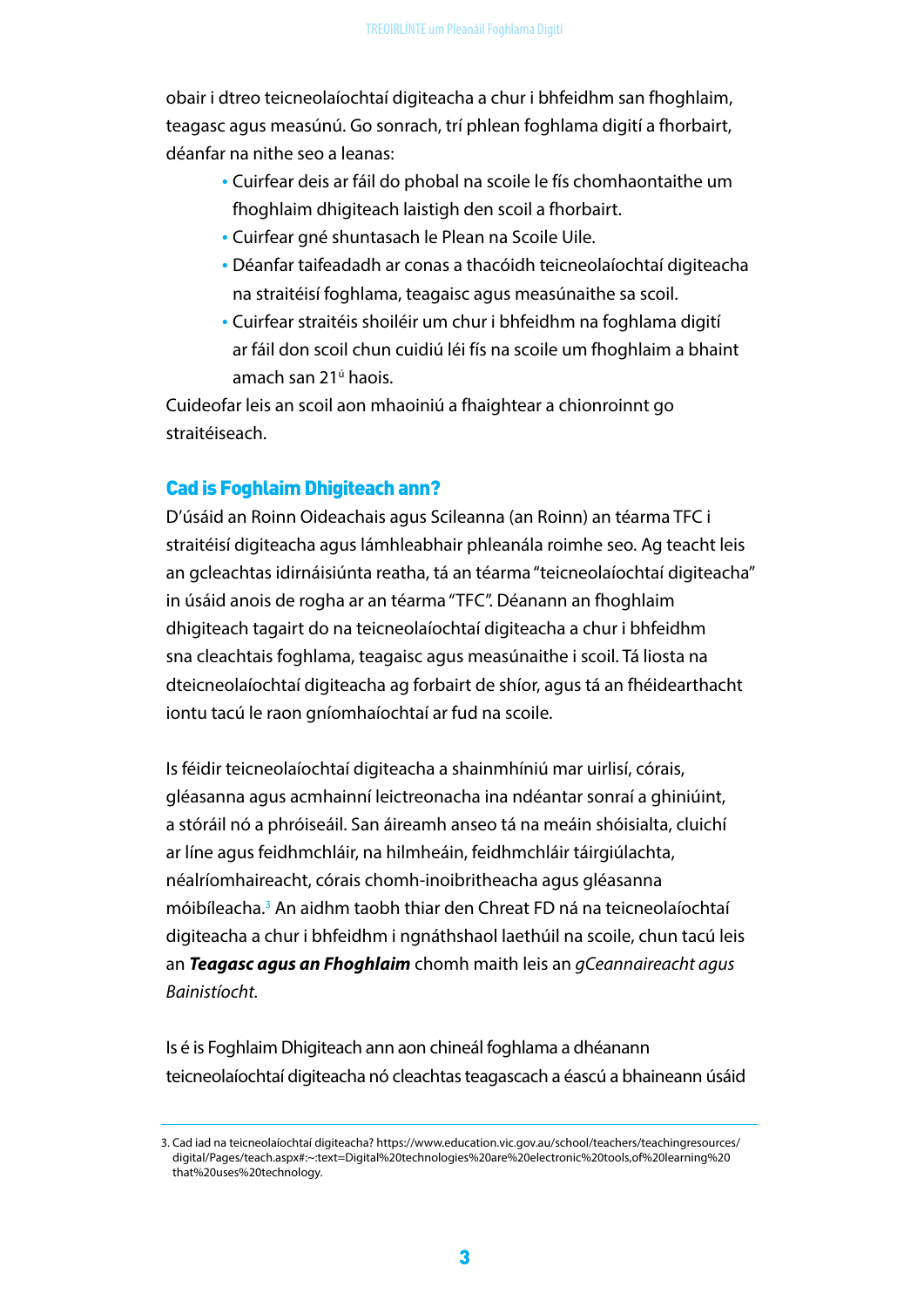éifeachtach as an teicneolaíocht.<sup>4</sup> Rinne daoine eile cur síos uirthi mar "an fhoghlaim a dhéanann teicneolaíocht dhigiteach a éascú ina dtugtar gné éigin den smacht do na scoláirí ar an am, ar an áit, ar an gcosán agus/nó ar an luas".<sup>5</sup> Dá bhrí sin, is coincheap ilghnéitheach é agus ceann a athraíonn ag brath ar na teicneolaíochtaí digiteacha atá in úsáid agus ar an gcomhthéacs foghlama a bhaineann leis.

Uaireanta breathnaítear ar úsáid na dteicneolaíochtaí digiteacha i scoileanna mar rud sa bhreis, gníomhaíocht ina mbíonn foghlaimeoirí rannpháirteach lasmuigh dá ngníomhaíochtaí scoile rialta. Sa Straitéis Dhigiteach leagtar an bhéim ar an ngá atá ann na teicneolaíochtaí digiteacha a chur i bhfeidhm san fhoghlaim, teagasc agus measúnú agus luaitear ann go mbeifear ag súil le gach múinteoir a leithéid a dhéanamh amach anseo.

Is féidir leis an bhfoghlaim dhigiteach:

- Eispéireas na bhfoghlaimeoirí a dhéanamh níos tarraingtí agus foghlaim dhomhain a chothú;
- Cuidiú le foghlaimeoirí smacht a ghlacadh ar an suíomh foghlama, e.g. tríd an luas a chur in oiriúint do gach duine nuair a thugtar isteach ábhar nua, nó trí aiseolas láithreach a chur ar fáil ar cé chomh maith agus atá ag éirí leo ag foghlaim;
- Tacú leis an gcomhfhoghlaim, a thugann deiseanna don fhoghlaim dhomhain trí na foghlaimeoirí a fháil le coincheapa nua a d'fhoghlaim siad a 'theagasc' lena chéile, agus caidreamh a dhéanamh le scoláirí agus múinteoirí eile i dtíortha éagsúla,<sup>6</sup>
- Foghlaimeoirí a chur ar a gcumas le coincheapa a thuiscint níos tapúla agus níos iomláine, leis an teoiric a cheangal leis an bhfeidhm níos inniúla, agus le dul i mbun foghlama níos fonnmhaire;
- Feabhas a chur ar na cuir chuige teagaisc, a chumasaíonn comhchruthú an eolais agus ag an am céanna cruthú fairsing na mbealaí nuálacha a éascú leis an eolas a chruthú agus a roinnt
- Bealaí nua foghlama a éascú agus féidearthachtaí a chruthú a théann thar theorainneacha ár samhlaíochta reatha.<sup>7</sup>

Príomhscileanna a fhorbairt chun cuidiú le daoine óga a bheith mar smaointeoirí gafa, go maith ag réiteach fadhbanna mar fhoghlaimeoirí gníomhacha, cumarsáidithe oilte, agus cruthaitheoirí eolais.

<sup>4.</sup> Ibid

<sup>5.</sup> Sainmhíniú ó Digital Learning Now! Agus Scoil Fhíorúil Florida

<sup>6.</sup> An Fhoghlaim Dhigiteach i Scoileanna, http://oecdobserver.org/news/fullstory.php/aid/4655/Digital\_learning\_ in\_schools. html

<sup>7.</sup> Oifig Foghlama Digití MIT, https://odl.mit.edu/value-digital-learning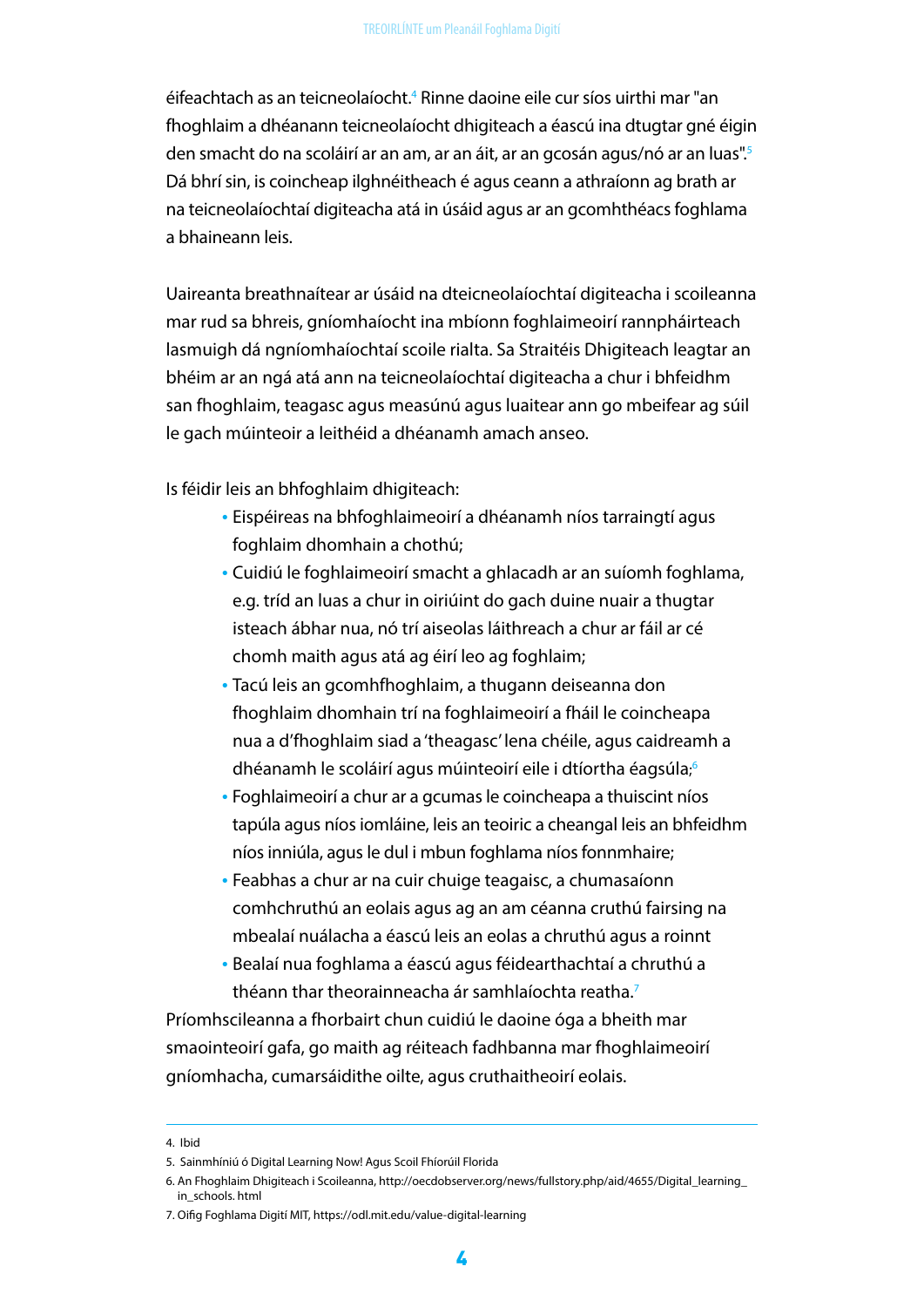D'fhéadfadh sé nach mbaintear úsáid as teicneolaíochtaí digiteacha ach amháin ar bhealaí teoranta, uaireanta in ionad teicneolaíocht atá níos sine a úsáid. Mar shampla, d'fhéadfadh scoil gléas táibléid a úsáid in ionad leabhair agus gan leas iomlán a bhaint as cumhacht an ghléis riamh chun athrú ó bhonn a dhéanamh ar chleachtais foghlama, teagaisc agus measúnaithe.<sup>8</sup> Sa Straitéis Dhigiteach luaitear, díreach toisc go bhfuil teicneolaíochtaí digiteacha ann, nach ndéantar an fhoghlaim dhigiteach a éascú agus go bhfuil tacaíocht á lorg ag múinteoirí agus ceannairí scoile ar an gcaoi is fearr le teicneolaíochtaí digiteacha a úsáid lena bhfoghlaimeoirí. San fhoghlaim dhigiteach, i gcomhréir leis na leasuithe níos leithne sa chóras oideachais, déantar iarracht tacú le múinteoirí bogadh ó theicneolaíochtaí digiteacha a úsáid chun tacú le straitéisí foghlama a dhíríonn ar an múinteoir go dtí cuir chuige atá níos tairbhí. Sna Treoirlínte um Pleanáil FD, cuirtear próiseas ar fáil do scoileanna le hathbhreithniú a dhéanamh ar na cleachtais FD atá acu faoi láthair, ionas gur féidir leo cur leis an bhfoghlaim le himeacht ama.

Samplaí de na cleachtais FD a d'fhéadfadh bheith ann ná:

- Rannpháirtíocht i dtuiscint an fhoghlaimeora roimhe seo;
- Rannpháirtíocht ghníomhach an fhoghlaimeora sa phróiseas foghlama;
- Deiseanna don fhoghlaimeoir le cinntí a dhéanamh a mbíonn tionchar acu ar chúrsa na gníomhaíochta foghlama ina dhiaidh sin;
- Leibhéal ard idirghníomhaíochta agus malartaithe smaointe idir foghlaimeoirí.<sup>9</sup>
- Úsáid ríomhfhillteán chun tacú leis an gcomhfhoghlaim, leis an gcómheasúnú agus leis an gcómhachnamh.

Ar an gcaoi seo, déanann an fhoghlaim dhigiteach úsáid ghníomhach na dteicneolaíochtaí digiteacha a dhéanann múinteoirí agus foghlaimeoirí i scoileanna a chur chun cinn. Sna ráitis chleachtais atá sa Chreat FD, léirítear raon cleachtas FD chun cuidiú le scoileanna a gcleachtais féin a chur in iúl agus chun pleanáil a dhéanamh leis na teicneolaíochtaí digiteacha a chur i bhfeidhm sna cleachtais teagaisc agus foghlama agus sna cleachtais ceannaireachta agus bainistíochta chomh maith.

<sup>8.</sup> Samhail SAMR, http://hippasus.com/rrpweblog/archives/2015/10/SAMR\_ABriefIntro.pdf

<sup>9.</sup> Straitéis Dhigiteach do Scoileanna 2015-2020, https://www.education.ie/ga/Foilseach%C3%A1in/ Tuarasc%C3%A1lacha-Beartais/Straiteis-Dhigiteach-do-Scoileanna-2015-2020.pdf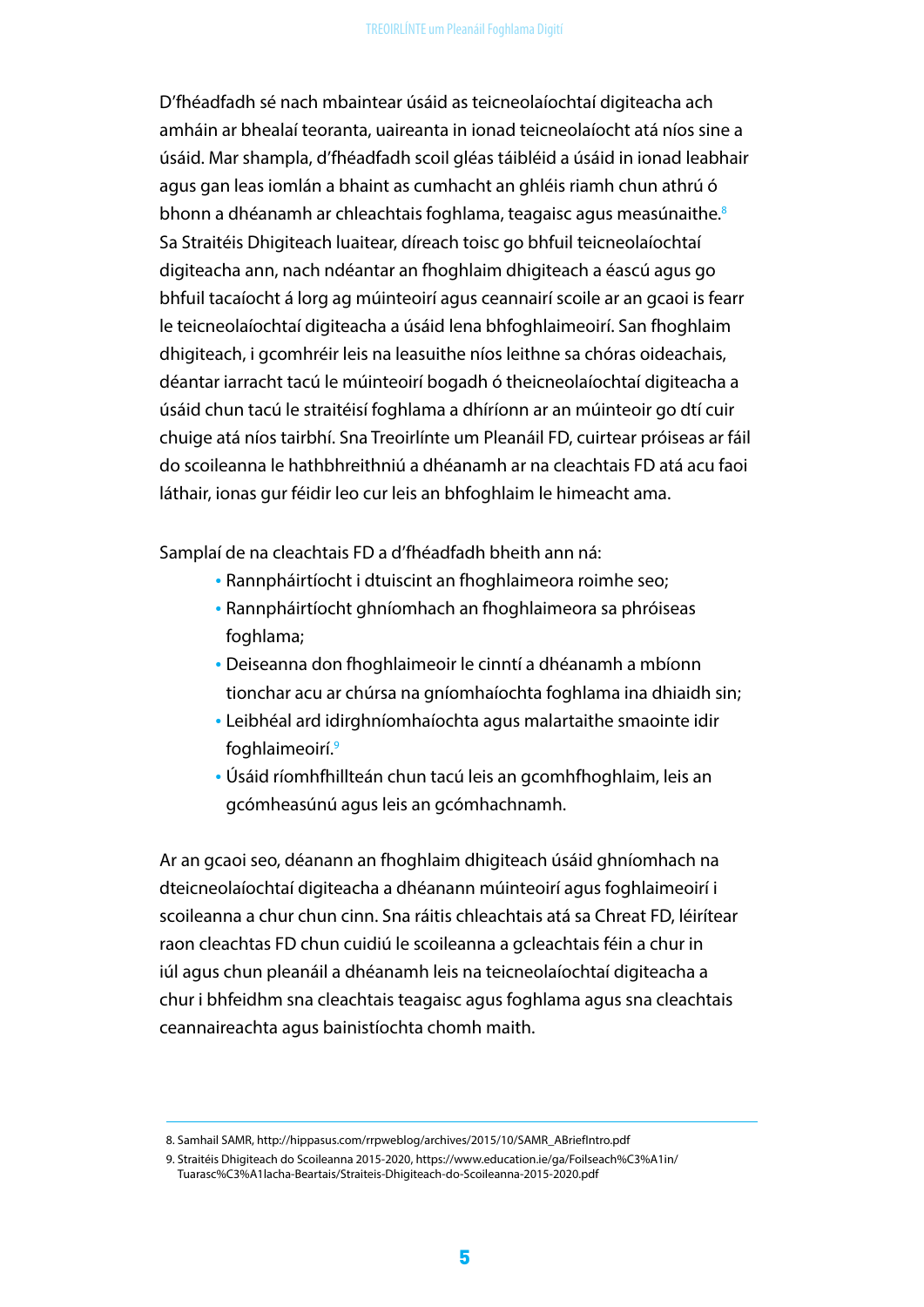## Creat Foghlama Digití

Ba chóir breathnú ar an gCreat FD mar áisitheoir den fhéinmhachnamh agus den fheabhas, agus ní mar sheicliosta uileghabhálach. Ba chóir é a úsáid ar bhonn roghnaitheach, agus ní gá gur chóir gach gné den Chreat FD a chur san áireamh in aon ghníomhaíocht fhéinmhachnamach nó mheastóireachta amháin.

Má chuirtear teicneolaíochtaí digiteacha i bhfeidhm sna cleachtais foghlama, teagaisc agus measúnaithe, tá baint acu le hábhair éagsúla, ranna agus cláir scoile éagsúla agus ní mór bheith ar an eolas faoi riachtanais, cumais agus leibhéil mhuiníne na múinteoirí uile i scoil sa phleanáil. Dá bhrí sin, tá sé tábhachtach tuairimí na múinteoirí a mheas i rith na tréimhse pleanála ionas go mbaintear leas as tuairimí phobal uile na scoile i bPlean FD na scoile.

Is rímhinic a leagtar an iomarca béime sa phleanáil foghlama digití ar cheisteanna maidir le cén teicneolaíocht ba chóir dúinn a cheannach nó a úsáid lenár bhfoghlaimeoirí (*an Cad*), sula mbreathnaítear ar conas a d'fhéadfaí na huirlisí seo a úsáid i suíomh foghlama (*an Conas*). Ach, i ngach pleanáil foghlama digití, ba chóir tosú agus fiafraí cén fáth a bhfuilimid ag baint úsáid as teicneolaíocht dhigiteach (*an Cén Fáth*) agus conas a ligfidh sí dúinn na heispéiris foghlama a dhearadh a thacaíonn le foghlaimeoirí na torthaí foghlama atá ag teastáil a bhaint amach. Má dhírítear ar an cheist *Cén Fáth* ar dtús, ligeann sé seo do scoileanna breathnú ar an gcaoi is fearr le heispéiris foghlama a dhearadh a fhreastalóidh ar riachtanais a bhfoghlaimeoirí agus cén ról, más ann dóibh, a d'imreodh na teicneolaíochtaí digiteacha sna heispéiris seo.

Agus freagra tugtha ar an gceist seo is féidir leo bogadh ar aghaidh ansin go dtí na ceisteanna *Cad* agus *Conas*.

Is uirlis sholúbtha í an Creat FD agus is féidir leis an scoil nó na múinteoirí sa scoil úsáid a bhaint as ar bhealaí éagsúla. Tá an Creat FD deartha:

- Chun cuidiú le hullmhacht a chur chun cinn le haghaidh curaclam nua, teagaisc agus foghlama níos fearr agus rannpháirtíochta na scoláirí agus úsáid na n-oideolaíochtaí a dhíríonn ar scoláirí.
- Le bheith in úsáid ag múinteoirí aonair, nó grúpaí múinteoirí mar uirlis phleanála, chun pleanáil agus machnamh a dhéanamh ar a gcleachtais laethúla teagaisc agus foghlama, ag gach leibhéal agus trí na réimsí uile den churaclam.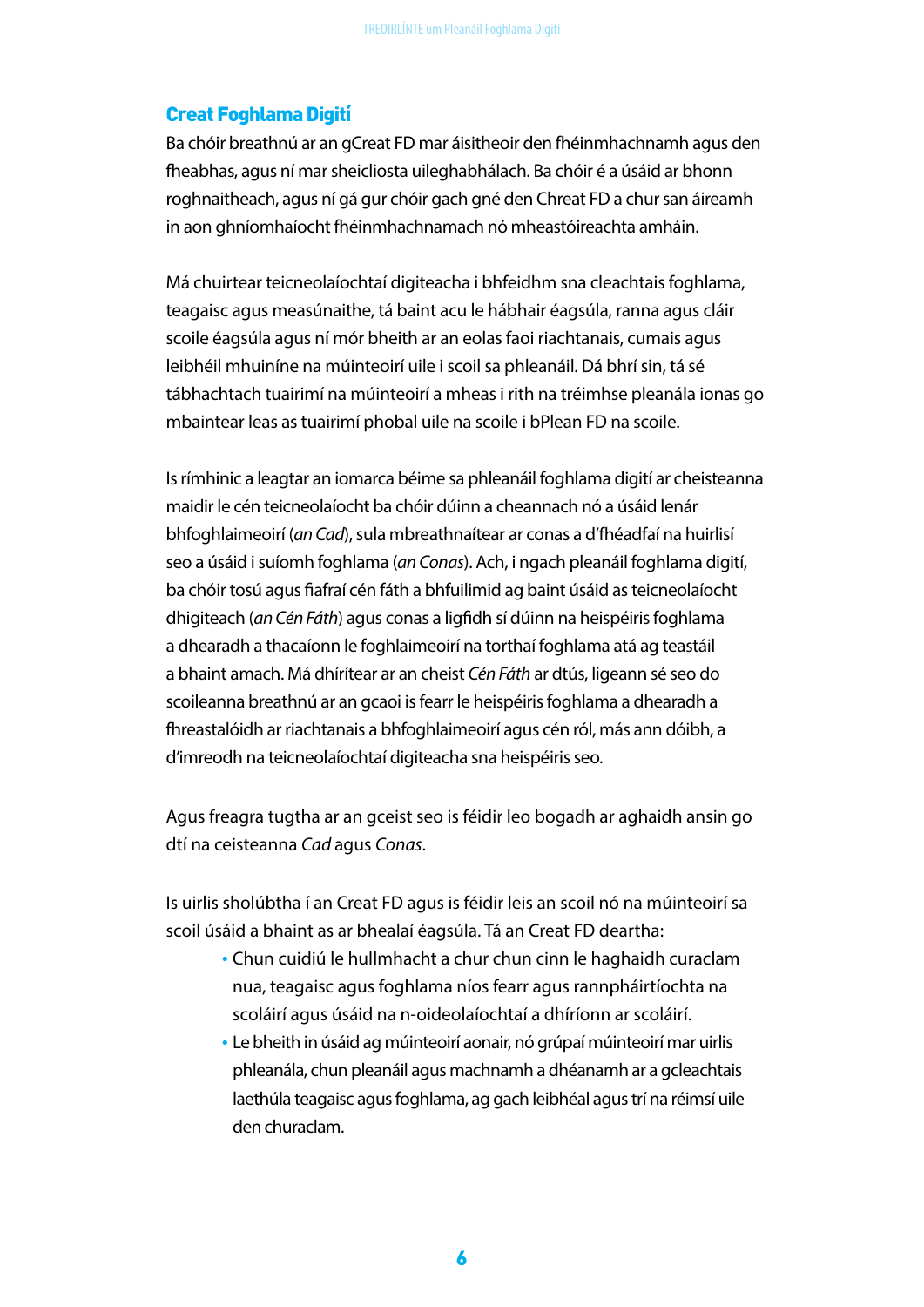- Chun cuidiú le scoileanna réasúnaíocht shoiléir a fhorbairt leis na teicneolaíochtaí digiteacha a chur i bhfeidhm sa teagasc agus san fhoghlaim agus le cur le pleanáil an bhonneagair.
- Chun cuidiú le scoileanna agus le múinteoirí aonair a riachtanais Forbartha Gairmiúla Leanúnaí (FGL) a aithint, agus a phleanáil le tabhairt fúthu sa réimse seo agus dá bharr chun cuidiú leis an Roinn agus leis na seirbhísí tacaíochta freastal níos fearr a dhéanamh ar na riachtanais seo.
- Sa liosta seo a leanas, cé nach liosta iomlán é, tugtar léiriú éigin ar na bealaí ina bhféadfaí an Creat FD a úsáid.

#### *Leibhéal na Scoile Uile*

- D'fhéadfadh an scoil cinneadh a dhéanamh díriú ar úsáid iomlán na dteicneolaíochtaí, chun a fháil amach an chaoi ina bhfuil siad in úsáid faoi láthair agus chun réimsí feabhais a aithint.
- D'fhéadfadh an scoil athbhreithniú a dhéanamh ar an gCreat FD iomlán ar dtús, agus ina dhiaidh sin caighdeáin éagsúla a aithint le díriú orthu.
- D'fhéadfadh an scoil cinneadh a dhéanamh chun úsáid a bhaint as an gCreat FD chun cur leis an bpróiseas FMS. D'fhéadfadh scoileanna díriú ar réimse curaclam nó ar ghné den teagasc agus den fhoghlaim ar mian leo iniúchadh a dhéanamh orthu agus cuideoidh an Creat FD le hathbhreithniú a dhéanamh ar úsáid na dteicneolaíochtaí digiteacha sa réimse seo.

#### *Réimse ábhair/Roinn Ábhair (Iar-bhunscoil)*

- D'fhéadfadh an Roinn Ábhair athbhreithniú a dhéanamh ar a gcleachtais FD reatha ag baint úsáid as an gCreat FD.
- D'fhéadfaí gnéithe den Chreat a úsáid, in éineacht le samplaí cleachtais ábhartha<sup>10</sup> chun an machnamh a éascú.
- Agus athbhreithniú déanta ar a cleachtas, ansin dhéanfadh an roinn ábhair plean a fhorbairt chun cur lena cleachtais FD.

#### *Leibhéal Ranga (Bunscoil)*

– Ag an leibhéal bunscoile, d'fhéadfadh múinteoirí i rang ar leith athbhreithniú a dhéanamh ar an gcaoi ina n-úsáideann siad agus a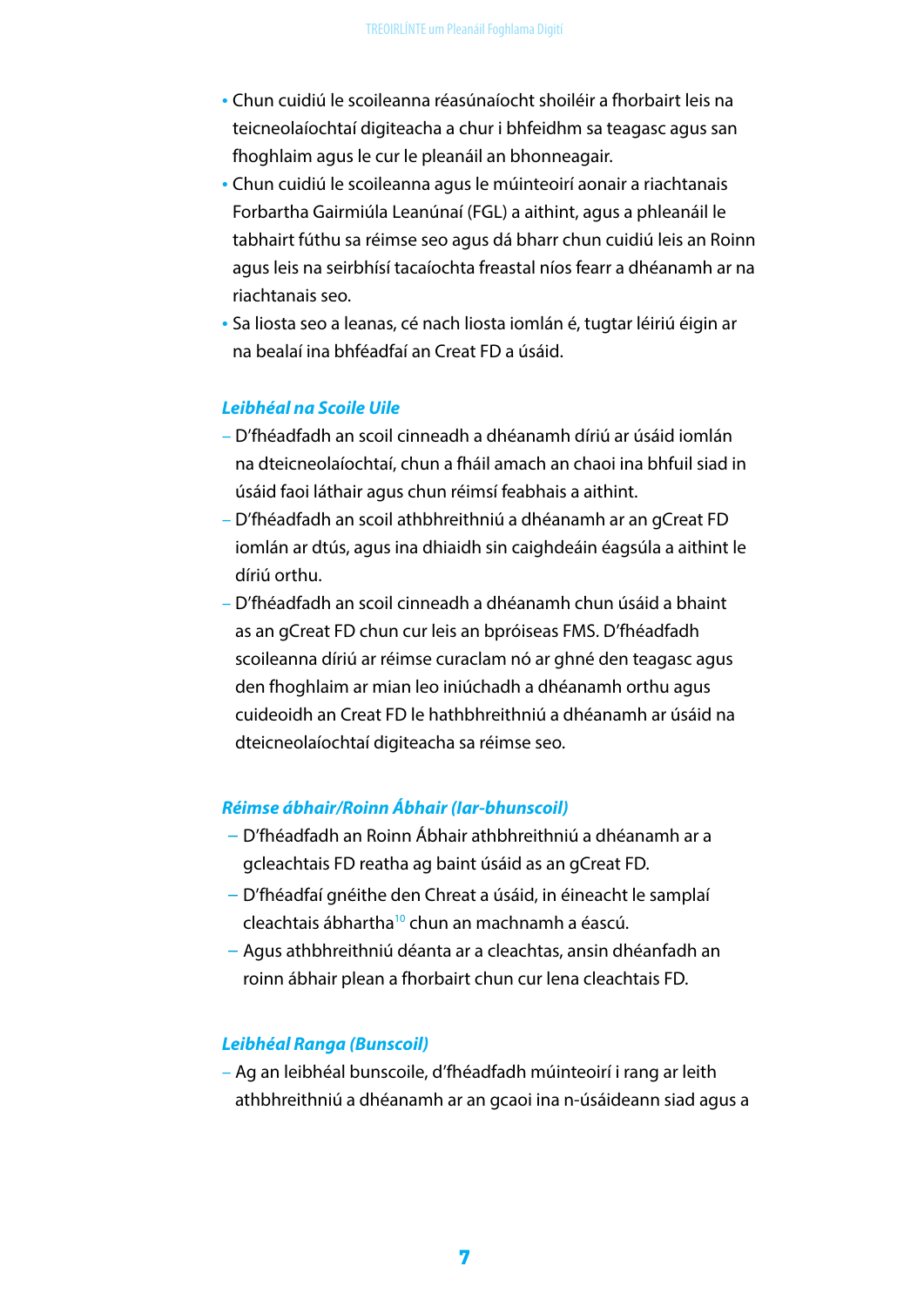bhfoghlaimeoirí teicneolaíochtaí digiteacha.

- D'fhéadfaí gnéithe den Chreat FD a úsáid, in éineacht le samplaí cleachtais, chun an machnamh a éascú.
- D'fhéadfadh múinteoirí díriú ar an úsáid a bhaineann siad as teicneolaíochtaí digiteacha i réimse curaclaim d'fhonn a gcleachtais FD a fheabhsú.

#### *Leibhéal Cláir*

- D'fhéadfadh scoil úsáid a bhaint as an gCreat chun athbhreithniú a dhéanamh ar chlár (e.g. an Idirbhliain, CSSS agus GCAT) laistigh den scoil chun a fháil amach an chaoi ina ndéanann siad teicneolaíochtaí digiteacha a chur i bhfeidhm laistigh den chlár.
- Agus athbhreithniú déanta ar a gcleachtais, ansin dhéanfadh múinteoirí réimsí a aithint ina gcuirfidís lena gcleachtais FD.

#### *Leibhéal Traschuraclaim*

- D'fhéadfadh scoil díriú ar ról na dteicneolaíochtaí digiteacha laistigh de na réimsí traschuraclaim (e.g. litearthacht, uimhearthacht, OSCE, Ealaín, STEM, folláine, cuimsiú).
- B'fhéidir go mbeadh uimhearthacht roghnaithe ag an scoil mar a fócas FMS agus anois b'fhéidir go roghnóidh siad conas is féidir le teicneolaíochtaí digiteacha cuidiú le tacú le haidhmeanna agus cuspóirí uimhearthachta na scoile ar an iomlán.
- D'fhéadfadh múinteoirí athbhreithniú a dhéanamh ar a gcleachtais FD trí dhá réimse ábhair nó níos mó ag baint úsáid as an gCreat.

### *Foghlaim Ghairmiúil Múinteoirí*

- D'fhéadfadh múinteoirí aonair nó grúpaí múinteoirí úsáid a bhaint as an gCreat chun machnamh a dhéanamh ar a gcleachtas féin. D'fhéadfaidís an cleachtas seo a roinnt lena bpiaraí nó trí phobail cleachtais chun tuilleadh a fhoghlaim.
- Sa Chreat cuirtear sraith ráiteas cleachtais ar fáil ina ligtear do mhúinteoirí machnamh a dhéanamh ar a gcleachtas gairmiúil féin.
- D'fhéadfadh múinteoirí plean foghlama gairmiúla aonair nó le haghaidh grúpaí a chruthú ansin chun a gcleachtais FD a fheabhsú.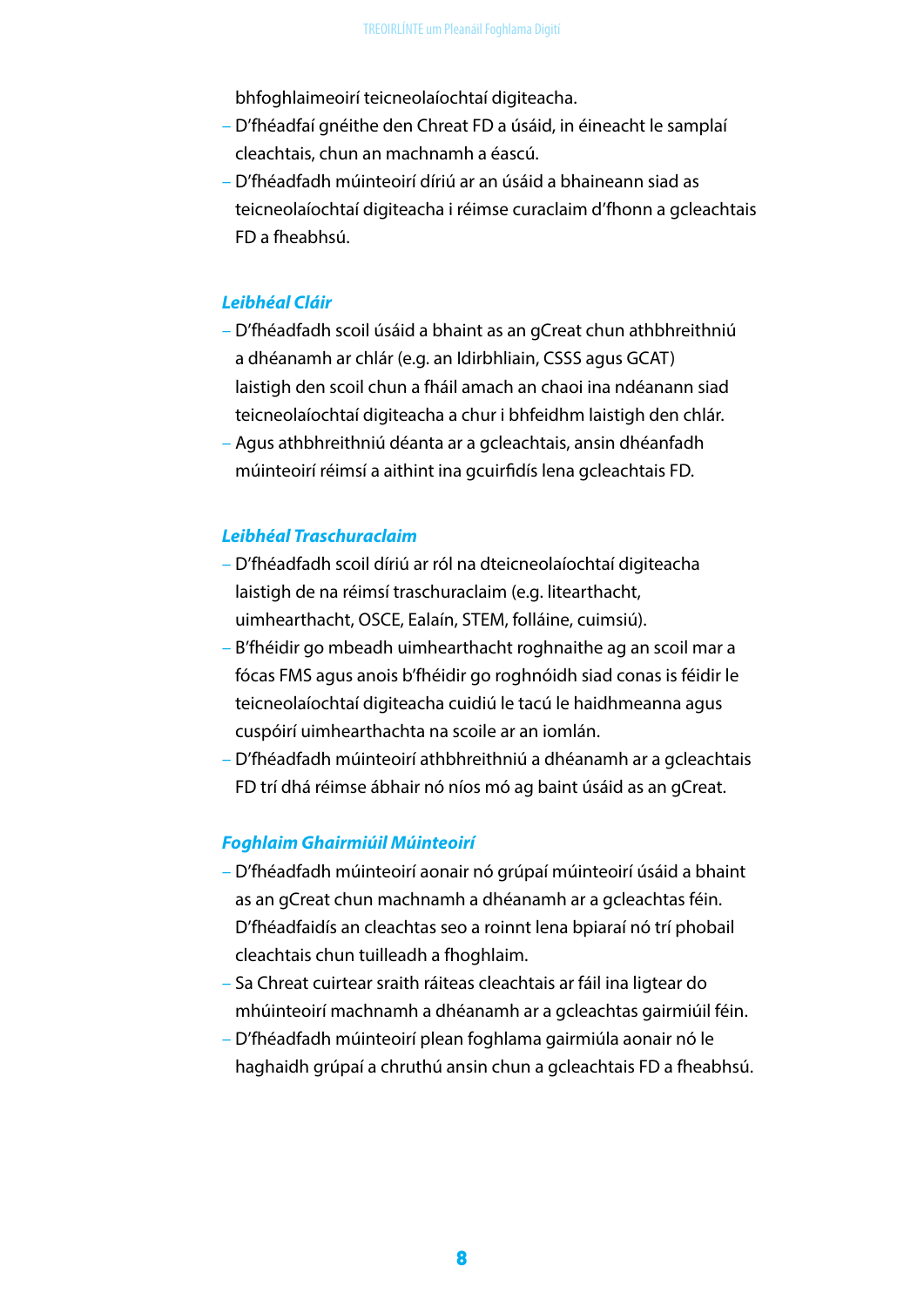Dá bhrí sin, is féidir le scoileanna úsáid a bhaint as an gCreat Foghlama Digití ar bhealaí éagsúla, agus tá siad ar fad ag díriú ar athbhreithniú a dhéanamh ar na cleachtais FD reatha d'fhonn cleachtais amach anseo a fheabhsú.

## An Timthriall Pleanála um Fhoghlaim Dhigiteach

Rinneadh na treoirlínte seo a dhearadh chun próiseas agus sraith príomhcheisteanna a chur ar fáil lena meas nuair atá an réimse/na réimsí agus an caighdeán/na caighdeáin á n-aithint acu laistigh den Chreat FD ar a mbeidh siad ag díriú lena bPlean FD a chruthú. Agus í ag tabhairt faoin timthriall seo, beidh scoil in ann athbhreithniú a dhéanamh ar a gcleachtais FD agus Plean FD a chruthú ina dtugtar breac-chuntas ar an úsáid a bhaineann sí as na teicneolaíochtaí digiteacha faoi láthair agus ar conas atá i gceist aici a cleachtais a fheabhsú amach anseo. Táthar ag súil go gcruthóidh gach scoil Plean FD mar atá leagtha amach sa Straitéis Dhigiteach.



*Fíor 2: An Timthriall Pleanála um Fhoghlaim Ghairmiúil*

Tá sé chéim i gceist sa Timthriall Pleanála FD. Is ionann na sé chéim agus an próiseas a úsáideann scoileanna nuair a bhíonn siad i mbun FMS. Sna sé chéim cuirtear próiseas ar fáil do scoileanna agus do mhúinteoirí aonair le dul ina bhun nuair a bhíonn siad ag déanamh athbhreithniú ar phlean agus á chur le chéile chun a gcleachtais FD a fheabhsú. Ba chóir a nótáil gur chóir go mbeadh an próiseas ina bhfuil sé chéim curtha i bhfís chomhaontaithe don fhoghlaim dhigiteach laistigh de scoil. Tá sé tábhachtach go gcaitheann scoil am ag breathnú ar cén fhís a bheadh aici don fhoghlaim dhigiteach, sula dtosaíonn sí ar an bpróiseas ina bhfuil sé chéim.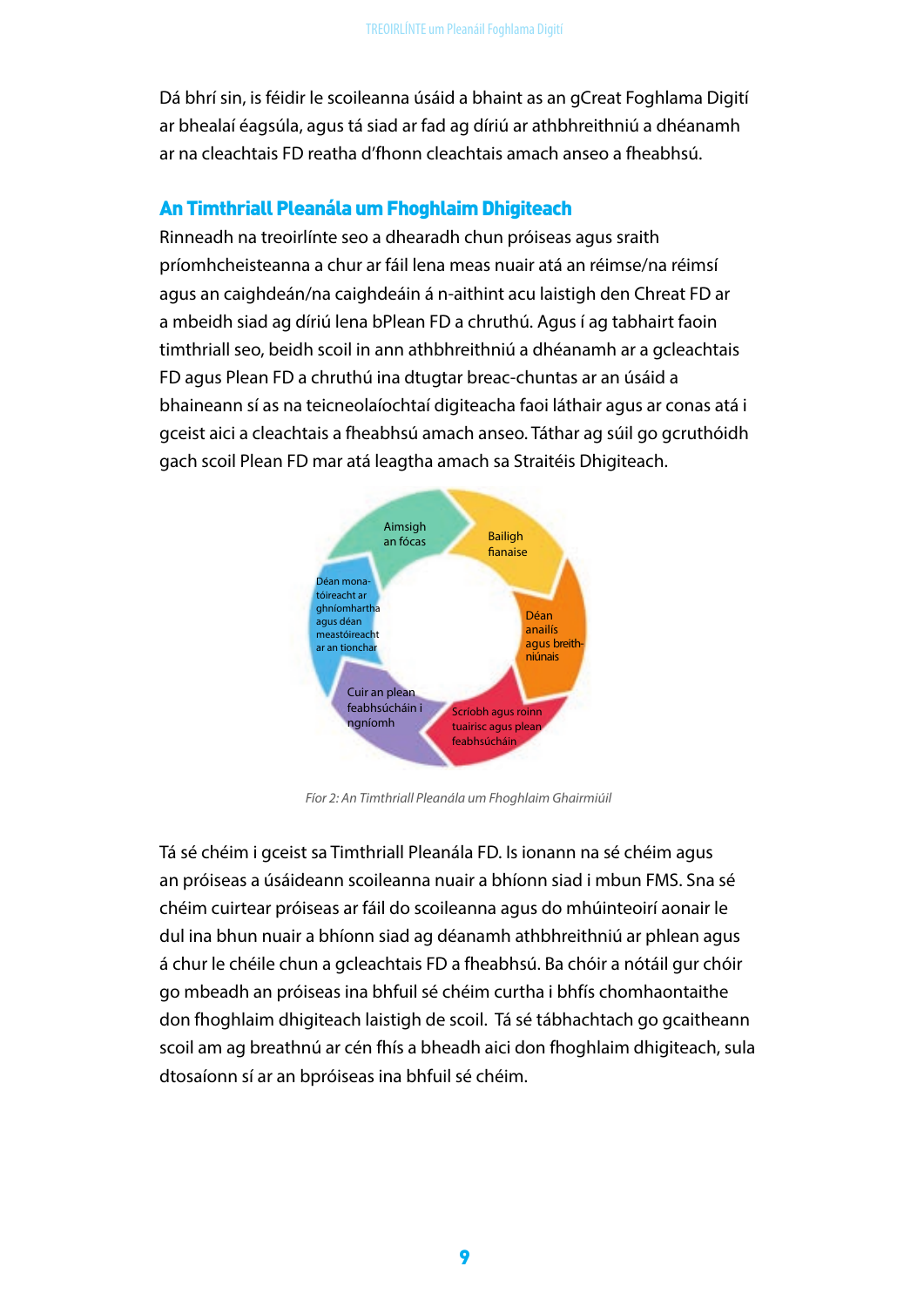Cuirfimid léargas ag ardleibhéal ar fáil de na sé chéim sa chuid seo sula rachfar isteach níos mine ar gach céim ina dhiaidh sin. Is iad na chéad trí chéim an chéim fiosraithe agus díríonn céimeanna 4 go 6 ar an bPlean FD a chruthú, a chur i bhfeidhm agus meastóireacht a dhéanamh air. Ba chóir breathnú air seo mar phróiseas atriallach atá in ann cuidiú le scoileanna nó le múinteoirí aonair lena gcleachtais FD a fheabhsú.

#### Céim 1: Aimsigh an fócas

Ba chóir don scoil<sup>10</sup> í féin a chur ar an eolas faoin gCreat FD ar dtús. Agus athbhreithniú déantar ar na réimsí agus ar na caighdeáin, ba chóir don scoil an caighdeán/na caighdeáin a aithint ar mian léi díriú air/orthu. Ní mholtar do scoil díriú ar an 32 caighdeán ar fad, ach ina ionad sin foshraith a aithint a bhaineann leis an scoil.

## Céim 2: Bailigh Fianaise

Agus a fócas foghlama digití aitheanta aici, breathnaíonn an scoil go cúramach ar na caighdeáin agus ráitis chleachtais ón réimse atá roghnaithe aici agus tosaíonn sí ag bailiú fianaise a léiríonn an leibhéal ag a bhfuil an scoil ag feidhmiú faoi láthair. Cé go bhfuil sé curtha in iúl sa Chreat FD cén chuma a bheadh ar chleachtas "éifeachtach" nó "an-éifeachtach" do gach caighdeán, d'fhéadfadh an scoil cinneadh a dhéanamh nach bhfuil siad ag feidhmiú go fóill ag ceachtar den dá leibhéal seo. Ba chóir don fhianaise a bailíodh cur leis an mbreithiúnas seo. Is féidir leis an bhfianaise bheith cainníochtúil agus cáilíochtúil, atá bailithe ó réimse foinsí ina bhfuil múinteoirí, scoláirí, tuismitheoirí, an bhainistíocht, seomraí ranga agus foinsí eile iomchuí i gceist.

#### Céim 3: Déan Anailís agus Breithiúnais

Agus sonraí bailithe ó réimse foinsí, déanann an scoil anailís ar an eolas agus déantar é a thagarmharcáil i gcoinne na ráiteas cleachtais a bhfuil meastóireacht á déanamh orthu. Agus an fhianaise riachtanach ar fad bailithe, ansin tagann an scoil ar chinntí agus déanann sí breithiúnais maidir le conas a dhéantar comparáid idir na cleachtais atá ann cheana féin agus na ráitis chleachtais éifeachtach agus an-éifeachtach sa Chreat FD. Ba chóir do scoileanna úsáid a bhaint as na ráitis seo mar thagarmharc le breithiúnas a dhéanamh ar a bhfeidhmíocht féin agus chun a fháil amach faoina

<sup>10.</sup> Cé go ndéanann an doiciméad seo tagairt do scoileanna, is féidir le múinteoir aonair nó grúpa múinteoirí tabhairt faoin timthriall seo.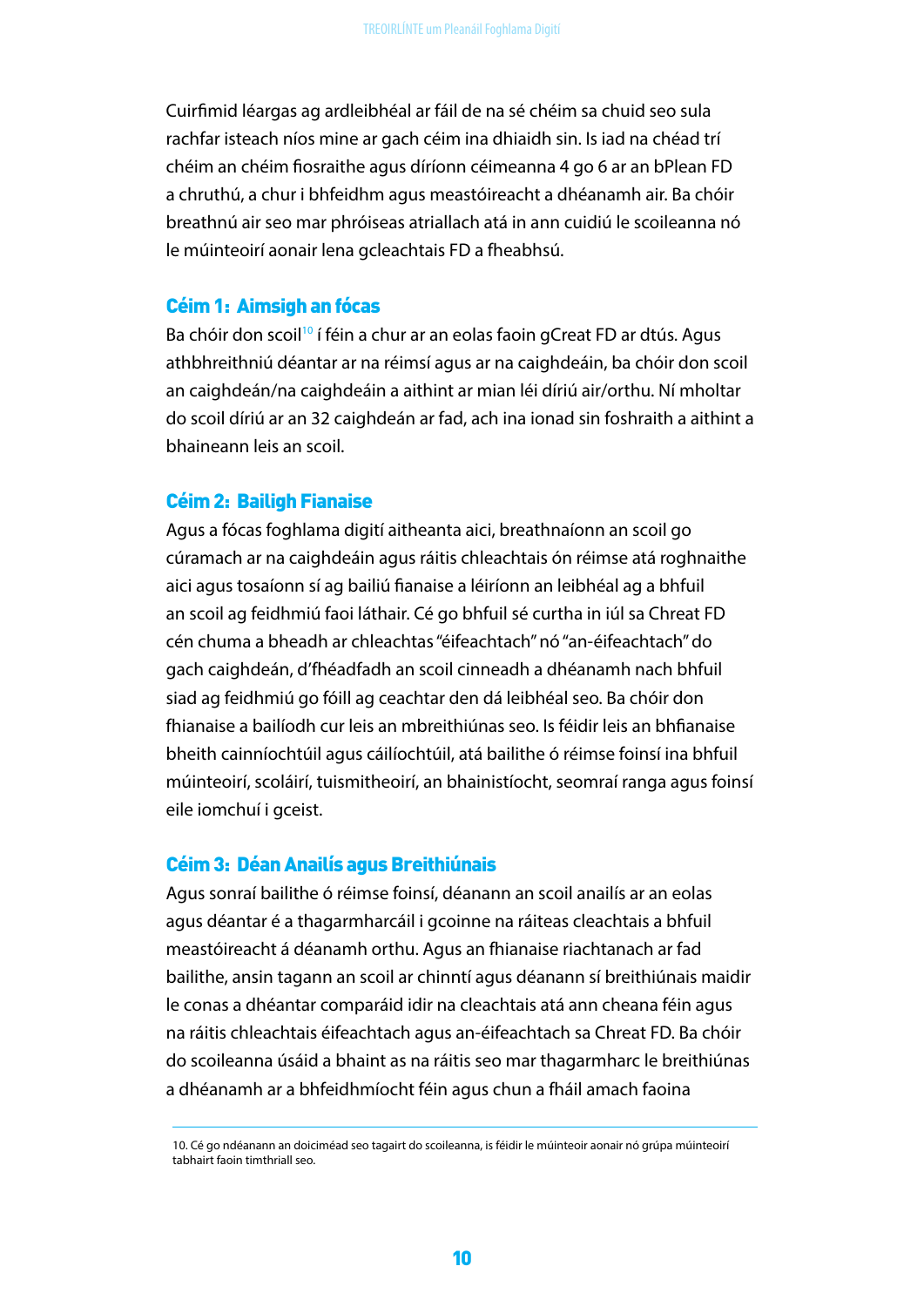láidreachtaí agus go bhfuil gnéithe dá gcuid oibre nach mór a fheabhsú nó forbairt a dhéanamh orthu.

## Céim 4: Scríobh agus Roinn Plean Foghlama Digití

Agus anailís déanta ar na sonraí agus sraith breithiúnas déanta maidir lena cleachtais foghlama digití, cruthaíonn an scoil a Plean FD. Ba chóir go gcuirfeadh an plean bunús ar fáil le haghaidh plé agus machnaimh i measc múinteoirí, na bainistíochta agus daoine eile ó thaobh ról na dteicneolaíochtaí digiteacha sa réimse fócais roghnaithe.

Tá dhá chuid i gceist sa Phlean Foghlama Digití:

- I gCuid 1 cuirtear an fhís in iúl maidir le húsáid na dteicneolaíochtaí foghlama digití agus tugtar breac-chuntas ar an suíomh reatha maidir leis an bhfoghlaim dhigiteach.
- I gCuid 2 déantar cur síos ar conas a dhéanfar na cleachtais FD a fheabhsú thar thréimhse ama shonraithe.
- Ba chóir go mbeadh gníomhú ann mar thoradh ar an timthriall pleanála um Fhoghlaim Dhigiteach. Agus a plean FD á fhorbairt aici, ní mór don scoil cinneadh a dhéanamh maidir leis na spriocanna ar leith, intomhaiste, inbhainte amach, réadúil agus teoranta ó thaobh ama de)<sup>11</sup> le bheith in ann feabhsú.

Is mar chuid den chuid forbartha de phlean na scoile uile é an Plean FD agus ba chóir go mbeadh sé curtha ar fáil do na baill foirne uile agus do phobal na scoile uile.

## Céim 5: Cuir an plean Foghlama Digití i ngníomh

Agus Plean FD cruthaithe aici ba chóir don scoil tosú leis na gníomhartha aitheanta a chur i bhfeidhm. Ba chóir go mbeadh an pearsanra iomchuí uile ar an eolas faoi na gníomhartha nach mór bheith ar siúl ag leibhéal an mhúinteora aonair, an ranga, na roinne ábhair agus na scoile uile. Ba chóir go mbeadh na gníomhartha seo mar chuid den ghnáthphróiseas teagaisc agus foghlama.

<sup>11.</sup> Treoirlínte FMS ROS maidir le spriocanna SMART a leagan síos, monatóireacht a dhéanamh orthu agus iad a bhaint amach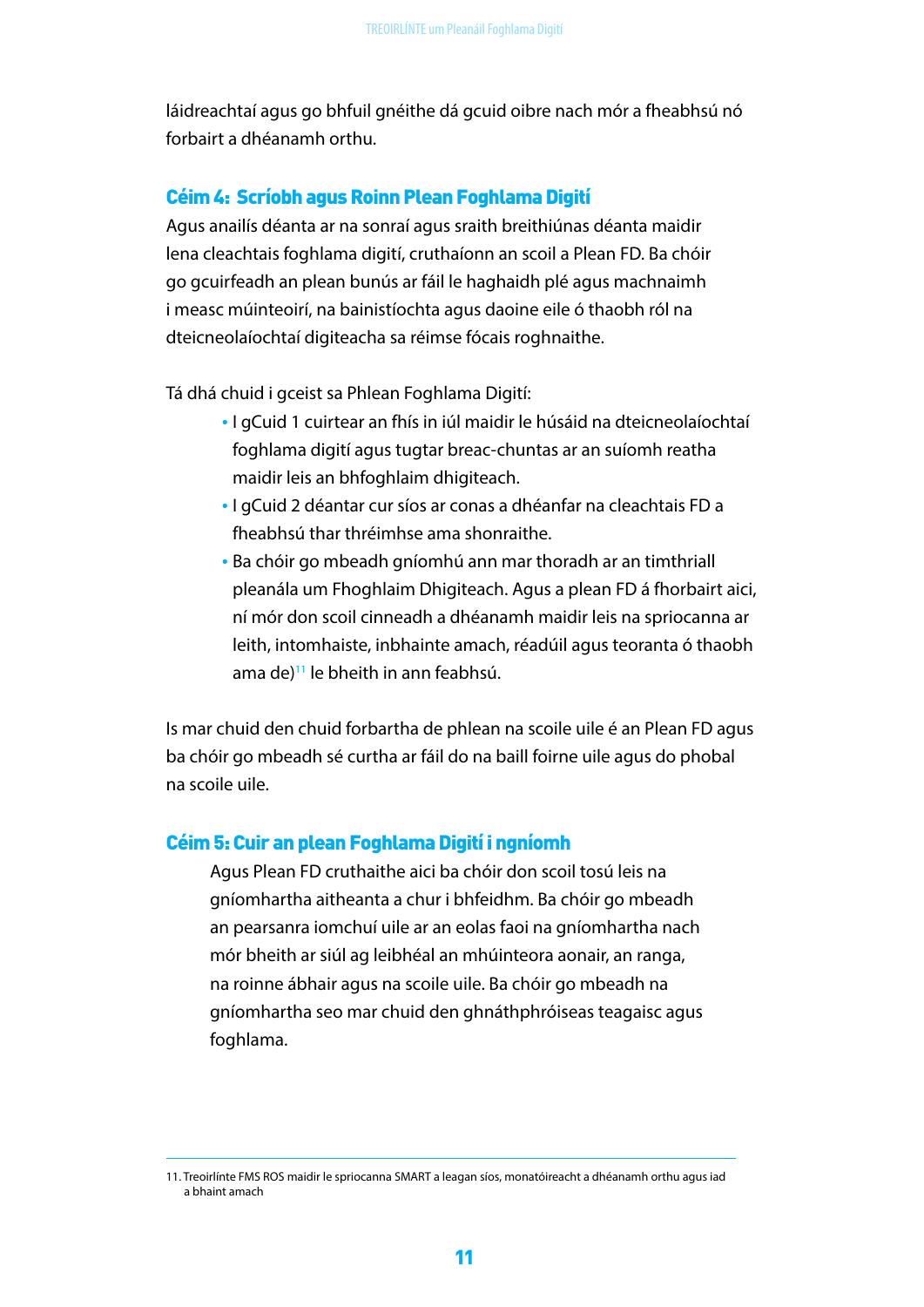## Céim 6: Déan monatóireacht ar ghníomhartha agus déan meastóireacht ar an tionchar

Ní mór monatóireacht a dhéanamh ar na gníomhartha ar bhonn leanúnach le meastóireacht a dhéanamh ar an tionchar a bhíonn acu ar na cleachtais foghlama, teagaisc agus measúnaithe. Beidh ar an scoil cinneadh a dhéanamh fúthu seo a leanas:

- Conas a eagrófar agus a dhéanfar an mhonatóireacht
- $\cdot$  Cé a bheidh freagrach as an monatóireacht<sup>12</sup>
- Conas a dhéanfar an dul chun cinn a shocrú agus a thuairisciú
- Cathain a dhéanfar an dul chun cinn a thuairisciú agus cé chuige a ndéanfar é a thuairisciú (mar shampla ag cruinniú foirne, cruinnithe pleanála, cruinnithe boird)

Má tá na spriocanna agus gníomhartha réadúil nó más gá iad a athrú. Tá sé riachtanach go mbeidh ceannairí scoile agus múinteoirí rannpháirteach go gníomhach sa mhonatóireacht leanúnach agus córasach ar an bPlean FD.

Ba chóir go gcuirfeadh an fhianaise atá bailithe, mar thoradh ar an monatóireacht leanúnach, leis an gcéad chéim eile den Phlean FD agus tionchar a imirt air, nó b'fhéidir go mbeifí in ann gné nua den fhoghlaim dhigiteach a aithint ar a ndíríonn an scoil dá bharr. Ar deireadh, is é an sprioc ná go ndéanfaidh an scoil a cleachtais FD a fheabhsú i ngach réimse de shaol na scoile agus ba chóir go mbeadh sé seo mar ghníomhaíocht leanúnach.

## Ag Tosú Amach (Leibhéal na Scoile Uile)

Nuair atá Plean FD á fhorbairt ag leibhéal na scoile uile tá gá le dhá réamhghníomhaíocht.

1. Fís a fhorbairt don Fhoghlaim Dhigiteach i do Scoil

2. Foireann Foghlama Digití a bhunú (Foireann FD)

Ba chóir a thabhairt faoi deara nach gá go dtarlódh an dá chéim seo san ord seo, ach an rud atá tábhachtach ná go mbíonn an deis ag an scoil ar fad ionchur a bheith aici i bplean FD a chruthú agus i scoileanna móra, go gcuirtear foireann le chéile chun cruthú Plean FD a threorú.

<sup>12.</sup> I scoil mhór, d'fhéadfaí foireann a chur le chéile chun monatóireacht a dhéanamh ar an bPlean Foghlama Digití agus i scoil bheag d'fhéadfadh múinteoir aonair maoirseacht a dhéanamh ar an bpróiseas seo.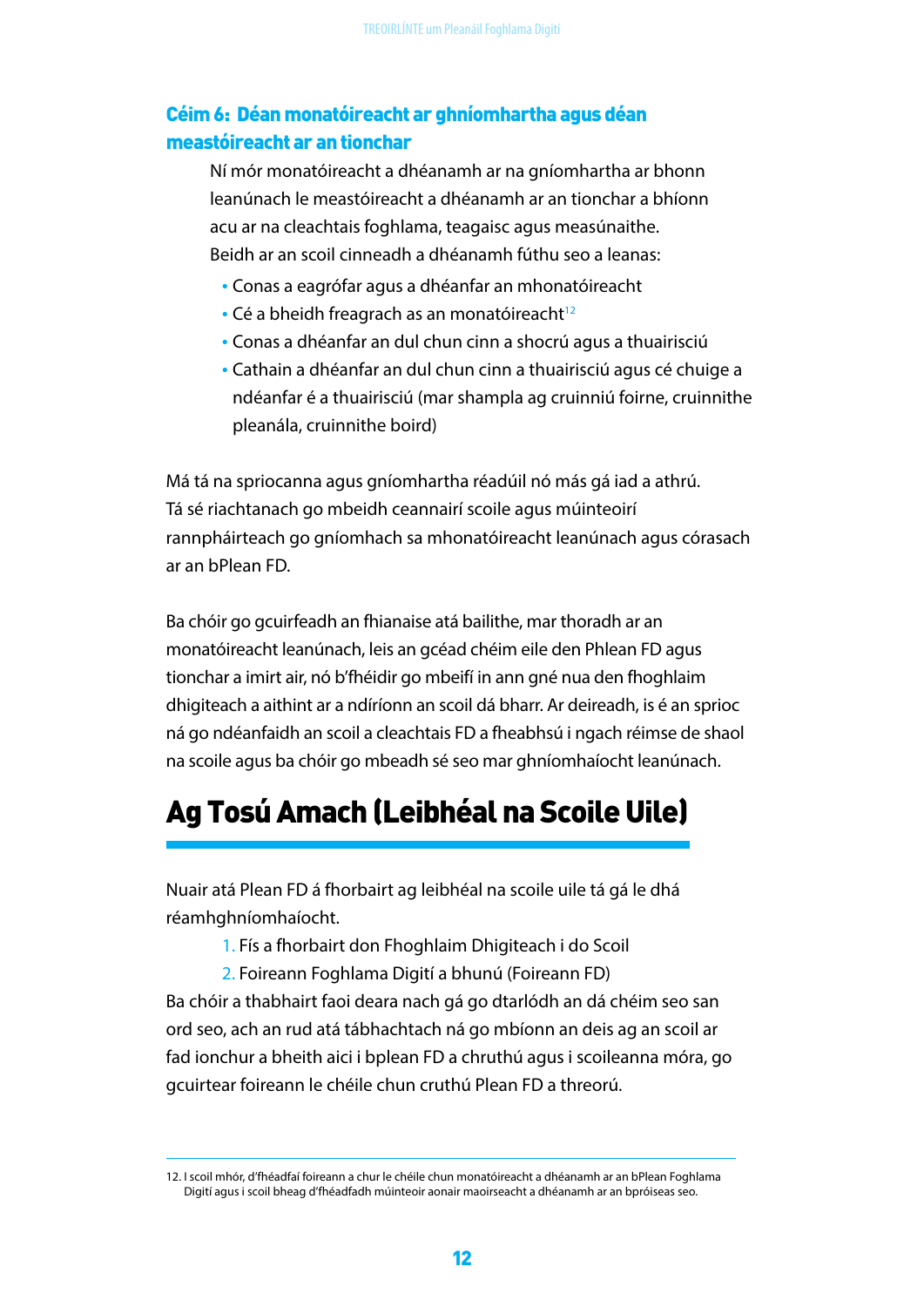Má bhíonn foireann thiomanta agus fís shoiléir agat cuideoidh sé seo leat bunús láidir a chur ar fáil le do Phlean FD a chruthú agus a chur i bhfeidhm.

### Foireann Foghlama Digití á Cur i nGníomh

Cé gur chóir go mbeadh pobal na scoile uile rannpháirteach agus Plean FD á chruthú, más féidir, d'fhéadfadh scoil Foireann FD a chur le chéile leis an bpróiseas a threorú. Ba chóir go mbeadh ionadaithe ó ghrúpa ionadaíoch de phobal na scoile san fhoireann seo agus ba chóir go mbeadh múinteoirí a úsáideann teicneolaíochtaí digiteacha go rialta agus múinteoirí nach n-úsáideann iad, bainteach léi. Más féidir, ba chóir go mbeadh meascán de mhúinteoirí san fhoireann as leibhéil ranga éagsúla i mbunscoileanna, agus as réimsí ábhair (ar nós na daonnachtaí, eolaíochtaí agus ábhair phraiticiúla) i gcás na n-iar-bhunscoileanna. Ba chóir go ndéanfadh an fhoireann comhordú ar an bpróiseas leis an bplean a fhorbairt agus ag an am céanna a chinntiú go mbíonn deis ag an bhfoireann uile le bheith rannpháirteach nuair a dhéantar é a chruthú.

### Fís á Forbairt don Fhoghlaim Dhigiteach

Ba chóir do scoileanna fís a fhorbairt don Fhoghlaim Dhigiteach agus ba chóir go ndéanfadh an Straitéis Dhigiteach do Scoileanna agus an Creat Foghlama Digití eolas don fhís.

Is é seo a leanas fís na Roinne don fhoghlaim dhigiteach:

 • Féidearthacht na dteicneolaíochtí digiteacha a thuiscint leis an teagasc, foghlaim agus measúnú a fheabhsú ionas go mbeidh daoine óga na hÉireann mar smaointeoirí gafa, foghlaimeoirí gníomhacha, cruthaitheoirí eolais agus saoránaigh dhomhanda le bheith rannpháirteach go hiomlán sa tsochaí agus sa gheilleagar.

Déantar an fhís seo a fhorbairt tuilleadh sa Chreat FD ina léirítear sna ráitis chleachtais an fhoirm a d'fhéadfadh bheith ar an bhfís agus conas a d'fhéadfaí í a rith i scoileanna. Sa Straitéis Dhigiteach deirtear gur chóir do scoileanna:

• Ról ceannaireachta a ghlacadh sa phleanáil maidir le conas a chuirfidh siad na teicneolaíochtaí digiteacha i bhfeidhm go héifeachtach sna cleachtais foghlama, teagaisc agus measúnaithe. Ciallaíonn sé seo go mbeidh pobal uile na scoile rannpháirteach i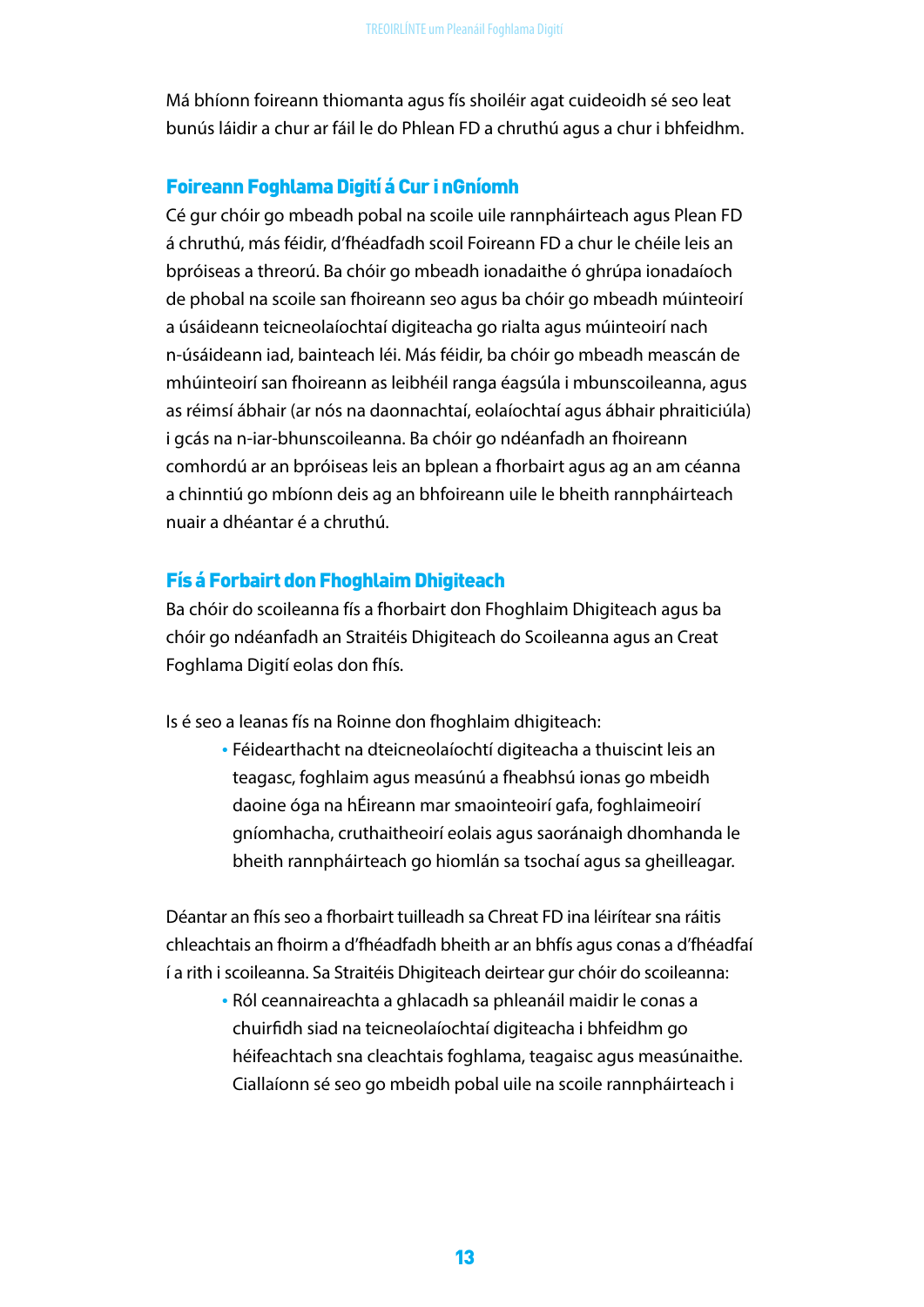bPlean FD a fhorbairt ina gcuirtear riachtanais foghlama gairmiúla na múinteoirí san áireamh, chomh maith le tuairimí agus léargais na scoláirí agus na dtuismitheoirí/gcaomhnóirí.

Agus an fhís á forbairt, ba chóir na féidearthachtaí seo a leanas a chur san áireamh d'fhoghlaimeoirí, múinteoirí agus don scoil.

An chaoi a n-úsáidfeadh foghlaimeoirí teicneolaíochtaí digiteacha:

- Chun cineálacha foghlama agus comhoibrithe nua a chruthú chun tacú le bealaí éagsúla foghlama.
- Chun áthas, sásamh, paisean agus rath a mhothú ina n-oideachas agus ina bhfoghlaim ar feadh an tsaoil.
- Le bheith rannpháirteach go gníomhach san fhoghlaim laistigh agus lasmuigh den scoil araon.
- Chun seilbh a ghlacadh ar a gcuid foghlama a chlúdaíonn an cumas le bheith mar fhoghlaimeoir féinstiúrtha, mar dhuine a dhéanann cinntí, agus mar bhainisteoir na dtosaíochtaí laistigh agus lasmuigh den scoil.
- Spriocanna foghlama pearsanta a bhaint amach agus rath a bheith orthu i ngníomhaíochtaí foghlama éagsúla. An chaoi a mbainfeadh múinteoirí úsáid as teicneolaíochtaí digiteacha:
- Le ról níos éascaithí a ghlacadh, treoir agus aiseolas a sholáthar atá dírithe ar an bhfoghlaimeoir, agus páirt a ghlacadh níos minice i ngníomhaíochtaí taiscéalaíocha agus neartaithe foirne le foghlaimeoirí.
- Chun tacú le próiseas fiosraithe agus foghlaimeoirí a chur ar a gcumas le hobair a dhéanamh ar fhadhbanna casta a bhaineann leis an bhfíorshaol a réiteach trí bheith rannpháirteach i ngníomhaíochtaí foghlama comhoibríocha bunaithe ar thionscadail a théann níos faide ná an seomra ranga.
- Chun tacú le foghlaimeoirí cruthú agus bheith nuálach ionas go mbeidh siad i mbun a spriocanna agus gníomhaíochtaí foghlama féin a bhainistiú.
- Chun seilbh a ghlacadh ar a bhfoghlaim ghairmiúil féin agus, más cuí, pobail foghlama a bhaineann úsáid fhairsing as an teicneolaíocht a fhorbairt agus bheith rannpháirteach iontu.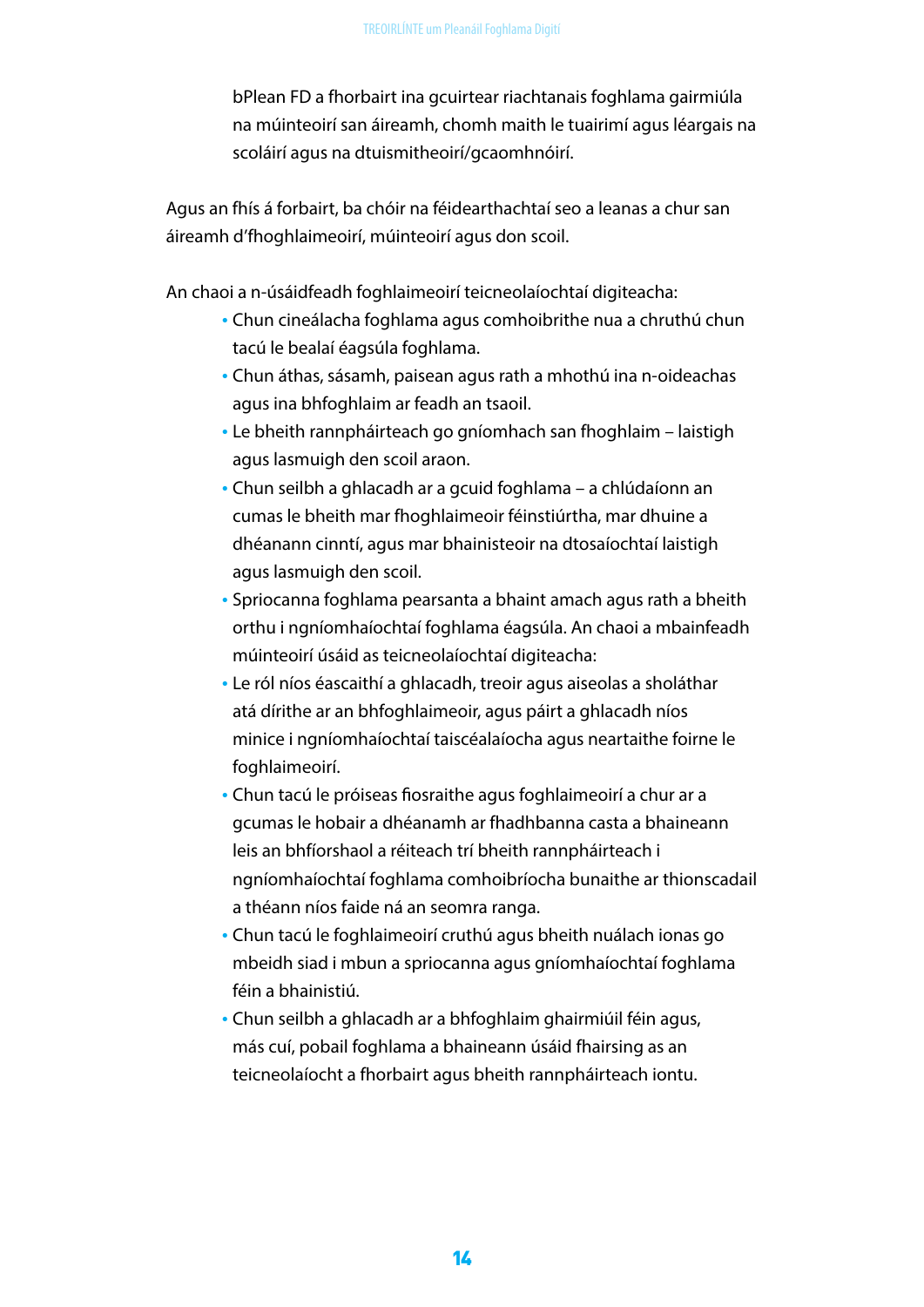An chaoi a mbainfeadh scoileanna úsáid as teicneolaíochtaí digiteacha:

- Chun beartais agus cleachtais a fhorbairt i dtaca le húsáid shábháilte agus eiticiúil na dteicneolaíochtaí digiteacha ag gach ball de phobal na scoile.
- Chun an caidreamh atá acu leis an bpobal i gcoitinne, go háitiúil agus ar fud an domhain, a neartú, agus teagmháil níos mó a bheith acu le tuismitheoirí/caomhnóirí agus scoláirí ina dteaghlaigh trí úsáid na dteicneolaíochtaí digiteacha.
- Chun tacú leis an gcuimsiú agus le riachtanais foghlama aonair na scoláirí uile.
- Chun tacú leis an bhfís atá ann faoi láthair do na cleachtais foghlama, teagaisc agus measúnaithe laistigh den scoil.

Nuair a dhéantar an fhís a fhorbairt, ba chóir í a roinnt le pobal na scoile uile (na forais ionadaíocha scoláirí agus tuismitheoirí san áireamh) agus ba chóir am a ghlacadh chun í a mheas agus tuilleadh mionathruithe a dhéanamh uirthi, más gá. Ba chóir go mbeadh an fhís ag teacht le fís na scoile don fhoghlaim, teagasc agus measúnú i sochaí chomhaimseartha san 21<sup>ú</sup> haois.

## **TORADH**

- Tá fís don fhoghlaim dhigiteach curtha i gcrích ag an scoil.
- Tá Foireann FD bunaithe ag an scoil leis an bpróiseas pleanála a éascú.

## Ag Tosú Amach (comhthéacsanna pleanála eile)

Agus a fís comhaontaithe agus foireann curtha le chéile tá an scoil réidh le dul i mbun an phróisis phleanála FD. Tá an Próiseas ina bhfuil Sé Chéim mar bhonn agus mar thaca ag an bpróiseas pleanála FD, mar a bheadh sé d'aon chomhthéacs pleanála laistigh den scoil. Mar a luadh roimhe seo, cé go ndéantar tagairt don scoil tríd an doiciméad seo, is féidir an próiseas pleanála FD a úsáid i raon comhthéacsanna scoile ar nós: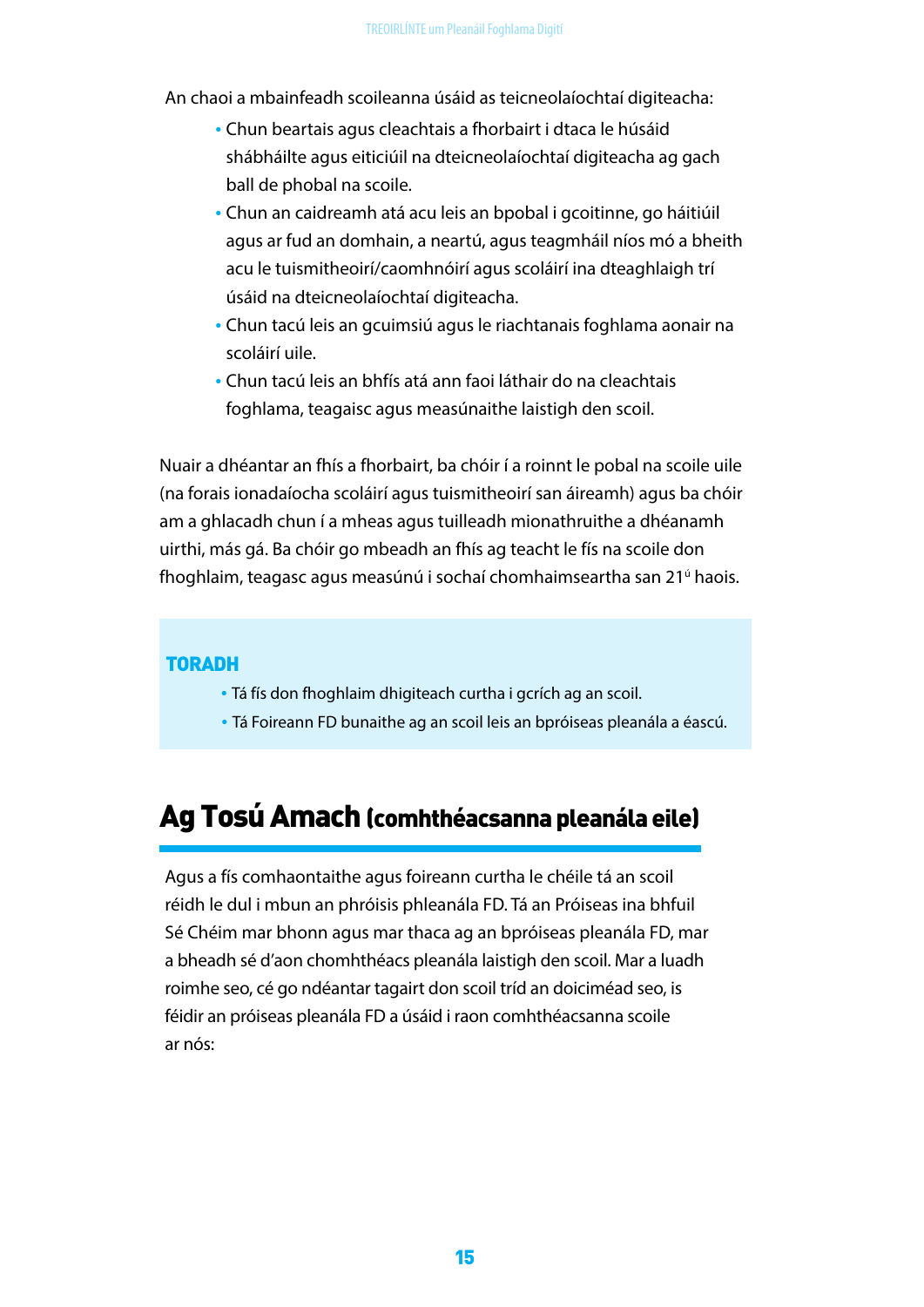## Roinn Ábhair

• Déanann Roinn na Matamaitice cinneadh ar athbhreithniú a dhéanamh ar an gcaoi a n-úsáidtear teicneolaíochtaí digiteacha chun tacú le foghlaim scoláirí agus cuireann sí na sé chéim i bhfeidhm chun an t-athbhreithniú a threorú.

## Leibhéal Ranga

• Déanann grúpa múinteoirí Rang 5 cinneadh díriú ar an gcaoi a n-úsáideann siad teicneolaíochtaí digiteacha lena bhfoghlaimeoirí faoi láthair agus úsáideann siad na sé chéim chun an t-athbhreithniú a threorú.

## Múinteoir Aonair

- Déanann múinteoir cinneadh athbhreithniú a dhéanamh ar a c(h) leachtais ag baint úsáid as teicneolaíocht dhigiteach le foghlaimeoirí. Baineann sé/sí úsáid as an gCreat FD agus na sé chéim chun an t-athbhreithniú a threorú.
- Déanann scoil cinneadh díriú ar fhadhbanna a réiteach mar chuid dá fócas teagaisc agus foghlama laistigh dá gníomhaíochtaí FMS. I gcomhréir leis an athbhreithniú ar fhadhbanna a réiteach déanann sí athbhreithniú freisin ar an gcaoi a n-úsáideann sí teicneolaíochtaí digiteacha faoi láthair chun scileanna réiteach fadhbanna foghlaimeoirí a fhorbairt. Tá an t-athbhreithniú faoi threoir an Phróisis ina bhfuil Sé Chéim.

Dá bhrí sin, is sraith céimeanna chineálach é an Próiseas ina bhfuil Sé Chéim agus is féidir é a úsáid le haon athbhreithniú ar chleachtais a threorú laistigh den scoil. Sa phróiseas, déantar athbhreithniú ar chleachtais foghlama digití a threorú, aithnítear réimsí inar féidir an cleachtas a fheabhsú agus ar deireadh déantar torthaí an fhoghlaimeora a fheabhsú.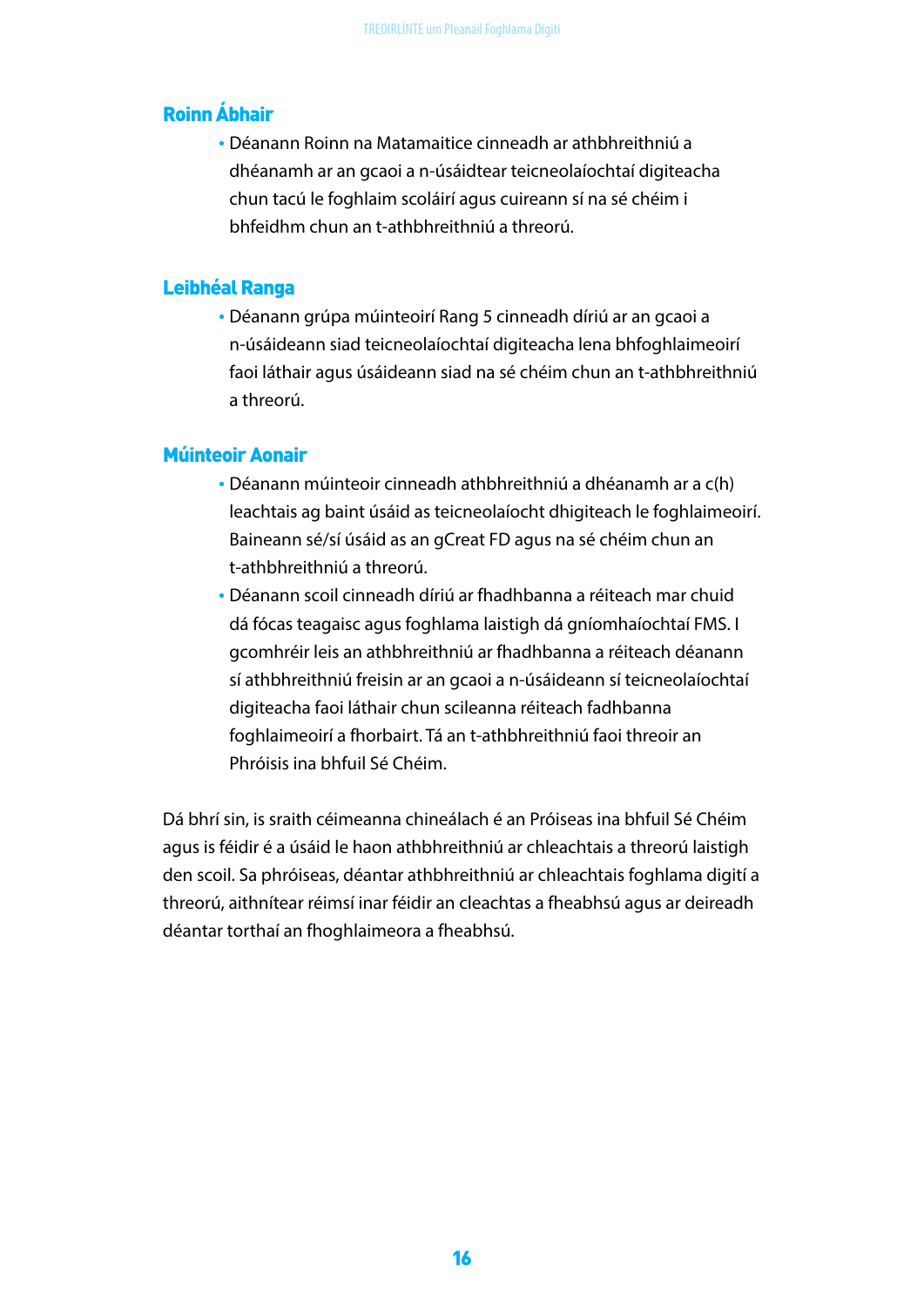#### **TORADH**

- Tá fís don fhoghlaim dhigiteach curtha i gcrích ag an scoil.
- Tá múinteoirí aonair nó grúpaí múinteoirí á n-éascú ag an scoil le hathbhreithniú a dhéanamh ar a gcleachtas foghlama digití ag baint úsáid as an gCreat FD agus an Próiseas ina bhfuil Sé Chéim le Plean FD le haghaidh feabhsúcháin a fhorbairt agus a chur i bhfeidhm.

## Céim 1: Aimsigh an Fócas

Agus iad ag tabhairt faoin gCreat FD, ba chóir do scoileanna a spriocréimse/ spriocréimsí riachtanais a aithint. Cé go mbíonn comhthéacsanna éagsúla ag scoileanna, agus cé go mbeidís ag céimeanna forbartha éagsúla ó thaobh an úsáid a bhaineann siad as teicneolaíochtaí digiteacha, ba chóir do gach scoil tosú agus an cheist a chur *"cé chomh maith agus atá ag éirí linn?"*. Ar deireadh, ba chóir úsáid na dteicneolaíochtaí digiteacha laistigh de scoil cur le torthaí foghlaimeoirí, eispéiris foghlama agus cleachtas múinteoirí. Dá bhrí sin, ba chóir don scoil an fócas den athbhreithniú ar na cleachtais FD laistigh dá scoil a aimsiú.

#### Sa Chreat FD tugtar breac-chuntas ar na nithe seo a leanas:

- 32 caighdeán cáilíochta thar dhá phríomhghné de shaol na scoile: *Teagasc agus Foghlaim agus Ceannaireacht agus Bainistíocht*
- Ráitis chleachtais do gach ceann den 23 caighdeán cáilíochta a dhéanann cur síos ar chleachtais FD éifeachtacha agus anéifeachtach.

Cé gur luamar cheana féin gurb é príomhchuspóir na dTreoirlínte ná Plean Foghlama Digití a fhorbairt, is fiú a lua gur féidir le scoileanna an Creat FD a úsáid ar bhealaí éagsúla chun a bhfócas a aimsiú.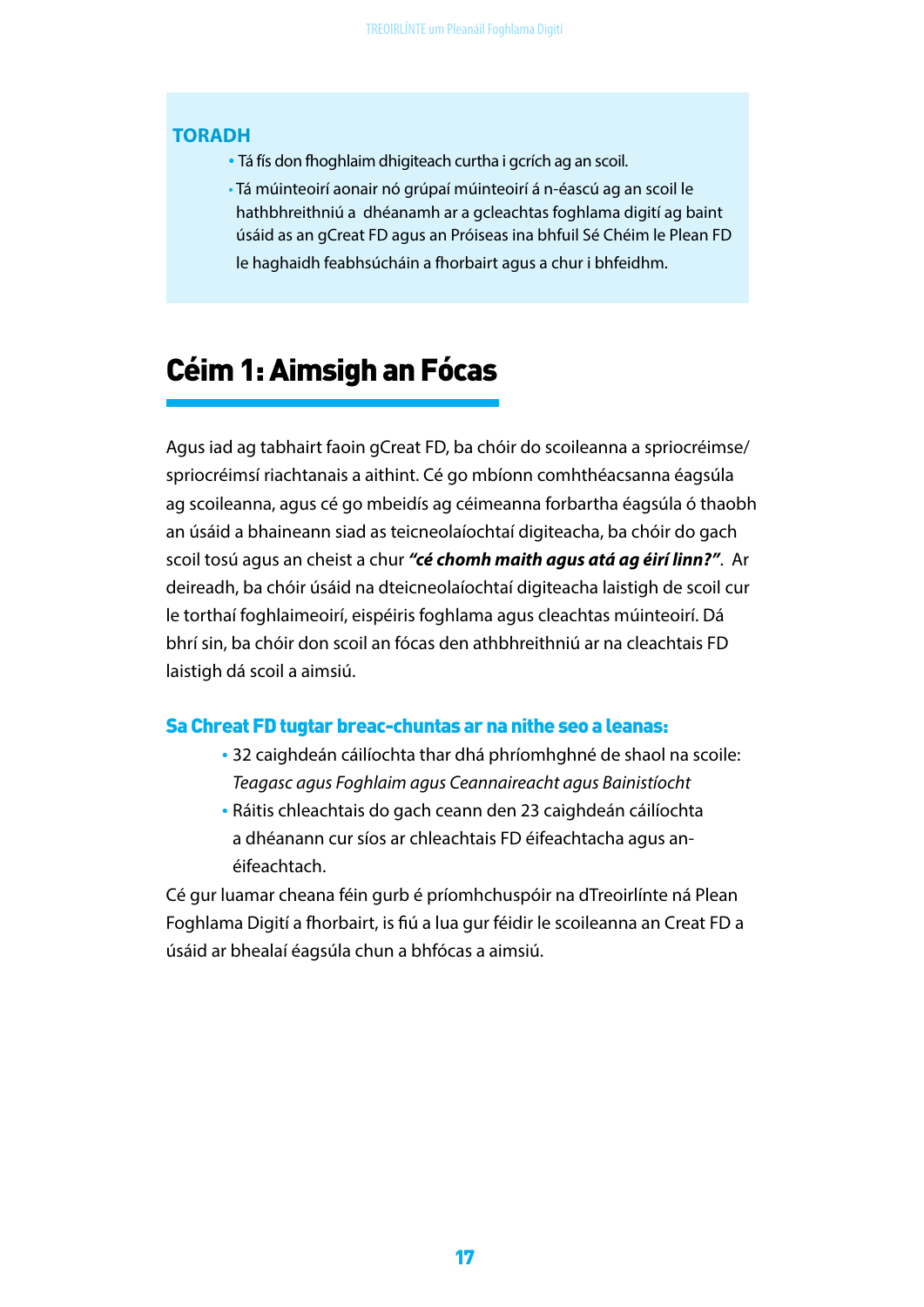#### **SAMPLA**

Tá teicneolaíochtaí digiteacha in úsáid ag scoil ar feadh na mblianta fada agus bíonn rochtain shuntasach ag a bhfoghlaimeoirí ar raon uirlisí agus gníomhaíochtaí digiteacha. Agus an Creat FD léite ag an scoil, cinneann sí go mbeidh a fócas ar eispéiris a bhfoghlaimeoirí maidir le teicneolaíochtaí digiteacha a úsáid agus cé chomh rannpháirteach, nó eile, atá siad ina leithéid gníomhaíochtaí foghlama.

 Dá bhrí sin, tá an fócas ar rannpháirtíocht foghlaimeoirí nuair a bhíonn teicneolaíochtaí digiteacha in úsáid. Ansin, aimsíonn an scoil an caighdeán/ na caighdeáin a bhaineann le rannpháirtíocht foghlaimeoirí agus aimsíonn siad na ráitis chleachtais a ndéanfaidh sí athbhreithniú orthu.

| RÉIMSE 1: TORTHAÍ D'FHOGHLAIMEOIRÍ |                             |                                      |
|------------------------------------|-----------------------------|--------------------------------------|
| <b>CAIGHDEÁIN</b>                  | <b>RÁITIS AR CHLEACHTAS</b> | <b>RÁITIS AR CHLEACHTAS AN-</b>      |
|                                    | <b>ÉIFEACHTACH</b>          | <b>ÉIFEACHTACH</b>                   |
| <b>Baineann daltaí</b>             | Úsáideann na daltaí         | Úsáideann na daltaí teicneolaíochtaí |
| taitneamh as a gcuid               | teicneolaíochtaí digiteacha | digiteacha cuí chun rannpháirtíocht  |
| foghlama, bíonn                    | cuí chun rannpháirtíocht    | ghníomhach, chruthaitheach           |
| siad an-tiomanta i                 | ghníomhach a chothú         | aqus chriticiúil a chothú le torthaí |
| leith na foghlama                  | le torthaí foghlama cuí a   | foghlama dúshlánacha a bhaint        |
| agus bíonn siad ag                 | bhaint amach.               | amach.                               |
| súil le spriocanna a               |                             | Úsáideann na daltaí teicneolaíochtaí |
| bhaint amach mar                   | Úsáideann na daltaí         | digiteacha chun fianaise a bhailiú,  |
| fhoghlaimeoirí                     | teicneolaíochtaí digiteacha | chun dul chun cinn a thaifeadadh,    |
|                                    | chun fianaise a bhailiú     | chun measúnú agus machnamh a         |
|                                    | agus chun dul chun cinn a   | dhéanamh, agus chun réitigh agus/    |
|                                    | thaifeadadh.                | nó táirgí nua a chruthú.             |

 Déanann an Fhoireann FD an plé a éascú maidir le fócas na scoile a aimsiú agus téitear i gcomhairle le gach ball foirne sula ndéantar an cinneadh deiridh. Sa chaoi seo, cuireann na baill foirne uile a n-ainm leis an bhFócas.

 Chomh maith leis na caighdeáin iomchuí a aimsiú ón nGné Teagaisc agus Foghlama aimsíonn an scoil na ráitis chleachtais iomchuí freisin sa Phríomhghné Foghlama agus Teagaisc. Anseo, roghnaíonn an scoil na ráitis chleachtais a dhíríonn ar acmhainní daonna, fisiciúla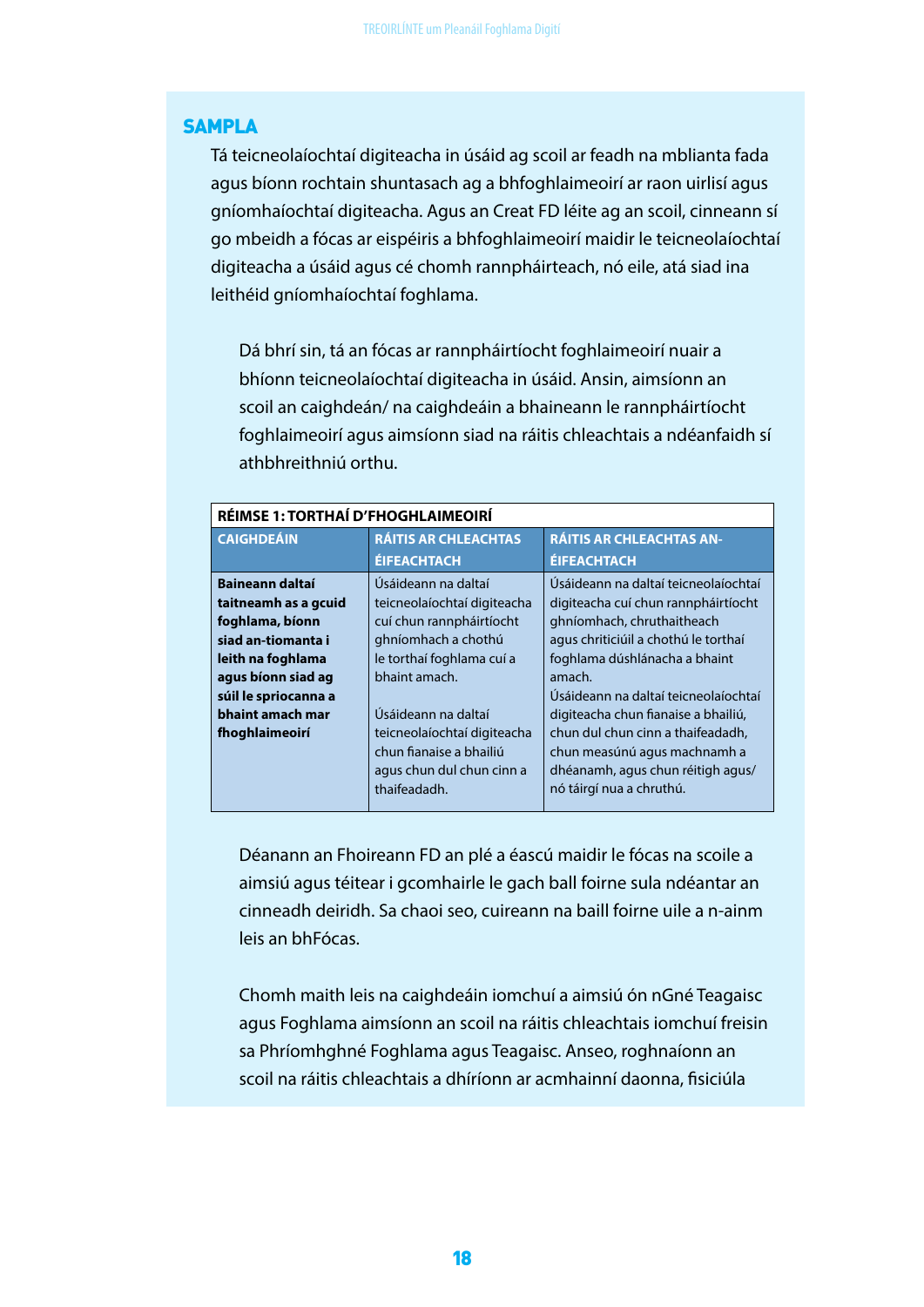agus airgeadais na scoile a bhainistiú chun eagraíocht foghlama a chruthú agus a chothú. Roghnaíonn siad an caighdeán seo mar baineann sé go dlúth le húsáid na dteicneolaíochtaí digiteacha iomchuí i Réimse 1 thuas.

| Acmhainní daonna, fisiciúla<br>agus airgeadais na scoile a<br>bhainistiú chun eagraíocht<br>foghlama a chruthú agus a<br>chothú | Cinntíonn an príomhoide<br>agus ceannairí eile sa<br>scoil go bhfuil próisis<br>i bhfeidhm maidir le<br>soláthar, cothabháil,<br>idir-inoibritheacht agus<br>slándáil an bhonneagair<br>dhigitigh le haghaidh<br>foghlaim, teagasc agus<br>measúnú éifeachtach. | Déanann an príomhoide<br>agus ceannairí eile sa scoil<br>athbhreithniú, pleanáil<br>agus maoirsiú straitéiseach<br>ar sholáthar, cothabháil,<br>idir-inoibritheacht agus<br>slándáil an bhonneagair<br>dhigitigh le haghaidh<br>foghlaim, teagasc agus<br>measúnú éifeachtach. |
|---------------------------------------------------------------------------------------------------------------------------------|-----------------------------------------------------------------------------------------------------------------------------------------------------------------------------------------------------------------------------------------------------------------|--------------------------------------------------------------------------------------------------------------------------------------------------------------------------------------------------------------------------------------------------------------------------------|
|                                                                                                                                 | Cinntíonn an bord<br>bainistíochta soláthar<br>agus cothabháil<br>acmhainní agus trealamh<br>an teagaisc dhigitigh ar<br>chaighdeán ard.                                                                                                                        | Cinntíonn an bord<br>bainistíochta soláthar agus<br>cothabháil acmhainní<br>agus trealamh an teagaisc<br>dhigitigh ar chaighdeán<br>an-ard.                                                                                                                                    |

Sa chaoi seo, roghnaíonn an scoil ráitis chleachtais ón dá ghné den Chreat FD a bhaineann lena fócas, rannpháirtíocht foghlaimeoirí. Ba chóir do scoileanna na ráitis chleachtais iomchuí a roghnú dá bhfócas ón dá ghné den Chreat FD.

 Ag deireadh Chéim 1, tá an fócas aimsithe ag an scoil dá Plean FD agus tá sé pléite agus faofa ag foireann na scoile agus ag an mbord bainistíochta.

## TORADH ÓN gCÉIM SEO blue box here

• Tá an fócas maidir lena Plean FD aimsithe agus comhaontaithe ag an scoil.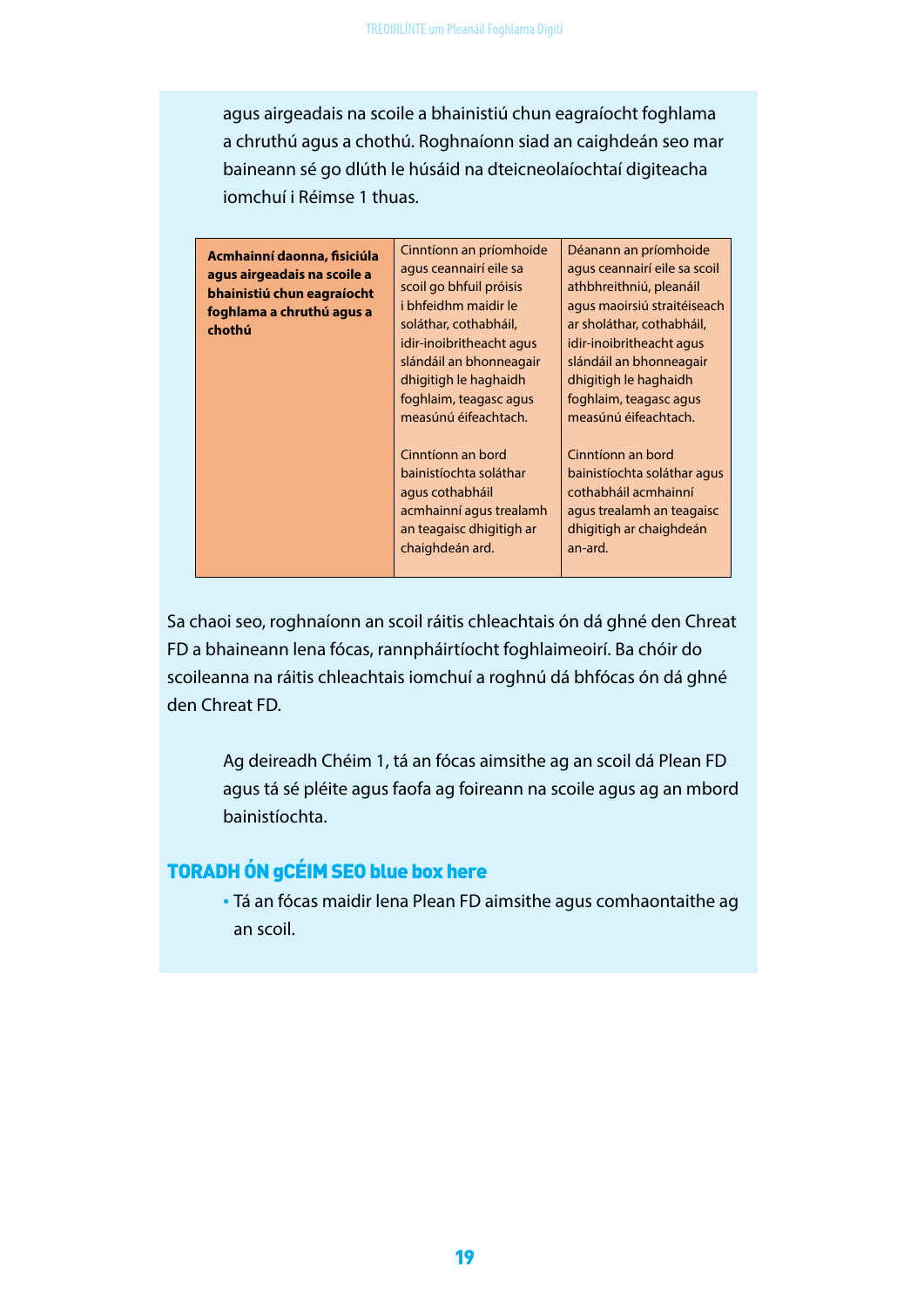## Céim 2: Bailigh Fianaise

Agus fócas aimsithe, is é an chéad chéim eile ná fianaise a bhailiú i dtaca leis an gcaighdeán nó an réimse atá roghnaithe agus athbhreithniú a dhéanamh ar chleachtais scoile atá ann cheana féin i gcoinne na ráitis chleachtais iomchuí éifeachtacha agus an-éifeachtach.

Tá sé tábhachtach fianaise a bhailiú ó réimse foinsí, múinteoirí, foghlaimeoirí agus tuismitheoirí san áireamh, agus ag an am céanna a chinntiú go bhfuil an fhianaise a bhailítear soláimhsithe, úsáideach agus go bhfuil fócas ag baint léi. Má bhailítear an iomarca eolais gan aon fócas, is féidir leis bheith fritorthúil.

D'fhéadfadh na nithe seo a leanas bheith san áireamh mar fhoinsí eolais tábhachtacha:

- Cleachtais foghlama, teagaisc agus measúnaithe i seomraí ranga agus i suíomhanna foghlama eile sa scoil
- An príomhoide, leas-phríomhoide agus múinteoirí
- Scoláirí agus tuismitheoirí
- Obair na scoláirí
- Pleanáil sa scoil agus doiciméid bheartais.

Ba chóir do scoileanna breathnú ar raon modhanna a úsáid chun eolas nó fianaise a bhailiú ar nós:

- Machnamh a dhéanamh ar na cleachtais foghlama, teagaisc agus measúnaithe
- Plé a dhéanamh le múinteoirí maidir leis an úsáid/easpa úsáid a bhaineann siad as teicneolaíochtaí digiteacha
- Tuairimí múinteoirí, tuismitheoirí agus scoláirí a spreagadh
- Teagasc foirne nó athbhreithniú gairmiúil comhoibríoch.

D'fhéadfadh na nithe seo a leanas bheith san áireamh mar uirlisí úsáideacha chun tacú le heolas a bhailiú:

- Ceistneoirí
- Suirbhéanna ar líne
- Fócasghrúpaí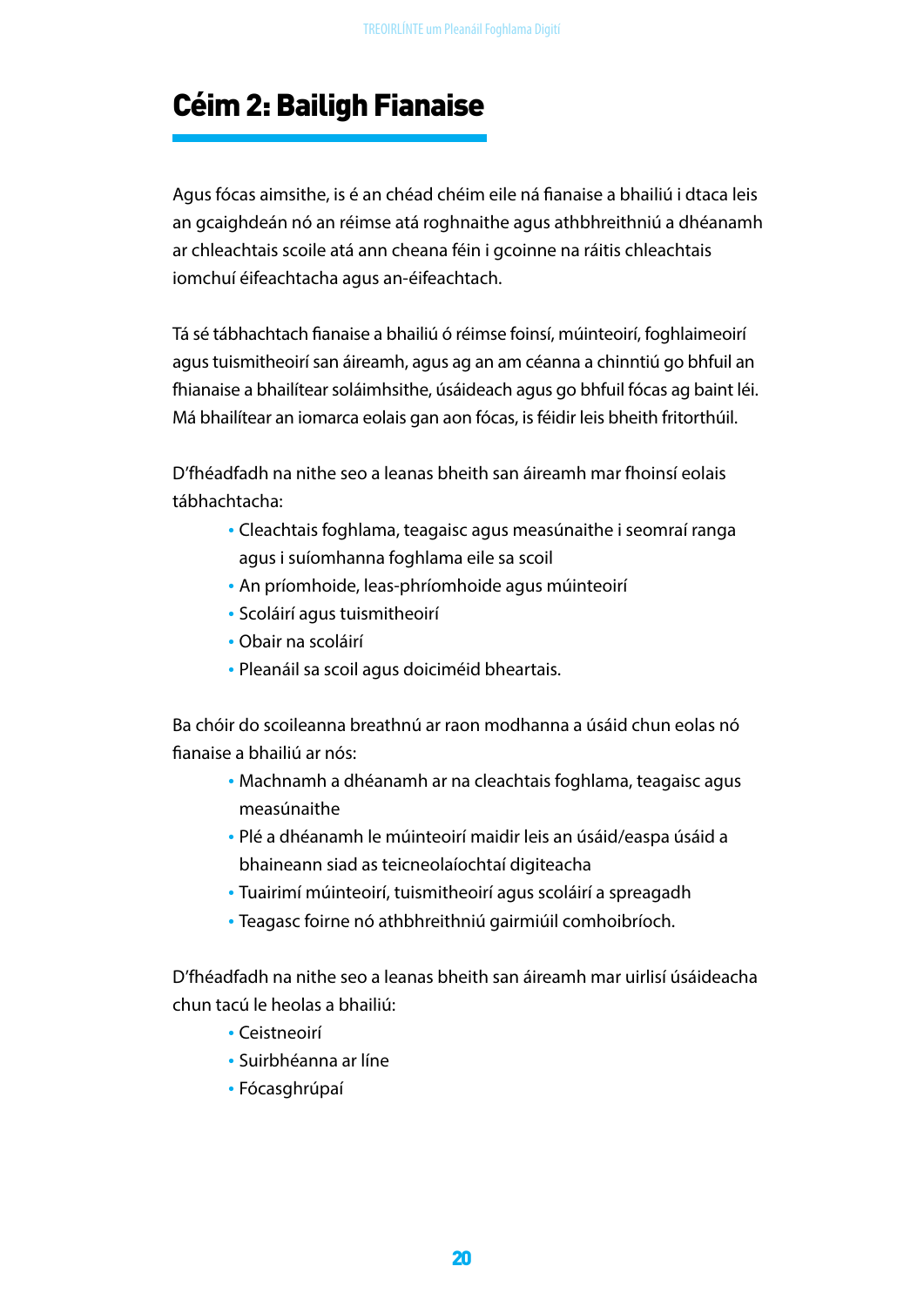- Seicliosta agus bileoga machnaimh
- Sceidil machnaimh/athbhreithnithe/breathnóireachta don teagasc agus foghlaim.

## Cur Chuige Molta

Tar éis breathnú ar an gCreat FD agus na ráitis chleachtais iomchuí a aimsiú ar mian léi athbhreithniú a dhéanamh orthu, ba chóir don Fhoireann FD breathnú ansin ar na cineálacha fianaise a d'fhéadfadh sí a bhailiú maidir le gach ráiteas cleachtais iomchuí.

## **SAMPLA**

Agus na ráitis chleachtais iomchuí a bhaineann le rannpháirtíocht foghlaimeoirí aimsithe ag an scoil, breathnaíonn sí ar cén fhianaise a d'fhéadfadh sí bailiú agus conas is féidir léi é seo a dhéanamh ar bhealach eiticiúil ina gcloítear lena treoirlínte um chosaint sonraí.

| <b>RÉIMSE 1: TORTHAÍ D'FHOGHLAIMEOIRÍ</b>                                                                                                                                           |                                                                                                                                                                                                                                                                                      |                                                                                                                                                                                                                                                                                                                                                                                                                                 |
|-------------------------------------------------------------------------------------------------------------------------------------------------------------------------------------|--------------------------------------------------------------------------------------------------------------------------------------------------------------------------------------------------------------------------------------------------------------------------------------|---------------------------------------------------------------------------------------------------------------------------------------------------------------------------------------------------------------------------------------------------------------------------------------------------------------------------------------------------------------------------------------------------------------------------------|
| <b>CAIGHDEÁIN</b>                                                                                                                                                                   | <b>RÁITIS AR CHLEACHTAS</b><br><b>ÉIFEACHTACH</b>                                                                                                                                                                                                                                    | RÁITIS AR CHLEACHTAS<br><b>AN-ÉIFEACHTACH</b>                                                                                                                                                                                                                                                                                                                                                                                   |
| Baineann daltaí taitneamh<br>as a gcuid foghlama, bíonn<br>siad an-tiomanta i leith<br>na foghlama agus bíonn<br>siad ag súil le spriocanna<br>a bhaint amach mar<br>fhoghlaimeoirí | Úsáideann na daltaí<br>teicneolaíochtaí<br>digiteacha cuí chun<br>rannpháirtíocht<br>ghníomhach a chothú<br>le torthaí foghlama cuí a<br>bhaint amach.<br>Úsáideann na daltaí<br>teicneolaíochtaí<br>digiteacha chun fianaise<br>a bhailiú agus chun dul<br>chun cinn a thaifeadadh. | Úsáideann na daltaí<br>teicneolaíochtaí digiteacha<br>cuí chun rannpháirtíocht<br>ghníomhach,<br>chruthaitheach agus<br>chriticiúil a chothú le torthaí<br>foghlama dúshlánacha a<br>bhaint amach.<br>Úsáideann na daltaí<br>teicneolaíochtaí digiteacha<br>chun fianaise a bhailiú,<br>chun dul chun cinn<br>a thaifeadadh, chun<br>measúnú agus machnamh<br>a dhéanamh, agus chun<br>réitigh agus/nó táirgí nua a<br>chruthú. |

Déanann an scoil athbhreithniú ar na ráitis chleachtais i dtaca le cleachtas éifeachtach agus an-éifeachtach. Déanann an scoil na nithe seo a leanas a mheas: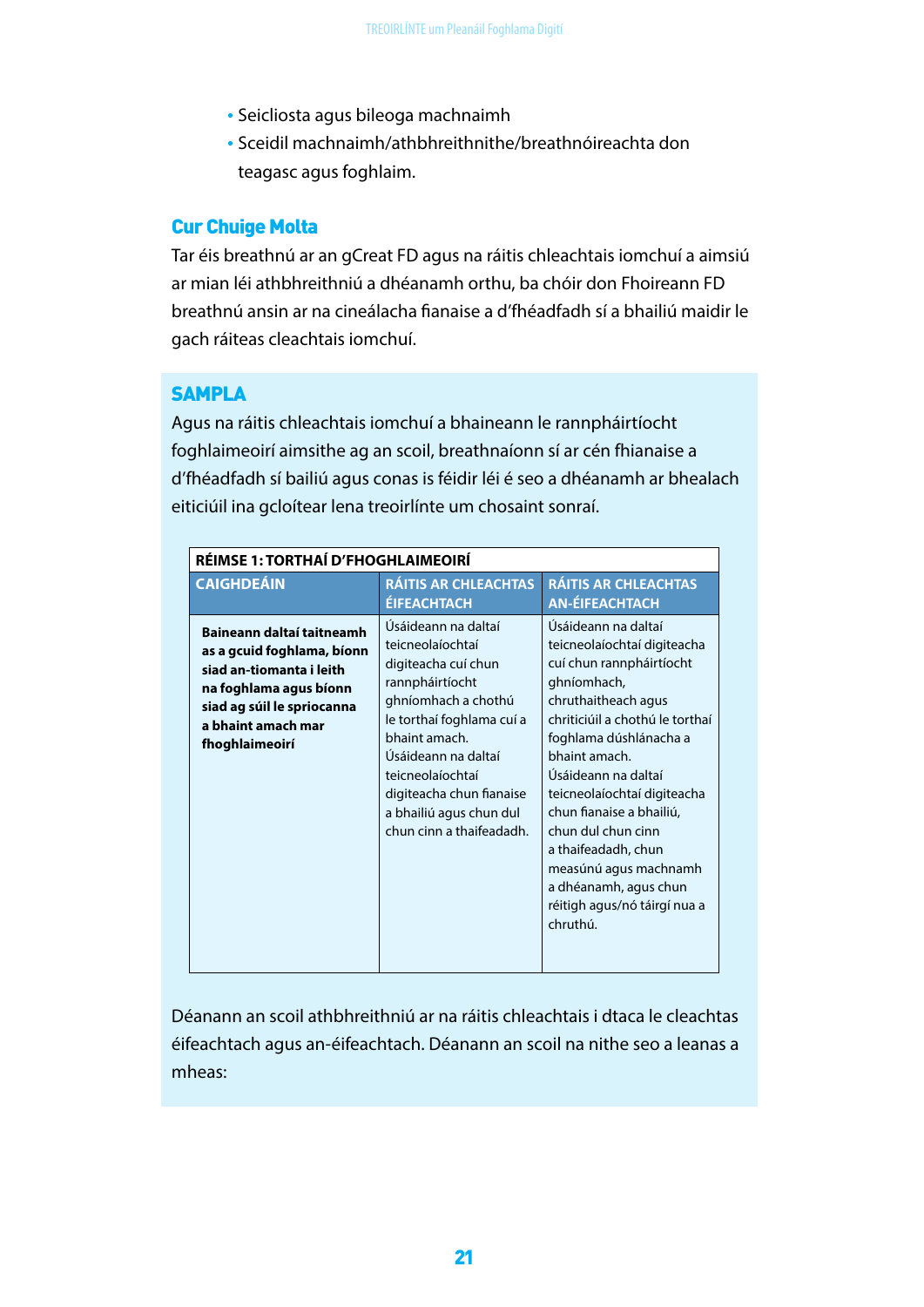- An úsáideann foghlaimeoirí teicneolaíochtaí digiteacha le rannpháirtíocht ghníomhach a chothú? [Éifeachtach] – má úsáideann, conas a dhéanann siad é seo?
	- Cén fáth agus cén chaoi a gcuireann múinteoirí úsáid na dteicneolaíochtaí digiteacha chun cinn chun tacú le rannpháirtíocht ghníomhach leis na torthaí foghlama iomchuí a bhaint amach?
	- Cad iad na teicneolaíochtaí a úsáideann foghlaimeoirí nuair a bhíonn siad rannpháirteach go gníomhach?
- An úsáideann foghlaimeoirí teicneolaíochtaí digiteacha chun fianaise a bhailiú agus an dul chun cinn a thaifeadadh? [Éifeachtach] – má úsáideann, conas a dhéanann siad é seo?
	- Cad é an cuspóir leis an fhianaise seo a bhailiú agus an dul chun cinn a thaifeadadh?
	- Cad iad na teicneolaíochtaí a úsáideann siad don chuspóir seo?
- An úsáideann foghlaimeoirí teicneolaíochtaí digiteacha chun a rannpháirtíocht ghníomhach, chruthaitheach agus chriticiúil a chothú le torthaí foghlaimeoirí a bhaint amach? [An-éifeachtach]
	- Cad é an leibhéal dúshláin a bhaineann leis na torthaí foghlaimeoirí seo de ghnáth?
	- Conas a úsáideann siad teicneolaíochtaí digiteacha chun na cineálacha éagsúla rannpháirtíochta a chothú?
	- Cad iad na teicneolaíochtaí digiteacha a úsáideann foghlaimeoirí de ghnáth nuair a bhíonn siad rannpháirteach ina leithéid gníomhaíochtaí?
- An úsáideann foghlaimeoirí teicneolaíochtaí digiteacha chun réitigh agus/nó táirgí nua a chruthú? [An-éifeachtach]
	- Má úsáideann, cad iad na cineálacha réiteach agus/nó táirgí nua a chruthaíonn siad?
	- Cad é an réasúnaíocht lena leithéid réiteach agus/nó táirgí a chruthú?
	- Má úsáideann, an úsáideann siad teicneolaíochtaí digiteacha le haghaidh aon cheann de na gníomhaíochtaí seo a leanas:
	- Chun fianaise a bhailiú, an dul chun a thaifeadadh, meastóireacht agus machnamh a dhéanamh?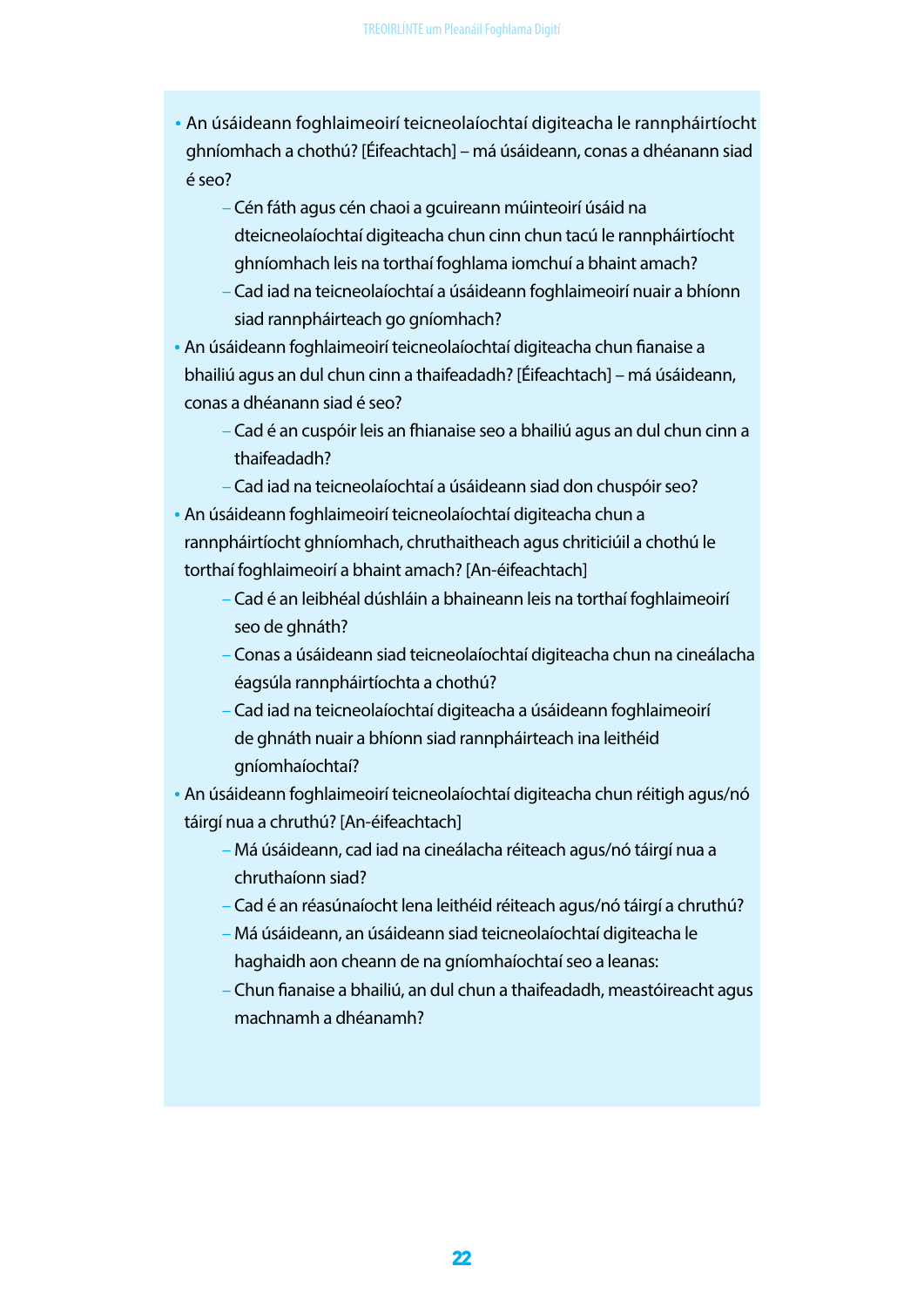Má úsáideann, cén fáth agus cén chaoi a n-úsáideann siad teicneolaíochtaí digiteacha chun tacú leis na gníomhaíochtaí seo? D'fhéadfadh an scoil fianaise a bhailiú ó mhúinteoirí, daltaí/scoláirí agus tuismitheoirí ar gach ceann de na ráitis seo agus ansin is féidir leis na sonraí seo cuidiú leis an scoil cinneadh a dhéanamh cad é an leibhéal cleachtais ag a bhfuil sí ag feidhmiú.

Chomh maith le fianaise a bhailiú maidir le haon chaighdeáin bhreise laistigh den *Ghné Teagaisc agus Foghlama*, agus ag teacht leis an sampla roimhe seo, déanann an scoil cinneadh freisin fianaise a bhailiú ó na ráitis ghaolmhara laistigh den *Ghné Ceannaireachta agus Bainistíochta.*

#### SAMPLA - blue box

Déanann an scoil athbhreithniú freisin ar na ráitis chleachtais iomchuí ón nGné Ceannaireachta agus Bainistíochta, go háirithe acmhainní daonna, fisiciúla agus airgeadais na scoile chun eagraíocht foghlama a chruthú agus a chothú.

Déanann an scoil athbhreithniú ar na ráitis éifeachtacha agus anéifeachtach a bhaineann leis an gcaighdeán seo. Is mian léi athbhreithniú a dhéanamh ar a cleachtais reatha maidir le soláthar, cothabháil, idirinoibritheacht agus sábháilteacht na dteicneolaíochtaí digiteacha a mbíonn rochtain ag foghlaimeoirí orthu ar scoil.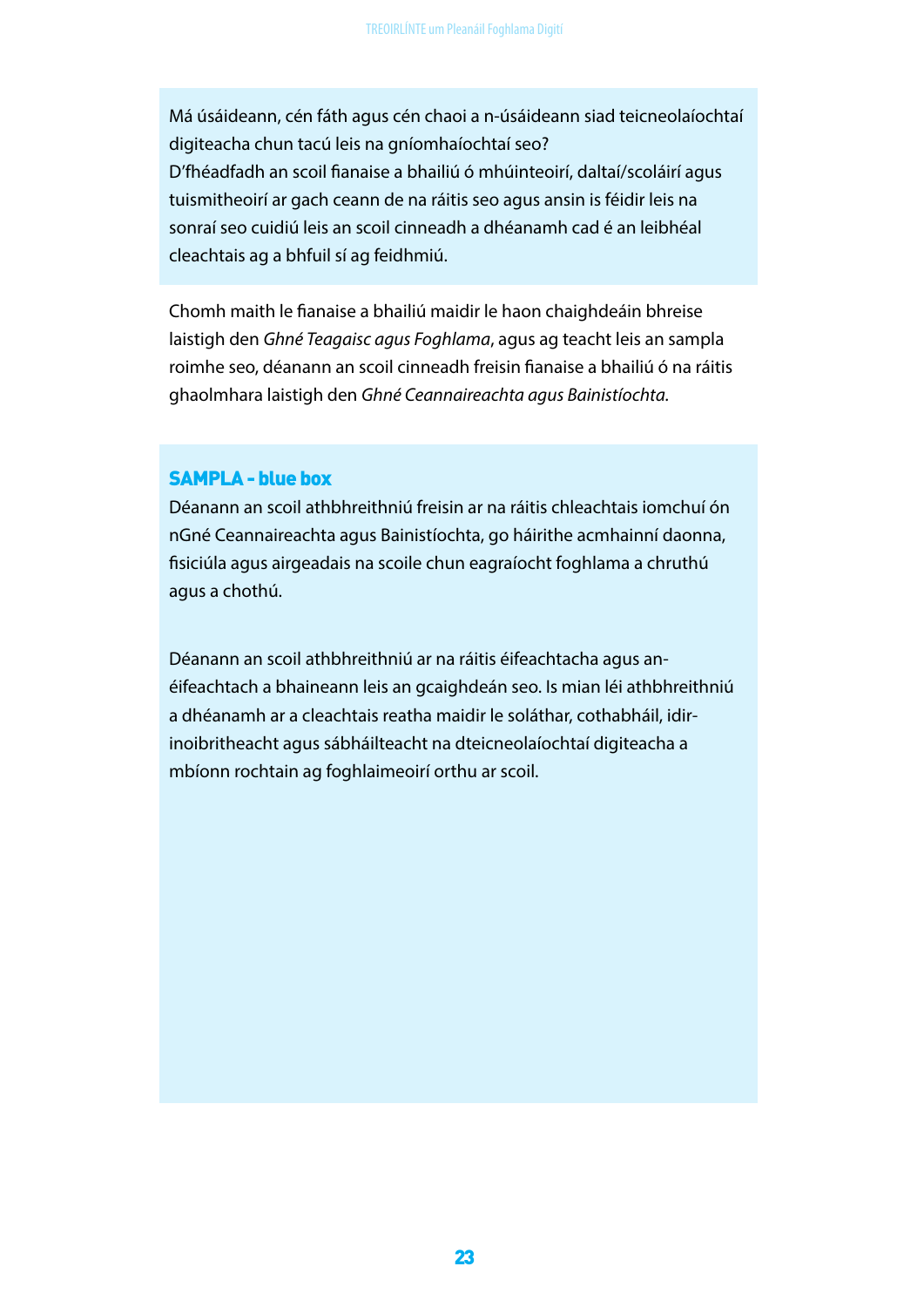| Acmhainní daonna,<br>fisiciúla agus airgeadais<br>na scoile a bhainistiú<br>chun eagraíocht<br>foghlama a chruthú<br>agus a chothú | Cinntíonn an príomhoide<br>agus ceannairí eile sa<br>scoil go bhfuil próisis<br><i>i</i> bhfeidhm maidir le<br>soláthar, cothabháil, idir-<br>inoibritheacht agus slándáil<br>an bhonneagair dhigitigh le<br>haghaidh foghlaim, teagasc<br>agus measúnú éifeachtach.                                                                                 | Déanann an príomhoide<br>agus ceannairí eile sa scoil<br>athbhreithniú, pleanáil agus<br>maoirsiú straitéiseach ar<br>sholáthar, cothabháil, idir-<br>inoibritheacht agus slándáil<br>an bhonneagair dhigitigh le<br>haghaidh foghlaim, teagasc<br>agus measúnú éifeachtach.                                                                                                                                                                                                                                          |
|------------------------------------------------------------------------------------------------------------------------------------|------------------------------------------------------------------------------------------------------------------------------------------------------------------------------------------------------------------------------------------------------------------------------------------------------------------------------------------------------|-----------------------------------------------------------------------------------------------------------------------------------------------------------------------------------------------------------------------------------------------------------------------------------------------------------------------------------------------------------------------------------------------------------------------------------------------------------------------------------------------------------------------|
|                                                                                                                                    | Cinntíonn an bord<br>bainistíochta soláthar agus<br>cothabháil acmhainní<br>agus trealamh an teagaisc<br>dhigitigh ar chaighdeán ard.<br>Rinneadh spásanna<br>foghlama fisiciúla a<br>dhearadh nó a chur in<br>oiriúint chun tairbhe<br>a bhaint as úsáid raon<br>teicneolaíochtaí digiteacha<br>don fhoghlaim agus an<br>úsáid sin a bharrfheabhsú. | Cinntíonn an bord bainistíochta<br>soláthar agus cothabháil<br>acmhainní agus trealamh<br>an teagaisc dhigitigh ar<br>chaighdeán an-ard.<br>Rinneadh spásanna foghlama<br>fisiciúla a dhearadh nó a chur in<br>oiriúint chun tairbhe a bhaint<br>as úsáid raon teicneolaíochtaí<br>digiteacha agus an úsáid sin<br>a bharrfheabhsú, chun go<br>mbeidh rochtain ar réimse<br>leathan uirlisí digiteacha<br>ábhartha, ábhair agus seirbhísí<br>i suíomhanna foghlama ar<br>féidir iad a chumrú ar bhealach<br>solúbtha. |

Agus athbhreithniú á dhéanamh ar a cleachtais reatha, déanann an scoil na ceisteanna seo a leanas a mheas:

- An bhfuil na próisis i bhfeidhm le haghaidh sholáthar, chothabháil, idir-inoibritheacht agus shábháilteacht an bhonneagair dhigitigh don fhoghlaim, teagasc agus measúnú éifeachtach?
	- Cén bunús ar a ndéantar cinntí maidir le cad iad na
	- teicneolaíochtaí digiteacha a cheannaítear agus cén fáth?
	- Cé a dhéanann an cinneadh cad iad na teicneolaíochtaí digiteacha a cheannaíonn an scoil agus cén fáth?
	- An bhfuil conradh cothabhála ag an scoil le haghaidh a bonneagair dhigitigh?

An bhfuil nósanna imeachta i bhfeidhm ag an scoil lena chinntiú go ndéantar sonraí foghlaimeoirí a stóráil go sábháilte?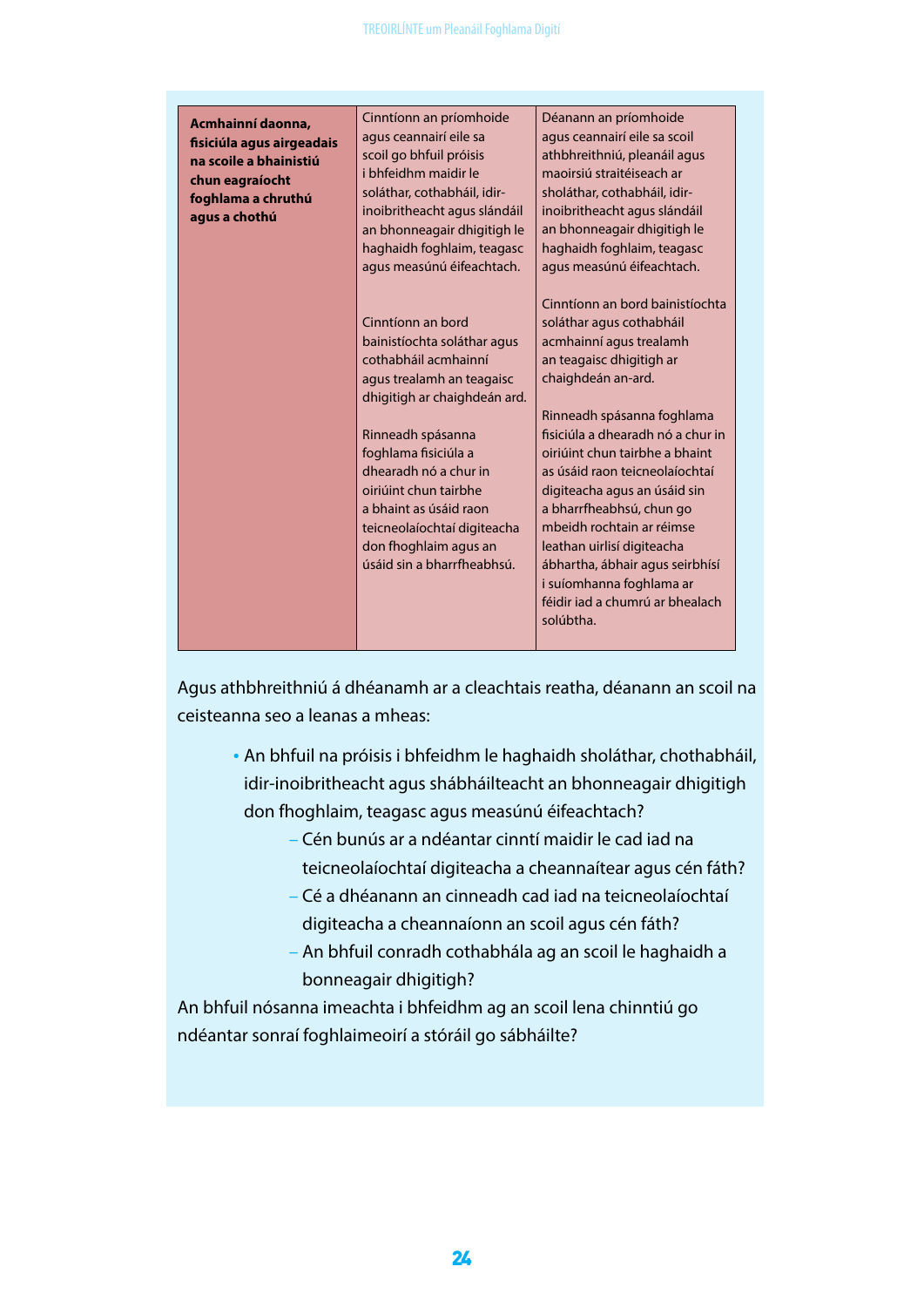- An ndéantar na próisis seo a thaifeadadh agus an bhfuil na baill foirne uile ar an eolas fúthu?
	- An gcoinnítear an bonneagar digiteach sa scoil ar chaighdeán maith?
	- An bhfuil sé iontaofa agus oiriúnach le haghaidh riachtanais na bhfoghlaimeoirí agus na múinteoirí?

Cad iad na próisis atá i bhfeidhm agus an gá iad a thabhairt suas chun dáta? [Cleachtas Éifeachtach]

- An nglacann an scoil le cur chuige bunaithe ar fhianaise chun teicneolaíochtaí digiteacha a cheannach?
	- An gcuireann riachtanais foghlama go príomha lena leithéid cinntí (e.g. ag ceannach trealaimh róbataigh do na Naíonáin Shóisearacha chun tacú le forbairt na litearthachta agus na huimhearthachta)?
	- An gcuireann an scoil san áireamh conas a dhéantar pleanáil maidir leis na teicneolaíochtaí digiteacha a úsáidfear sula ndéantar cinneadh ceannacháin go comhoibríoch (e.g. teicneolaíochtaí a thacaíonn le rannpháirtíocht ghníomhach, chriticiúil agus chruthaitheach i measc foghlaimeoirí)?
	- An dtéann an scoil i gcomhairle le scoileanna eile, leis an taighde iomchuí agus le saineolaithe eile sula dtéann siad i mbun an trealamh a cheannach?
	- An gcuireann an fhoireann iomchuí, an príomhoide agus an bord bainistíochta a n-ainm leis na cinntí maidir leis an teicneolaíochtaí digiteacha a dhéantar a sholáthar?
- An ndéantar na nósanna imeachta seo a thaifeadadh agus an bhfuil na baill foirne uile ar an eolas fúthu?
- An bhfuil próiseas i bhfeidhm don fhoireann le cás foghlama a dhéanamh le haghaidh sholáthar na dteicneolaíochtaí digiteacha laistigh de scoil? [An-éifeachtach]

## TORADH ÓN gCÉIM SEO

- Tá fianaise bailithe ag an scoil ó réimse foinsí maidir le líon na gcaighdeán foghlama digití iomchuí
- Tá iarracht déanta ag an scoil na nósanna maidir le cleachtais FD na scoile a aimsiú.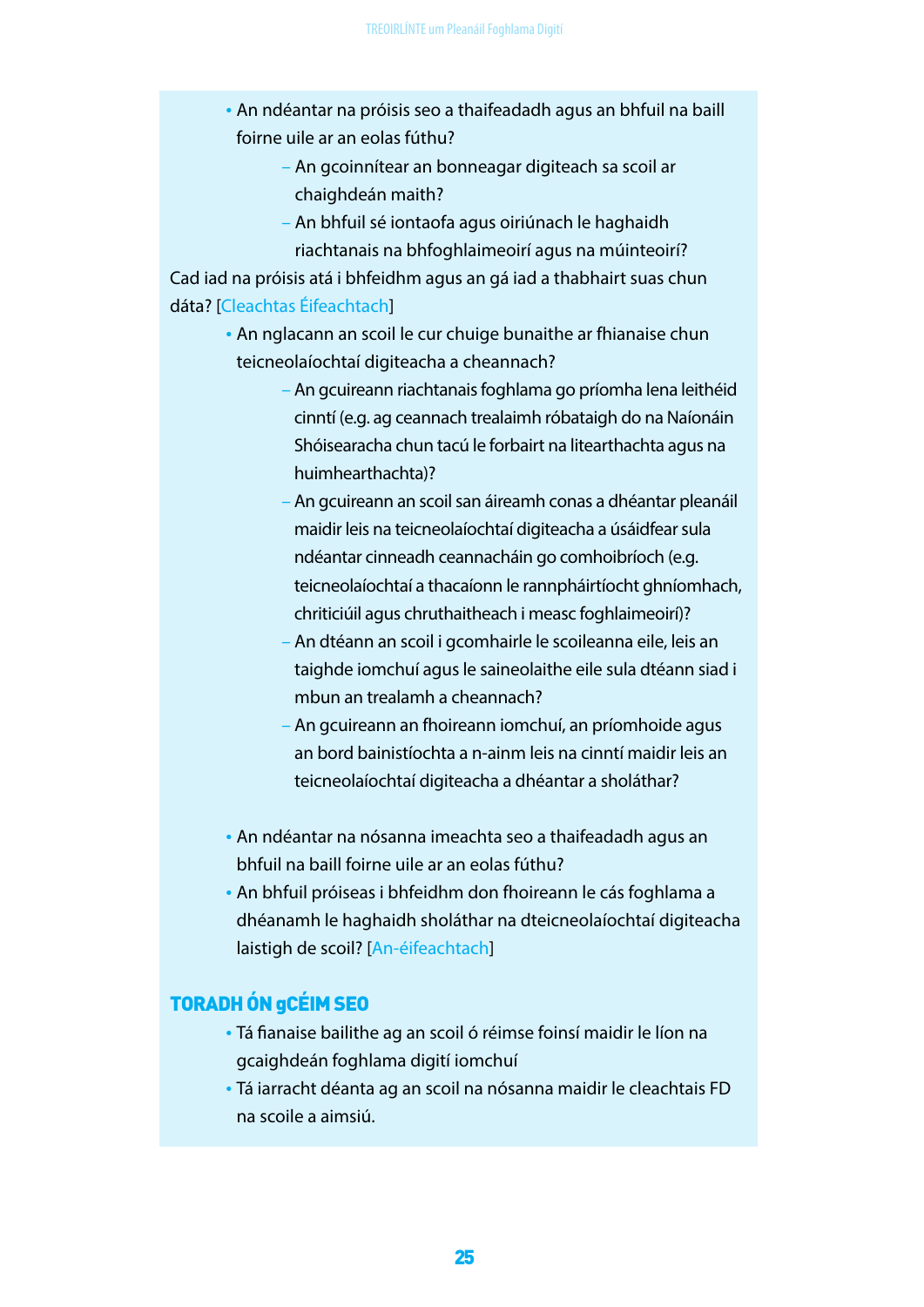## Céim 3: Déan Anailís agus Breithiúnais

Agus réimse fianaise bailithe maidir le caighdeáin éagsúla, déanann an scoil anailís ansin ar na sonraí seo agus déanann sí breithiúnais ó thaobh na gcleachtas atá ann cheana féin. Agus é seo á dhéanamh, ba chóir don scoil cinneadh, deimhniú agus ceiliúradh a dhéanamh maidir leis na láidreachtaí a aithníonn siad sna gnéithe cleachtais a bhfuil meastóireacht á déanamh orthu agus ag an am céanna na réimsí a aithint ar chóir tús áite a thabhairt dóibh le haghaidh feabhsúcháin.

Ba chóir don scoil comparáid a dhéanamh idir a cleachtais FD reatha agus na ráitis chleachtais éifeachtacha agus an-éifeachtach ábhartha. B'fhéidir go bhfeicfidh an scoil go bhfuil a cleachtas ag teacht leis na ráitis chleachtais éifeachtacha i gcuid mhór réimsí, agus go bhfuil roinnt réimsí dá cuid oibre an-éifeachtach. B'fhéidir go n-aithneoidh sí réimsí ina bhfuil gá le forbairt agus feabhas chun iad a thabhairt go dtí an leibhéal de chleachtas éifeachtach. Cuideoidh na ráitis le scoil freisin chun réimsí cleachtais a fhorbairt ó chleachtas 'éifeachtach' go dtí cleachtas 'anéifeachtach', más iomchuí.

### **SAMPLA**

D'fhéadfadh scoil na breithiúnais seo a dhéanamh tar éis athbhreithniú agus anailís a dhéanamh ar an bhfianaise a bailíodh maidir lena cleachtais reatha in úsáid na dteicneolaíochtaí digiteacha chun an rannpháirtíocht foghlaimeoirí a chur chun cinn:

| RÉIMSE 1: TORTHAÍ D'FHOGHLAIMEOIRÍ                                                     |                                                                                                                            |                                                                                                                                                             |
|----------------------------------------------------------------------------------------|----------------------------------------------------------------------------------------------------------------------------|-------------------------------------------------------------------------------------------------------------------------------------------------------------|
| <b>CAIGHDEÁIN</b>                                                                      | <b>RÁITIS AR</b><br><b>CHLEACHTAS</b><br><b>ÉIFEACHTACH</b>                                                                | RÁITIS AR CHLEACHTAS AN-<br><b>ÉIFEACHTACH</b>                                                                                                              |
| Baineann daltaí taitneamh<br>as a gcuid foghlama, bíonn<br>siad an-tiomanta i leith na | Úsáideann na daltaí<br>teicneolaíochtaí<br>digiteacha cuí chun                                                             | Úsáideann na daltaí<br>teicneolaíochtaí digiteacha<br>cuí chun rannpháirtíocht                                                                              |
| foghlama agus bíonn siad<br>ag súil le spriocanna a bhaint<br>amach mar fhoghlaimeoirí | rannpháirtíocht<br>ghníomhach a chothú<br>le torthaí foghlama cuí a                                                        | ghníomhach, chruthaitheach<br>aqus chriticiúil a chothú le<br>torthaí foghlama dúshlánacha a                                                                |
|                                                                                        | bhaint amach.                                                                                                              | bhaint amach.<br>Úsáideann na daltaí                                                                                                                        |
|                                                                                        | Úsáideann na daltaí<br>teicneolaíochtaí<br>digiteacha chun fianaise<br>a bhailiú agus chun dul<br>chun cinn a thaifeadadh. | teicneolaíochtaí digiteacha<br>chun fianaise a bhailiú, chun dul<br>chun cinn a thaifeadadh, chun<br>measúnú agus machnamh a<br>dhéanamh, agus chun réitigh |
|                                                                                        |                                                                                                                            | agus/nó táirgí nua a chruthú.                                                                                                                               |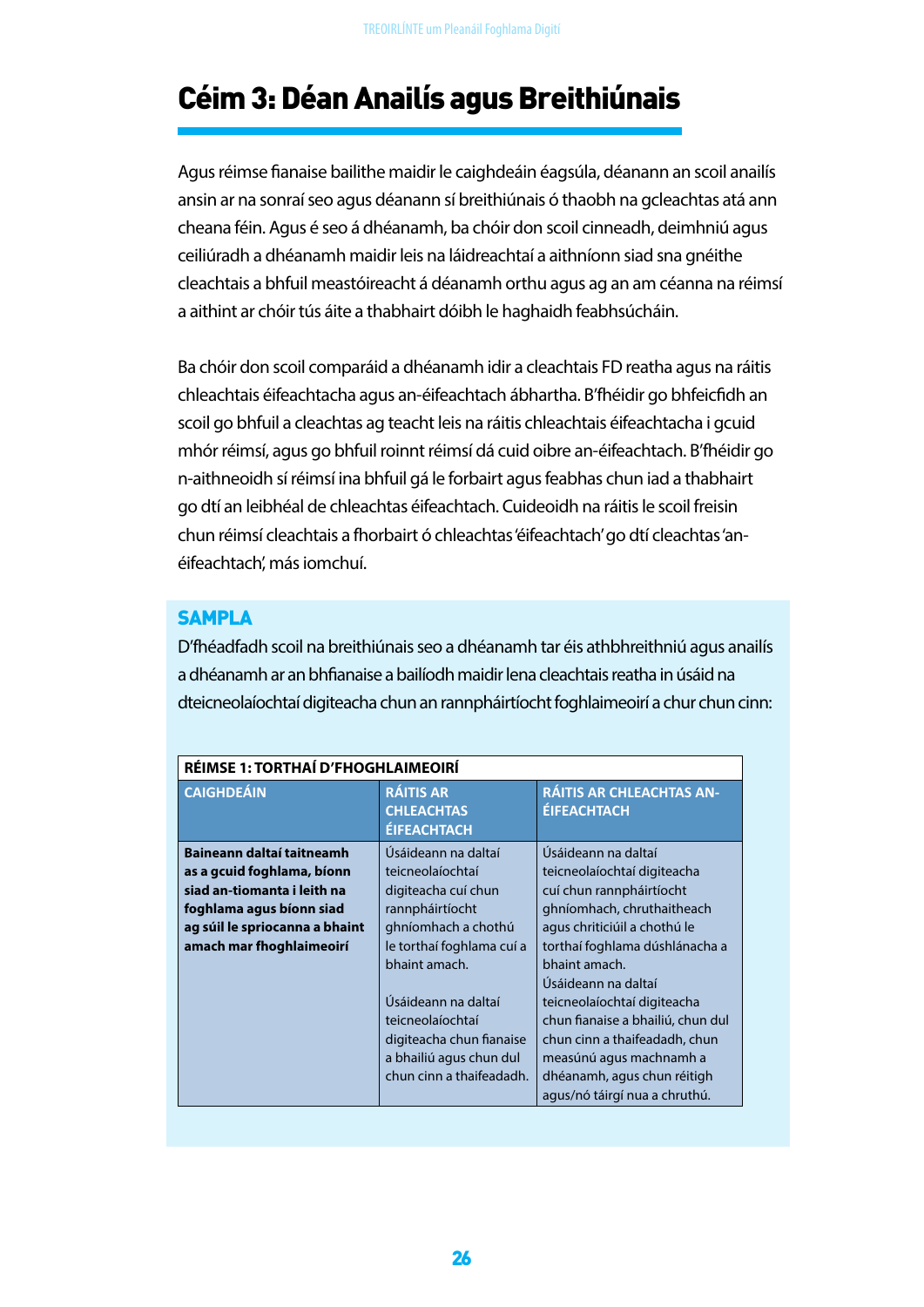- Tá foghlaimeoirí ag baint úsáid as teicneolaíochtaí digiteacha go príomha ar bhealaí éighníomhacha, ar nós rochtain a dhéanamh ar ábhar digiteach trí scáileán. Bhí fianaise theoranta ann d'fhoghlaimeoirí ag baint úsáid as teicneolaíochtaí digiteacha chun tacú lena rannpháirtíocht ghníomhach, chruthaitheach agus chriticiúil chun torthaí foghlama dúshlánacha a bhaint amach.
- Déanann roinnt foghlaimeoirí fianaise a bhailiú agus an dul chun cinn a thaifeadadh, ach tá an cleachtas seo ag brath ar an múinteoir agus tá fianaise ann d'fhoghlaimeoirí ag baint úsáid as ardáin éagsúla chun a leithéid fianaise a thaifeadadh. Is cosúil nach bhfuil an t-aon ardán nó cur chuige i bhfeidhm chun a leithéid fianaise a léiriú agus a stóráil.
- Déanann an scoil breithiúnas nach bhfuil a cleachtais reatha ag an Leibhéal Éifeachtach.

Agus anailís níos mó déanta, déanann an scoil cinneadh:

- Nach mór di béim níos mó a chur ar na teicneolaíochtaí digiteacha a chur i lámha a bhfoghlaimeoirí, mar san fhianaise atá ann faoi láthair tugtar le tuiscint go bhfuil rochtain theoranta ag foghlaimeoirí.
- Nach mór di níos gníomhaíochtaí foghlama atá níos tarraingtí a dhearadh ina mbeidh foghlaimeoirí in ann teicneolaíochtaí digiteacha a úsáid chun a rannpháirtíocht ghníomhach, chruthaitheach agus chriticiúil a chothú chun na torthaí foghlama dúshlánacha a bhaint amach. Ar an gcaoi seo, úsáidfidh foghlaimeoirí na huirlisí chun fadhbanna dúshlánacha a réiteach.
- Nach mór di ardán amháin a aimsiú leis an bhfianaise foghlama a bhailiú ionas go mbeidh tacaíocht ag na foghlaimeoirí uile chun meastóireacht agus machnamh a dhéanamh ar an eolas a bhailítear, d'fhonn réitigh agus/nó táirgí nua a chruthú. Faoi láthair, is annamh a dhéantar an chuid is mó den eolas a bhailítear a athbhreithniú nó a cheistiú.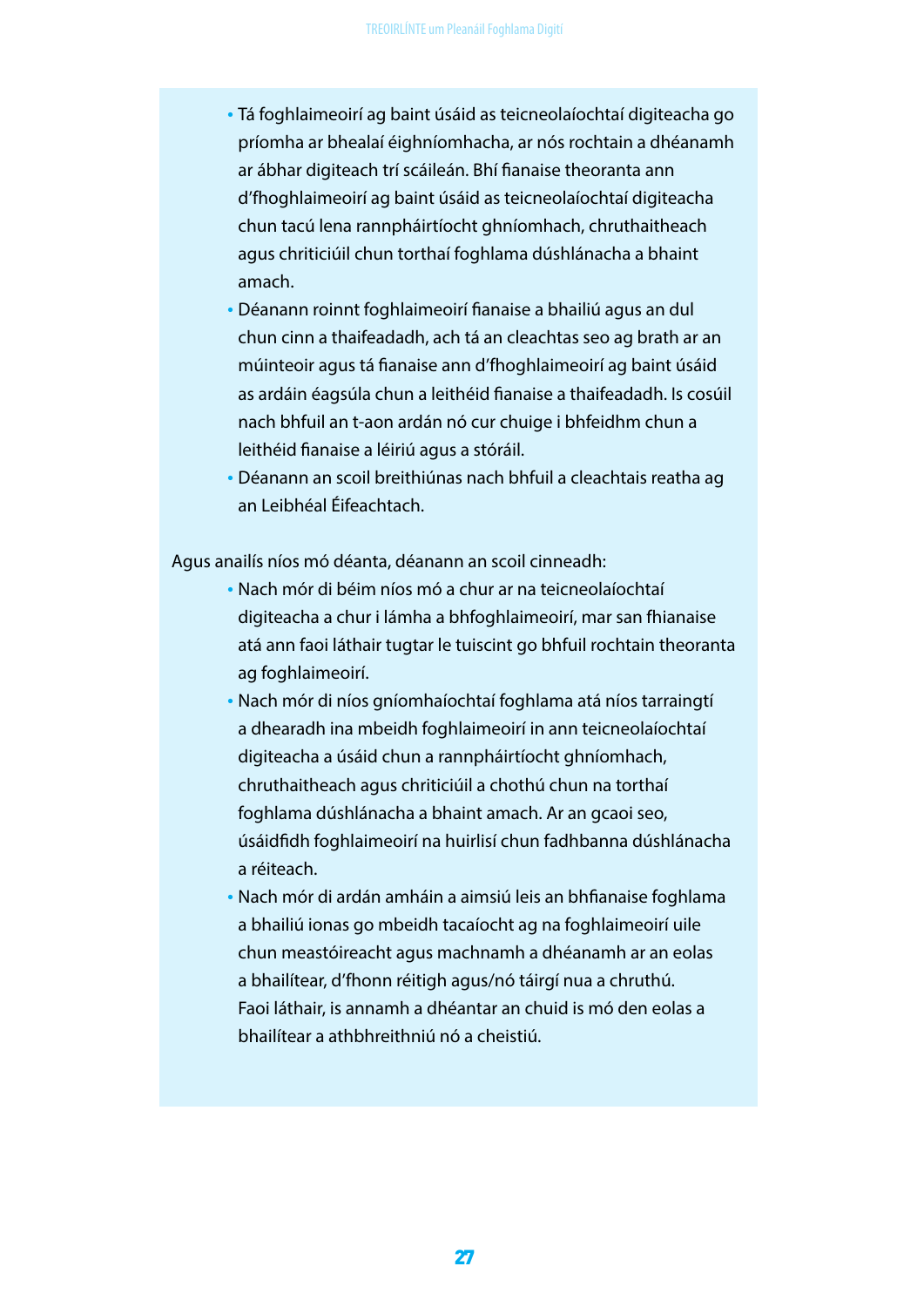Chomh maith leis sin, déanann an scoil anailís agus breithiúnais ar an eolas a bhailítear i dtaca leis an *nGné Ceannaireachta agus Bainistíochta*.

## **SAMPLA**

Déanann an scoil athbhreithniú ar an bhfianaise atá bailithe aici i dtaca le hacmhainní daonna, fisiciúla agus airgeadais na scoile a bhainistiú chun eagraíocht foghlama a chruthú agus a chothú.

| scoil go bhfuil próisis<br>athbhreithniú, pleanáil agus<br>na scoile a bhainistiú<br>i bhfeidhm maidir le<br>maoirsiú straitéiseach ar<br>chun eagraíocht<br>soláthar, cothabháil,<br>sholáthar, cothabháil, idir-<br>foghlama a chruthú agus<br>idir-inoibritheacht agus<br>inoibritheacht agus slándáil<br>a chothú<br>slándáil an bhonneagair<br>an bhonneagair dhigitigh le<br>dhigitigh le haghaidh<br>haghaidh foghlaim, teagasc<br>agus measúnú éifeachtach.<br>foghlaim, teagasc agus<br>measúnú éifeachtach.<br>Cinntíonn an bord<br>Cinntíonn an bord<br>bainistíochta soláthar agus<br>cothabháil acmhainní<br>bainistíochta soláthar<br>agus cothabháil<br>agus trealamh an teagaisc<br>acmhainní agus trealamh<br>dhigitigh ar chaighdeán<br>an teagaisc dhigitigh ar<br>an-ard.<br>chaighdeán ard. |
|------------------------------------------------------------------------------------------------------------------------------------------------------------------------------------------------------------------------------------------------------------------------------------------------------------------------------------------------------------------------------------------------------------------------------------------------------------------------------------------------------------------------------------------------------------------------------------------------------------------------------------------------------------------------------------------------------------------------------------------------------------------------------------------------------------------|
|------------------------------------------------------------------------------------------------------------------------------------------------------------------------------------------------------------------------------------------------------------------------------------------------------------------------------------------------------------------------------------------------------------------------------------------------------------------------------------------------------------------------------------------------------------------------------------------------------------------------------------------------------------------------------------------------------------------------------------------------------------------------------------------------------------------|

San fhianaise léirítear: • Nach bhfuil próiseas soláthair láidir i bhfeidhm ag an scoil faoi láthair agus go dtí seo is é an príomhoide nó ball foirne a dhéanann an bonneagar digiteach a sholáthar.

- Go bhfuil raon cineálacha agus déanaimh de ghléasanna ríomhaire/táibléid sa scoil faoi láthair, agus go bhfuil fadhbanna idir-inoibritheachta idir na gléasanna seo.
- Go bhfuil easpa teicneolaíochtaí digiteacha ann chun tacú lena rannpháirtíocht ghníomhach, chruthaitheach agus chriticiúil le torthaí foghlama dúshlánacha a bhaint amach.
- Go ndéanann an scoil cinneadh athbhreithniú agus nuashonrú a dhéanamh ar a nósanna imeachta agus ardáin chun sonraí foghlaimeoirí a bhailiú agus meastóireacht a dhéanamh orthu.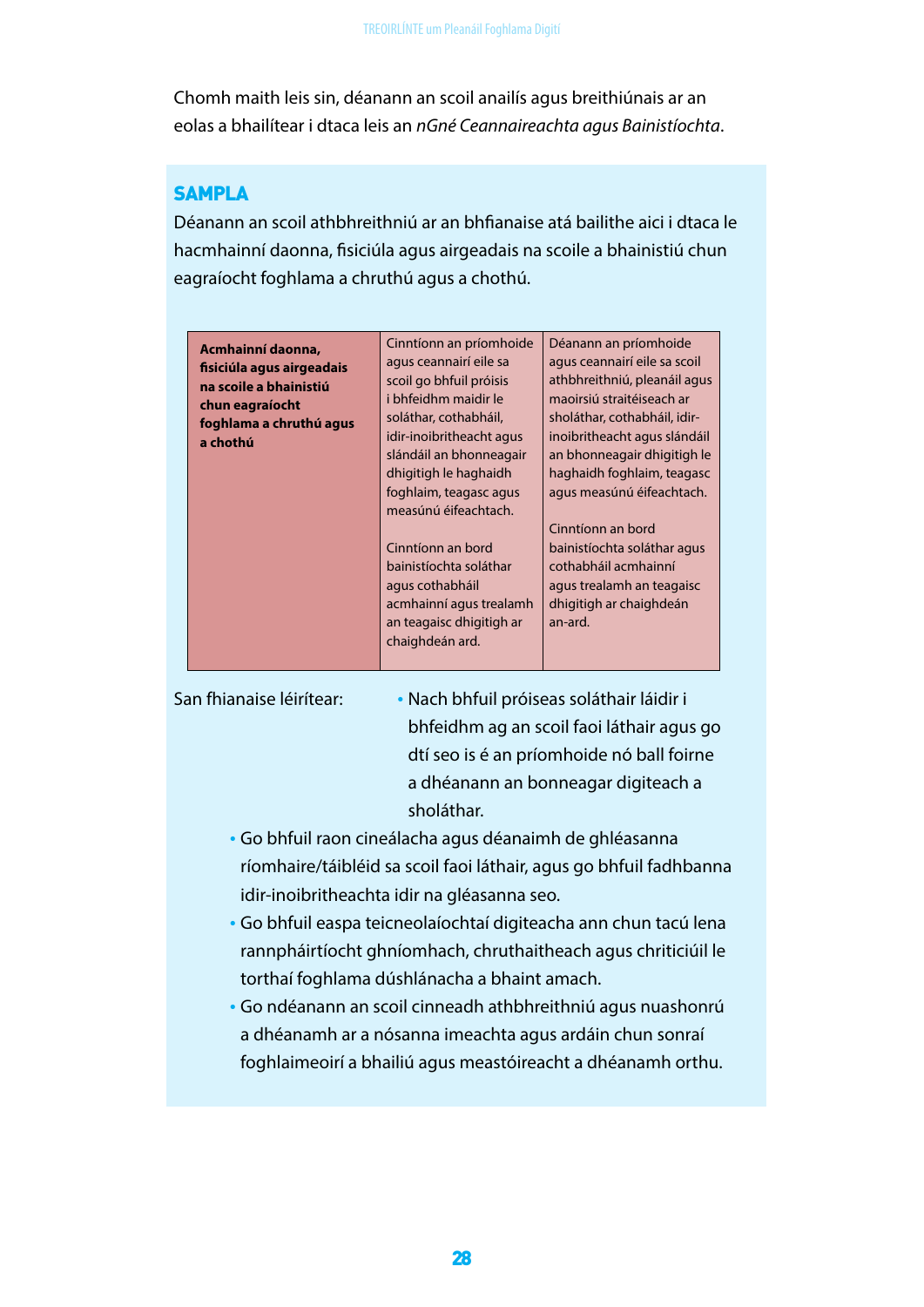- Nach bhfuil an bonneagar digiteach sa scoil iontaofa an t-am ar fad agus go bhfuil fadhbanna leanúnacha leis an Wifi agus le gléasanna áirithe.
- Go bhfuil easnamh áiseanna teagaisc digiteacha ann do réimsí ábhair éagsúla sa scoil.
- Go ndéanann an scoil breithiúnas nach bhfuil sí ag feidhmiú ag an Leibhéal Éifeachtach.

Agus anailís níos mó déanta, déanann an scoil cinneadh:

- Nach mór di próiseas a fhorbairt ina mbíonn na cinntí soláthair uile bunaithe ar an bhfoireann ag déanamh cáis fhoghlama do na teicneolaíochtaí digiteacha a aimsítear. Ba chóir go gcuirfeadh an Creat FD leis seo.
- Go ndéanann an scoil iniúchadh maidir leis an bhféidearthacht le conradh cothabhála a bheith aici ionas go mbeidh an córas oibriúcháin agus na bogearraí feidhmchláir is mó suas chun dáta sna gléasanna uile.
- Athbhreithniú a dhéanamh ar a bonneagar WIFI in áiteanna áirithe sa scoil, ina raibh fadhbanna san am a chuaigh thart, d'fhonn a bonneagar a thabhairt suas chun dáta.

Ba chóir go mbeadh plé leis na baill foirne uile agus na páirtithe leasmhara cuí i gceist leis an anailís agus na breithiúnais a dhéanann an scoil, agus ba chóir di díriú ar na cleachtais FD a fheabhsú ar fud na scoile amach anseo.

## TORADH ÓN gCÉIM SEO

- Tá an scoil tar éis dul i mbun próisis mhachnaimh ar an bhfianaise a bailíodh agus tá breithiúnais déanta aici ar a cleachtais FD reatha.
- Tá gníomhartha aitheanta ag an scoil a ghlacfaidh sí chun cur lena cleachtais FD.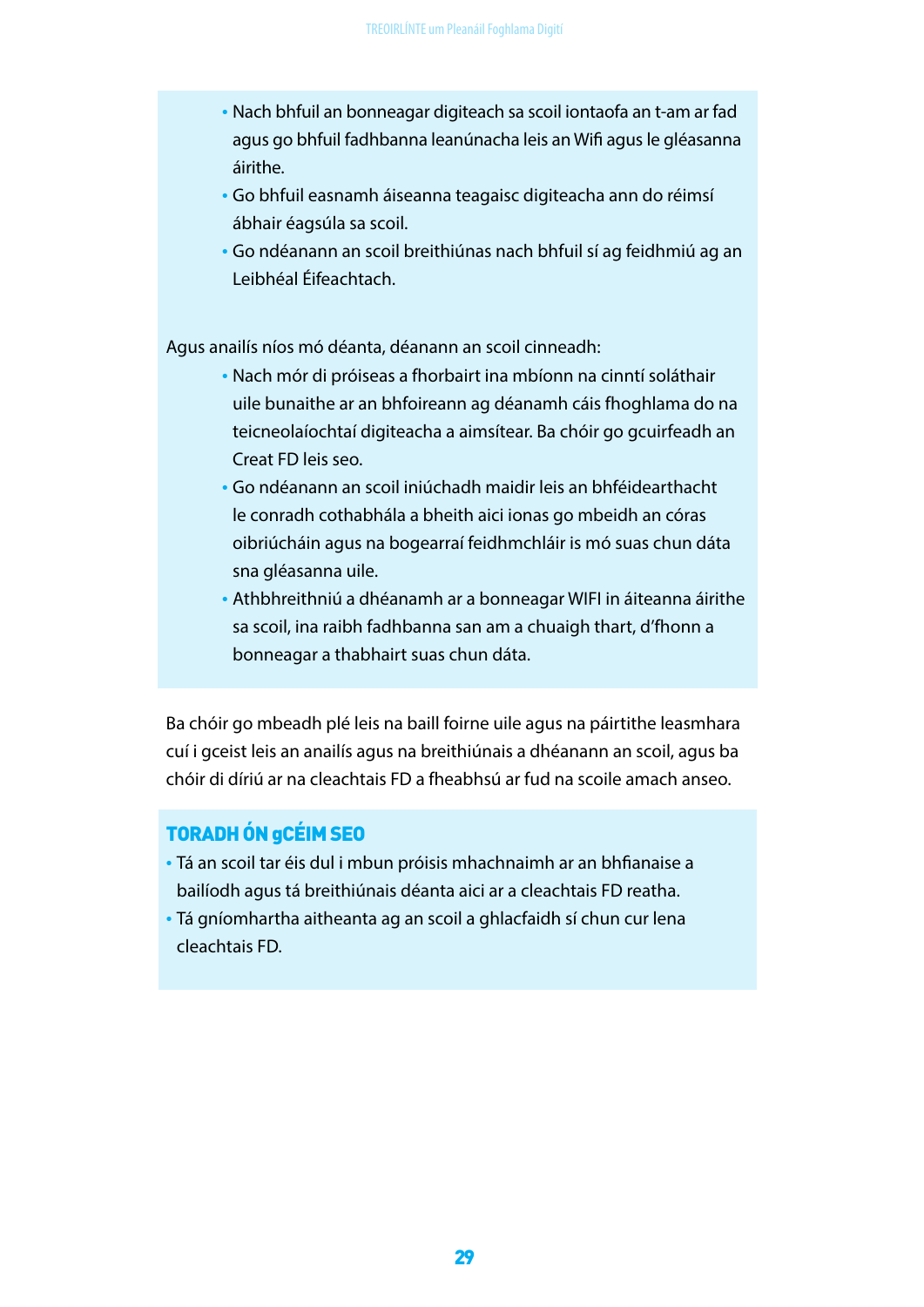## Céim 4: Scríobh agus Roinnan Plean Foghlama Digití

## An Plean Foghlama Digití

Ní mór don scoil a gníomhaíochtaí a léiriú i ndoiciméad amháin, an Plean Foghlama Digití (Plean FD). Is doiciméad amháin é an Plean FD agus tugtar breac-chuntas ann ar an gcaoi a ndéanfar cleachtais FD a fheabhsú thar thréimhse ama shocraithe. Is é seo a leanas struchtúr atá molta le haghaidh do Phlean FD:

## Cuid 1: Cá bhfuilimid ó thaobh na foghlama digití?

Sa chéad chuid den Phlean FD, ba chóir go mbeadh na doiciméid seo a leanas:

- Ráiteas físe maidir le húsáid teicneolaíochtaí digiteacha sa scoil
- Cuntas gairid faoi úsáid teicneolaíochtaí digiteacha sa scoil go dtí seo
- Fócas an Phlean FD agus conas a rinneadh an cinneadh seo
- Na ráitis chleachtais foghlama digití le hathbhreithniú a dhéanamh orthu (aimsithe ón gCreat FD)
- Na cinntí (ó na céimeanna 1-3) agus an chaoi ar thángthas orthu
	- Achoimre ar na láidreachtaí (deimhnigh agus ceiliúir)
	- Achoimre ar na réimsí ina bhfuil feabhsúchán de dhíth orthu.

## Cuid 2: Conas is féidir linn foghlaim dhigiteach a fheabhsú?

Sa dara cuid den Phlean FD tugtar breac-chuntas ar na spriocanna agus ar na gníomhartha a dhéanfaidh an scoil chun foghlaim dhigiteach a fheabhsú laistigh den scoil. Beidh na gnéithe seo a leanas ann:

- Spriocanna le haghaidh feabhsúcháin
	- Gníomhartha atá ag teastáil le spriocanna a bhaint amach (Céim 4)
- Cé a dhéanfaidh na gníomhartha atá leagtha amach? (Céim 5)
- Cé a dhéanfaidh monatóireacht agus athbhreithniú ar chur i bhfeidhm agus ar dhul chun cinn an Phlean FD?
- Conas a bheidh baint ag na tuismitheoirí agus na páirtithe leasmhara cuí?
- Tréimhse ama leis na spriocanna a bhaint amach.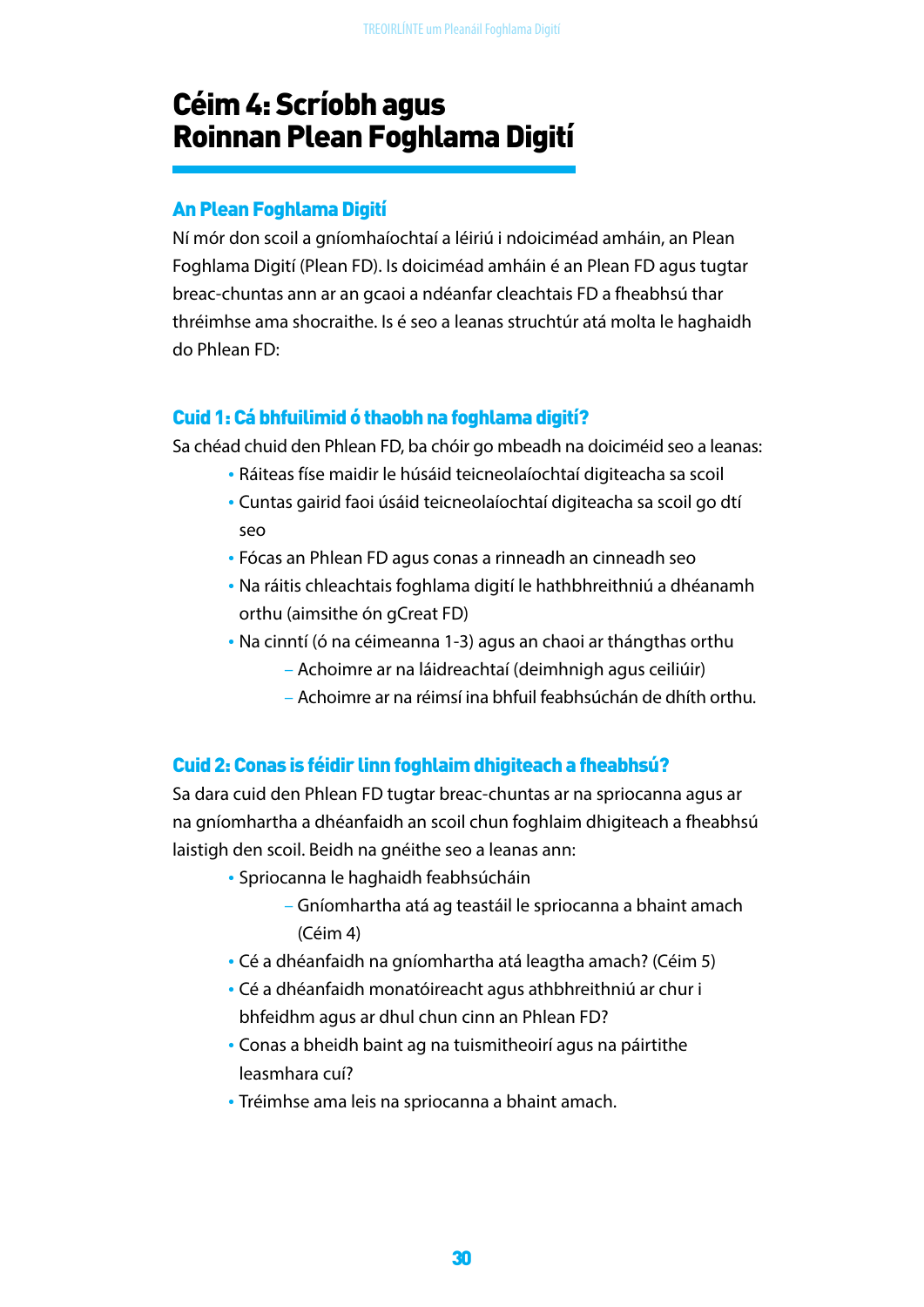## Ag Leagan Síos Spriocanna Áirithe

Ní mór don scoil spriocanna a leagan síos leis na cleachtais FD a fheabhsú thar thréimhse ama shonraithe. Ba chóir iad seo a scríobh mar spriocanna SMART leis an bhfeabhsúchán a thabhairt chun críche. Is céim thábhachtach í seo lena fháil amach faoi na gníomhartha nach mór a dhéanamh.

## **SAMPLA**

Déanann an scoil sraith spriocanna ar leith a fhorbairt nuair a bhíonn teicneolaíochtaí digiteacha in úsáid aici le rannpháirtíocht foghlaimeoirí a chur chun cinn, ionas go *n-úsáidfidh na daltaí/scoláirí na teicneolaíochtaí digiteacha cuí chun rannpháirtíocht ghníomhach a chothú leis na torthaí foghlama cuí a bhaint amach (Cleachtas Éifeachtach) agus go n-úsáideann na daltaí teicneolaíochtaí digiteacha chun fianaise a bhailiú agus dul chun cinn a thaifeadadh (Cleachtas Éifeachtach)*.

| RÉIMSE 1: TORTHAÍ D'FHOGHLAIMEOIRÍ                                                                                                                                               |                                                                                                                                                                                                                                                                                   |                                                                                                                                                                                                                                                                                                                                                                                                                           |
|----------------------------------------------------------------------------------------------------------------------------------------------------------------------------------|-----------------------------------------------------------------------------------------------------------------------------------------------------------------------------------------------------------------------------------------------------------------------------------|---------------------------------------------------------------------------------------------------------------------------------------------------------------------------------------------------------------------------------------------------------------------------------------------------------------------------------------------------------------------------------------------------------------------------|
| <b>CAIGHDEÁIN</b>                                                                                                                                                                | <b>RÁITIS AR CHLEACHTAS</b><br><b>ÉIFEACHTACH</b>                                                                                                                                                                                                                                 | <b>RÁITIS AR CHLEACHTAS</b><br><b>AN-ÉIFEACHTACH</b>                                                                                                                                                                                                                                                                                                                                                                      |
| Baineann daltaí taitneamh<br>as a gcuid foghlama, bíonn<br>siad an-tiomanta i leith na<br>foghlama agus bíonn siad<br>ag súil le spriocanna a bhaint<br>amach mar fhoghlaimeoirí | Úsáideann na daltaí<br>teicneolaíochtaí digiteacha<br>cuí chun rannpháirtíocht<br>ghníomhach a chothú<br>le torthaí foghlama cuí a<br>bhaint amach.<br>Úsáideann na daltaí<br>teicneolaíochtaí digiteacha<br>chun fianaise a bhailiú<br>agus chun dul chun cinn a<br>thaifeadadh. | Úsáideann na daltaí<br>teicneolaíochtaí digiteacha<br>cuí chun rannpháirtíocht<br>ghníomhach, chruthaitheach<br>agus chriticiúil a chothú le<br>torthaí foghlama dúshlánacha<br>a bhaint amach.<br>Úsáideann na daltaí<br>teicneolaíochtaí digiteacha<br>chun fianaise a bhailiú, chun<br>dul chun cinn a thaifeadadh,<br>chun measúnú agus<br>machnamh a dhéanamh, agus<br>chun réitigh agus/nó táirgí<br>nua a chruthú. |

Is iad seo a leanas a spriocanna:

- Beidh rochtain ag foghlaimeoirí ar na teicneolaíochtaí digiteacha cuí a chothaíonn rannpháirtíocht ghníomhach.
- Déanfaidh múinteoirí gníomhaíocht foghlama amháin ar a laghad a dhearadh in aghaidh na seachtaine ina n-úsáidfidh foghlaimeoirí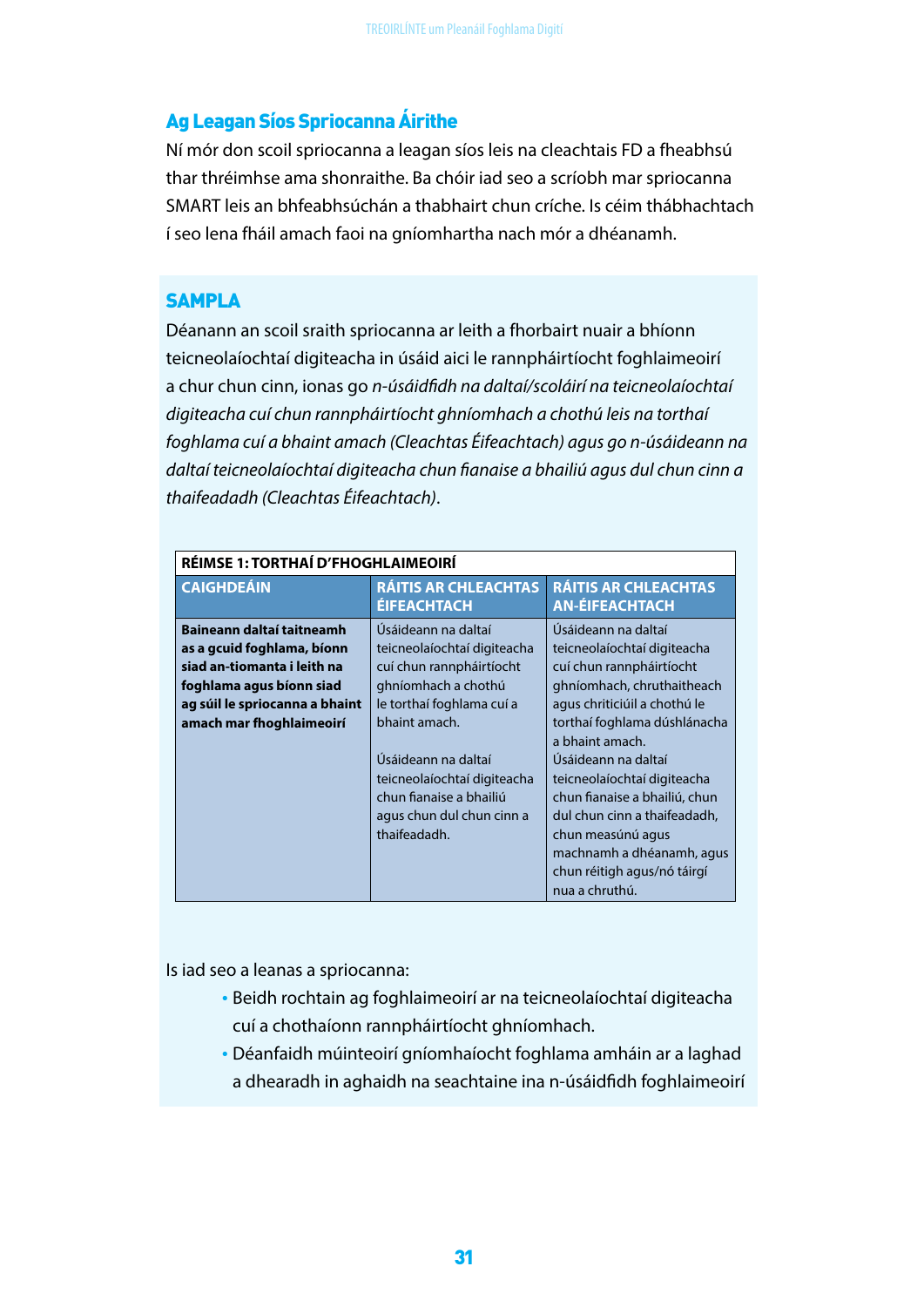teicneolaíochtaí digiteacha chun fadhb dhúshlánach a réiteach.

- Úsáidfidh na daltaí/scoláirí uile teicneolaíochtaí digiteacha chun gníomhaíocht foghlama a thaifeadadh uair sa tseachtain ar a laghad.
- Cuirfidh na múinteoirí uile aiseolas múnlaitheach ar fáil maidir leis an ngníomhaíocht foghlama seo d'fhoghlaimeoirí ag baint úsáid as teicneolaíochtaí digiteacha nó ar thimpeallacht ar líne.
- Déanfaidh na foghlaimeoirí uile machnamh agus meastóireacht ar an eolas a fhaigheann siad lena dtuismitheoirí/gcaomhnóirí agus lena múinteoir.

#### **SAMPLA**

Déanann an scoil sraith spriocanna ar leith a fhorbairt, i dtaca leis na hacmhainní daonna, fisiciúla agus airgeadais a bhainistiú chun eagraíocht foghlama a chruthú agus a chothú ionas:

- *go gcinnteoidh an príomhoide agus ceannairí eile sa scoil go bhfuil na próisis i bhfeidhm le haghaidh sholáthar, chothabháil, idir-inoibritheacht agus shábháilteacht an bhonneagair dhigitigh don fhoghlaim, teagasc agus measúnú éifeachtach (Cleachtas Éifeachtach).*
- *agus go gcinnteoidh an bord bainistíochta go bhfuil soláthar agus cothabháil na n-áiseanna teagaisc digiteacha agus an trealamh ar chaighdeán maith.*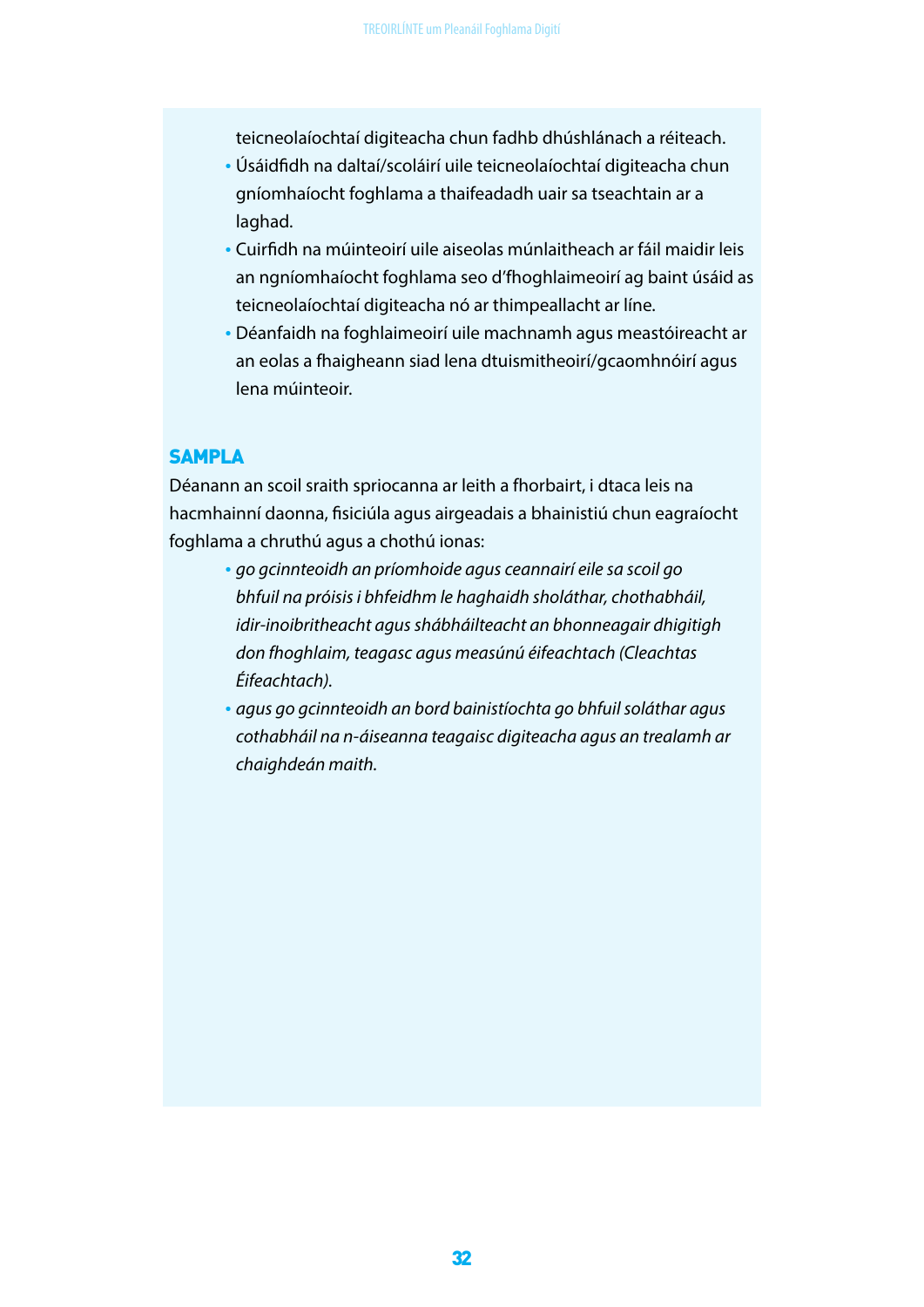| Acmhainní daonna,<br>fisiciúla agus airgeadais<br>na scoile a bhainistiú<br>chun eagraíocht<br>foghlama a chruthú agus<br>a chothú | Cinntíonn an príomhoide<br>agus ceannairí eile sa<br>scoil go bhfuil próisis<br>i bhfeidhm maidir le<br>soláthar, cothabháil, idir-<br>inoibritheacht agus slándáil<br>an bhonneagair dhigitigh le<br>haghaidh foghlaim, teagasc<br>agus measúnú éifeachtach. | Déanann an príomhoide<br>agus ceannairí eile sa scoil<br>athbhreithniú, pleanáil agus<br>maoirsiú straitéiseach ar<br>sholáthar, cothabháil, idir-<br>inoibritheacht agus slándáil<br>an bhonneagair dhigitigh le<br>haghaidh foghlaim, teagasc<br>agus measúnú éifeachtach. |
|------------------------------------------------------------------------------------------------------------------------------------|---------------------------------------------------------------------------------------------------------------------------------------------------------------------------------------------------------------------------------------------------------------|------------------------------------------------------------------------------------------------------------------------------------------------------------------------------------------------------------------------------------------------------------------------------|
|                                                                                                                                    | Cinntíonn an bord<br>bainistíochta soláthar agus<br>cothabháil acmhainní<br>agus trealamh an teagaisc<br>dhigitigh ar chaighdeán<br>ard.                                                                                                                      | Cinntíonn an bord<br>bainistíochta soláthar agus<br>cothabháil acmhainní<br>agus trealamh an teagaisc<br>dhigitigh ar chaighdeán<br>an-ard.                                                                                                                                  |

#### Is iad seo a leanas a spriocanna:

- Déanfaidh an scoil, le cuidiú ón bhFoireann FD, próiseas a fhorbairt ina mbeidh cás foghlama a chuireann an fhoireann ar aghaidh le linn Bhliain 1 mar bhonn agus mar thaca ag na cinntí soláthair uile.
- Beidh an próiseas seo ar bhonn píolótach ag an scoil ar dtús i mBliain 1 trí na 'teicneolaíochtaí cuí' a aimsiú chun tacú le rannpháirtíocht foghlaimeoirí ghníomhach. Beidh an ghníomhaíocht seo faoi threoir na Foirne FD.
- Baileoidh an Fhoireann FD fianaise, trí shraith de chás-staidéir, ar conas atá múinteoirí ag baint úsáid as na teicneolaíochtaí seo chun rannpháirtíocht ghníomhach a chothú.
- Roinnfear na cás-staidéir seo, scéalta múinteoirí, leis na baill foirne uile, ag cruinnithe ball foirne/foirne i rith na bliana. Cinnteoidh an príomhoide go bhfuil am curtha i leataobh ag cruinnithe ball foirne chun na cleachtais seo a roinnt agus ionas go mbeidh na baill foirne in ann bheith rannpháirteach i bplé criticiúil.
- Déanfaidh an scoil monatóireacht agus taifeadadh ar na saincheisteanna/dúshláin atá teicniúil a bhíonn ann do na baill foirne de bharr na dteicneolaíochtaí digiteacha cuí le linn Bhliain
- 1. Aimseoidh an Fhoireann FD raon de chuir chuige tacaíochta teicniúla a d'fhéadfadh bheith ann, sula ndéanfar an cur chuige is fearr léi a mholadh do na baill foirne agus do bhainistíocht na scoile.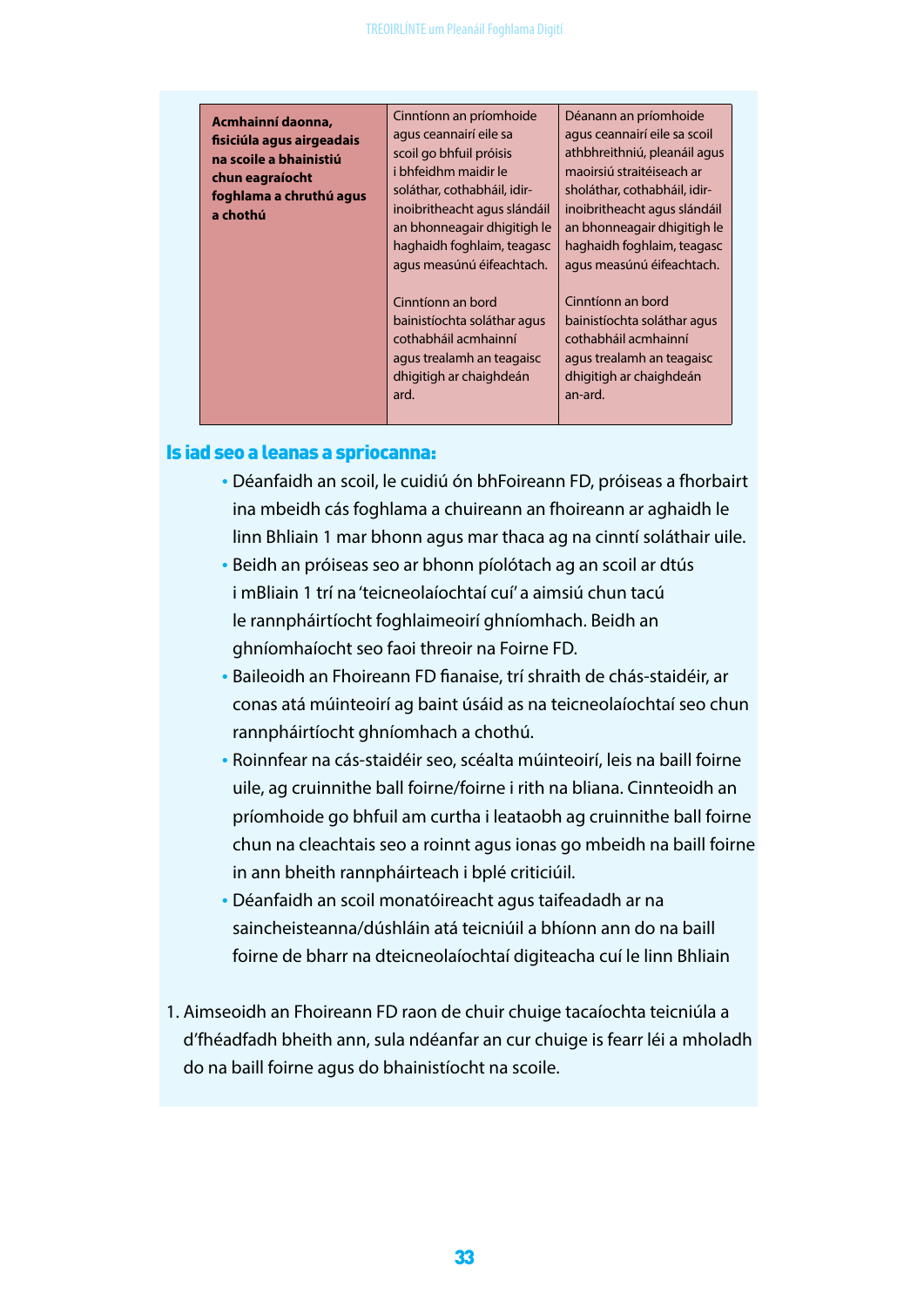## Do spriocanna a bhaint amach

Sa Phlean FD, ba chóir spriocanna SMART a fhorbairt ionas go mbeidh an scoil in ann a cleachtais FD a fhorbairt. Chun cuidiú le do spriocanna a bhaint amach, ba chóir duit na nithe seo a leanas a dhéanamh:

- An réimse/ na réimsí fócais roghnaithe a aimsiú agus réasúnaíocht a chur ar fáil mar gheall ar an roghnú a rinneadh.
- Liosta a dhéanamh de na ráitis chleachtais FD a bhfuil tús áite a thabhairt dóibh ón dá ghné: *Teagasc agus Foghlaim agus Ceannaireacht agus Bainistíocht.*
- Liosta a dhéanamh den sprioc/ de na spriocanna atá le baint amach i dtaca leis na ráitis chleachtais roghnaithe don chleachtas éifeachtach nó *an-éifeachtach.*

Le haghaidh gach taisc, sonraigh:

- tréimhse ama réadúil ina mbainfear amach an tasc;
- cé a bheidh freagrach as an tasc a chur i gcrích;
- cad iad na hacmhainní atá ag teastáil (i.e. pearsanra, trealamh, seirbhísí etc.) leis an tasc a chur i gcrích;
- cén toradh a bhfuiltear ag súil leis nuair atá an tasc curtha i gcrích.

## Acmhainní

Agus tú ag breathnú ar an gcaoi a mbainfidh tú do spriocanna amach beidh ort breathnú ar na hacmhainní atá agat agus cad iad na cinn bhreise a bheadh ag teastáil uait lena soláthar chun iad a bhaint amach. Ba chóir go mbeadh meascán d'acmhainní daonna, acmhainní digiteacha agus acmhainní eile san áireamh, mar sin breathnaigh ar cad atá ag teastáil chun an sprioc a bhaint amach.

B'fhéidir go mbeadh na cinn seo a leanas san áireamh:

- Teicneolaíochtaí digiteacha breise chun tacú le cleachtais foghlama, teagaisc agus measúnaithe.
- Deiseanna foghlama gairmiúla a aithint do na baill foirne. D'fhéadfadh sé go mbeadh cúrsaí aghaidh ar aghaidh nó ar líne, múinteoirí ag roinnt cleachtais le comhghleacaithe, ag freastal ar chomhdhálacha nó ar cheardlanna a bhaineann leis an réimse sprice, i gceist leis seo.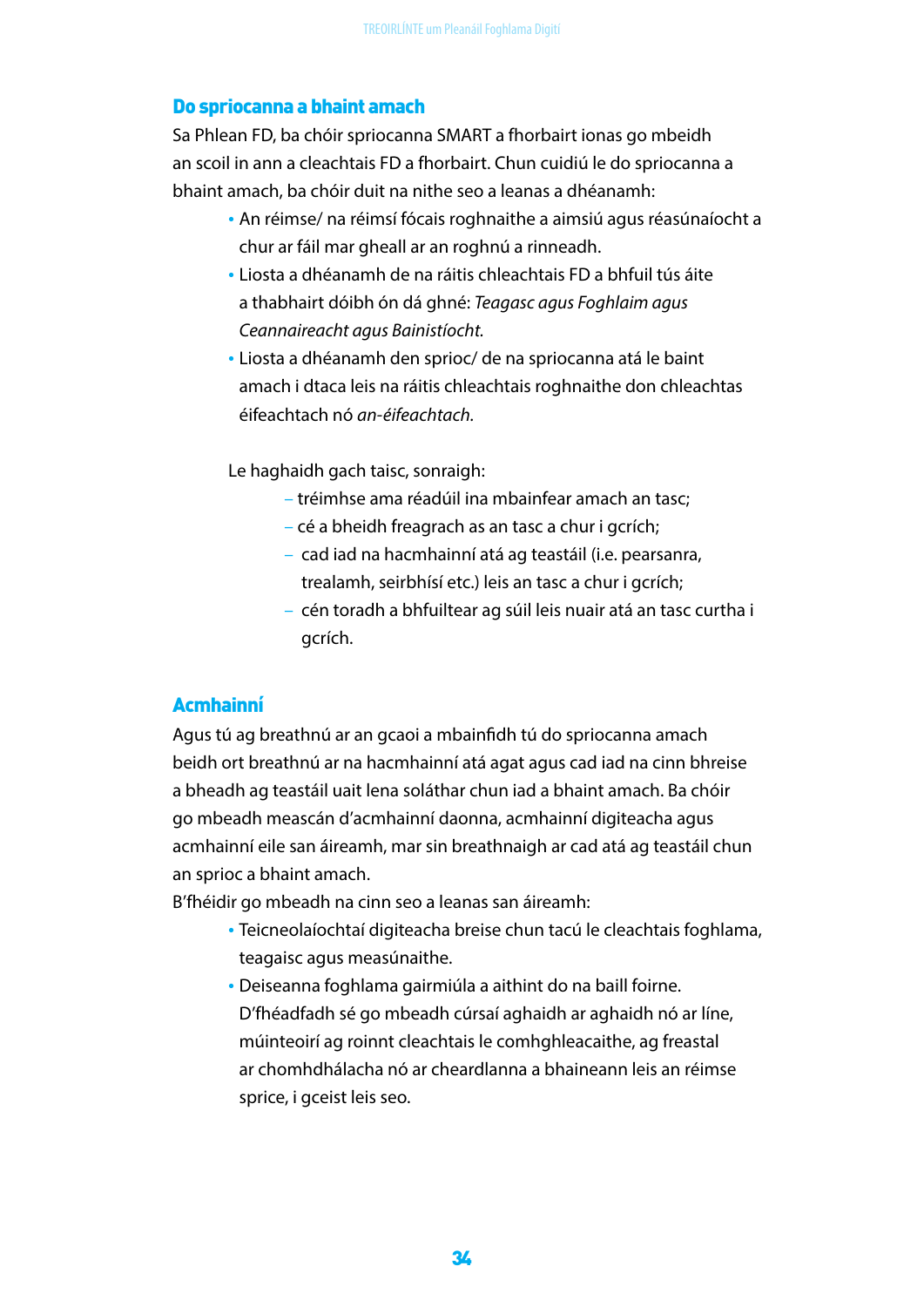• Tacaíocht ó phearsanra seachtrach nó ó eagraíochtaí seachtracha chun cuidiú leis an scoil na teicneolaíochtaí digiteacha a dhaingniú laistigh d'fheidhmiú na scoile.

### Comhairliúchán sa Scoil Uile

Nuair a bhíonn an Plean FD curtha i gcrích agus pléite leis na baill foirne uile ba chóir go mbeadh a n-ainm curtha leis ag an bpríomhoide agus ag Cathaoirleach an Bhoird Bhainistíochta mar bheartas scoile. Ba chóir athbhreithniú a dhéanamh ar an bplean go rialta chun monatóireacht a dhéanamh ar an dul chun cinn ar an gcur i bhfeidhm.

## TORADH ÓN gCÉIM SEO

- Tá Plean FD forbartha ag an scoil.
- Roinneadh achoimre ar an bPlean FD le pobal na scoile.
- Rinneadh próiseas a fhorbairt chun monatóireacht a dhéanamh ar chur i bhfeidhm an phlean agus tá gach duine ar an eolas cé atá freagrach as a spriocanna agus as a dtascanna gaolmhara.
- Tá tréimhse ama shoiléir ag an bPlean FD agus déanfar athbhreithniú uirthi go rialta.

## Céim 5: An Plean á Chur i nGníomh

Is é seo an phríomhchéim a bhaineann leis an bpróiseas. Ní thagann feabhas ar na cleachtais foghlama digití sa scoil ach amháin nuair a thosaíonn an scoil ag cur na ngníomhartha a léirigh siad sa Phlean FD i bhfeidhm. Ba chóir don phearsanra cuí de chuid na scoile an úinéireacht ar na gníomhartha seo a roinnt atá le cur i bhfeidhm ag múinteoir ar leith, rang nó ag leibhéal na scoile uile. Ba chóir go mbeadh na gníomhartha seo mar chuid den ghnáthphróiseas teagaisc agus foghlama, agus dá bhrí sin, ba chóir go mbeadh na múinteoirí uile in ann iad a chur i bhfeidhm.

Tá ról ag pobal na scoile uile agus tá sé freagrach as an Plean FD a chur i bhfeidhm i gceart. Sa Straitéis Dhigiteach luaitear gur chóir go mbeadh an t-eolas agus na scileanna atá riachtanach ag GACH múinteoir leis na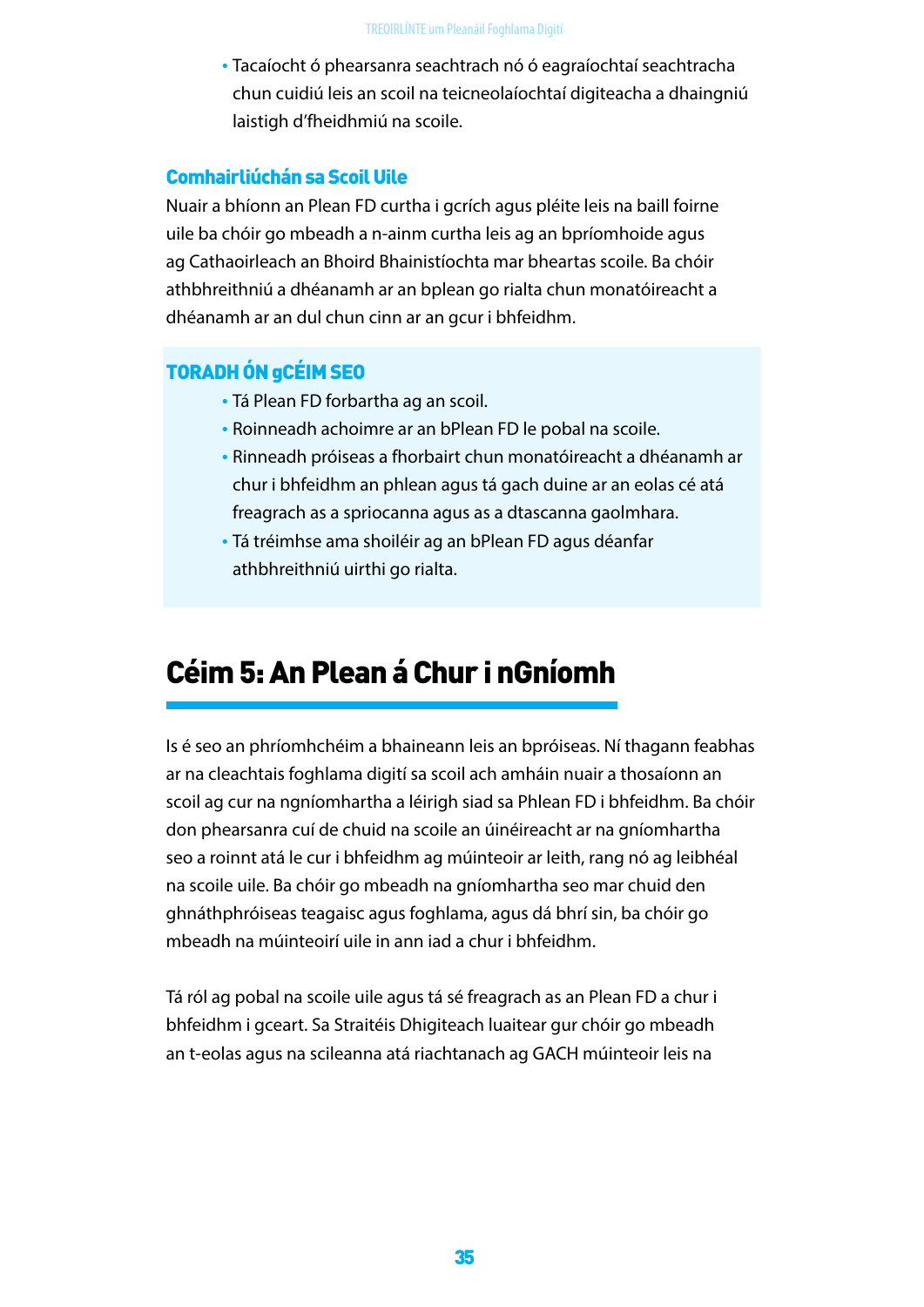teicneolaíochtaí digiteacha a chomhtháthú go héifeachtach ina c(h)leachtas. Dá bhrí sin, tá sé ríthábhachtach an plean a chur i ngníomh lena chinntiú go mbíonn na múinteoirí uile muiníneach agus an fhoghlaim dhigiteach a chur i bhfeidhm ina gcleachtas. Tá gá le cur chuige na scoile uile, ina mbíonn páirt ag gach ball foirne, le Plean FD a n-éireoidh leis a chruthú agus a chur i bhfeidhm.

Is é an aidhm a bhaineann le monatóireacht a dhéanamh ar an bPlean FD ná smacht a choinneáil ar an bplean, le go mbeifear ar an mbóthar ceart agus lena chinntiú go gcuirtear é i gcrích i gceart trí chuidiú le fadhbanna a aimsiú ag an tús ionas gur féidir teacht ar réitigh.

## **SAMPLA**

Cuireann an scoil sraith gníomhartha i bhfeidhm ionas gur féidir le teicneolaíochtaí digiteacha rannpháirtíocht foghlaimeoirí a chur chun cinn.

| RÉIMSE 1: TORTHAÍ D'FHOGHLAIMEOIRÍ                                                                                                                                               |                                                                                                                                                                                                                                                                                      |                                                                                                                                                                                                                                                                                                                                                                                       |
|----------------------------------------------------------------------------------------------------------------------------------------------------------------------------------|--------------------------------------------------------------------------------------------------------------------------------------------------------------------------------------------------------------------------------------------------------------------------------------|---------------------------------------------------------------------------------------------------------------------------------------------------------------------------------------------------------------------------------------------------------------------------------------------------------------------------------------------------------------------------------------|
| <b>CAIGHDEÁIN</b>                                                                                                                                                                | <b>RÁITIS AR CHLEACHTAS</b><br><b>ÉIFEACHTACH</b>                                                                                                                                                                                                                                    | RÁITIS AR CHLEACHTAS AN-<br><b>ÉIFEACHTACH</b>                                                                                                                                                                                                                                                                                                                                        |
| Baineann daltaí taitneamh<br>as a gcuid foghlama, bíonn<br>siad an-tiomanta i leith na<br>foghlama agus bíonn siad<br>ag súil le spriocanna a bhaint<br>amach mar fhoghlaimeoirí | Úsáideann na daltaí<br>teicneolaíochtaí<br>digiteacha cuí chun<br>rannpháirtíocht<br>ghníomhach a chothú<br>le torthaí foghlama cuí a<br>bhaint amach.<br>Úsáideann na daltaí<br>teicneolaíochtaí<br>digiteacha chun fianaise<br>a bhailiú agus chun dul<br>chun cinn a thaifeadadh. | Úsáideann na daltaí<br>teicneolaíochtaí digiteacha<br>cuí chun rannpháirtíocht<br>ghníomhach, chruthaitheach<br>agus chriticiúil a chothú le<br>torthaí foghlama dúshlánacha a<br>bhaint amach.<br>Úsáideann na daltaí<br>teicneolaíochtaí digiteacha<br>chun fianaise a bhailiú, chun dul<br>chun cinn a thaifeadadh, chun<br>measúnú agus machnamh a<br>dhéanamh, agus chun réitigh |

## Cinntíonn an scoil:

 • Go bhfuil rochtain ag foghlaimeoirí ar na teicneolaíochtaí digiteacha cuí le rannpháirtíocht ghníomhach a chothú i ngníomhaíocht foghlama amháin ar a laghad in aghaidh na seachtaine.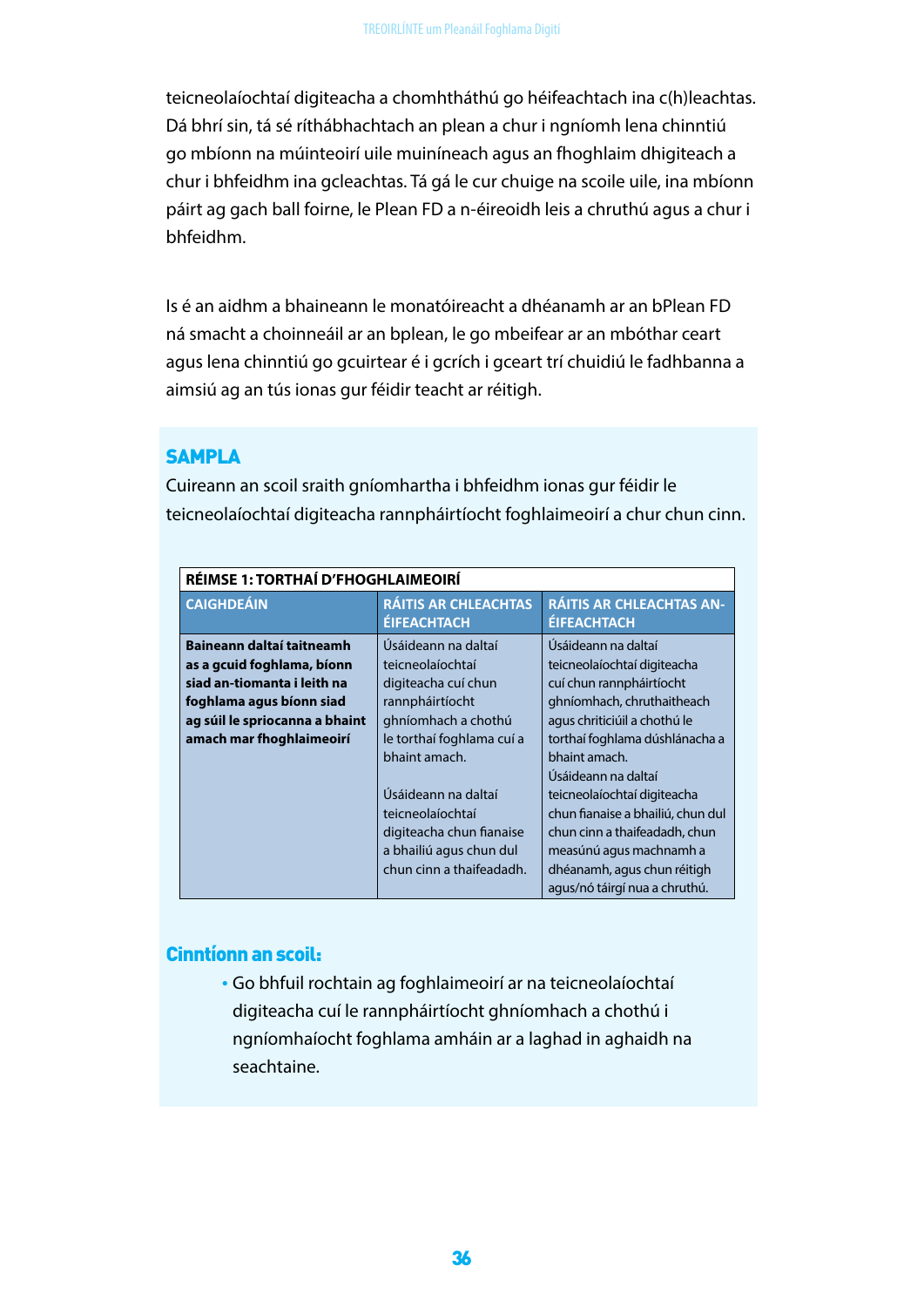- Cuirfear raon teicneolaíochtaí digiteacha ar fáil ar bhonn róta do na ranganna uile. Beidh múinteoirí ranga in ann na teicneolaíochtaí atá ag teastáil uathu dá ngníomhaíocht foghlama a chur in áirithe roimh ré.
- Go mbíonn múinteoirí ag obair i gcomhar le chéile chun gníomhaíocht foghlama dhúshlánach amháin ar a laghad a dhearadh in aghaidh na seachtaine ina mbíonn gá le teicneolaíocht dhigiteach a úsáid go fiúntach.
	- Cuirfear am ar fáil go seachtainiúil do mhúinteoirí ag leibhéal an ghráid nó ag leibhéal na roinne ábhair, chun gníomhaíochtaí foghlama dúshlánacha a phleanáil.
- Go ndéanann múinteoirí gníomhaíocht foghlama amháin ar a laghad a dhearadh in aghaidh na seachtaine ina n-úsáideann foghlaimeoirí teicneolaíochtaí digiteacha chun fadhbanna dúshlánacha a réiteach.
	- Cruthóidh múinteoirí, ag obair i gcomhar le chéile i bhfoirne, fadhbanna dúshlánacha go seachtainiúil ina bhfuil fíor-riachtanas i gceist le teicneolaíocht dhigiteach a úsáid.
- Go gcuireann na múinteoirí uile aiseolas múnlaitheach ar fáil maidir leis na fadhbanna dúshlánacha seo dá bhfoghlaimeoirí ag baint úsáid as teicneolaíochtaí digiteacha nó timpeallacht ar líne, uair amháin sa tseachtain ar a laghad.
	- Beidh rochtain ag na múinteoirí uile ar réitigh dhigiteacha a bhfoghlaimeoirí ar na fadhbanna dúshlánacha seachtainiúla agus cuirfidh siad aiseolas ar fáil i bhfoirm dhigiteach do na foghlaimeoirí uile. Is féidir an t-aiseolas seo a roinnt le tuismitheoirí freisin.
- Go ndéanann na foghlaimeoirí uile machnamh agus meastóireacht ar an aiseolas a fhaigheann siad lena dtuismitheoirí/ gcaomhnóirí agus lena múinteoir go seachtainiúil.
	- Le haghaidh obair bhaile, déanfaidh na foghlaimeoirí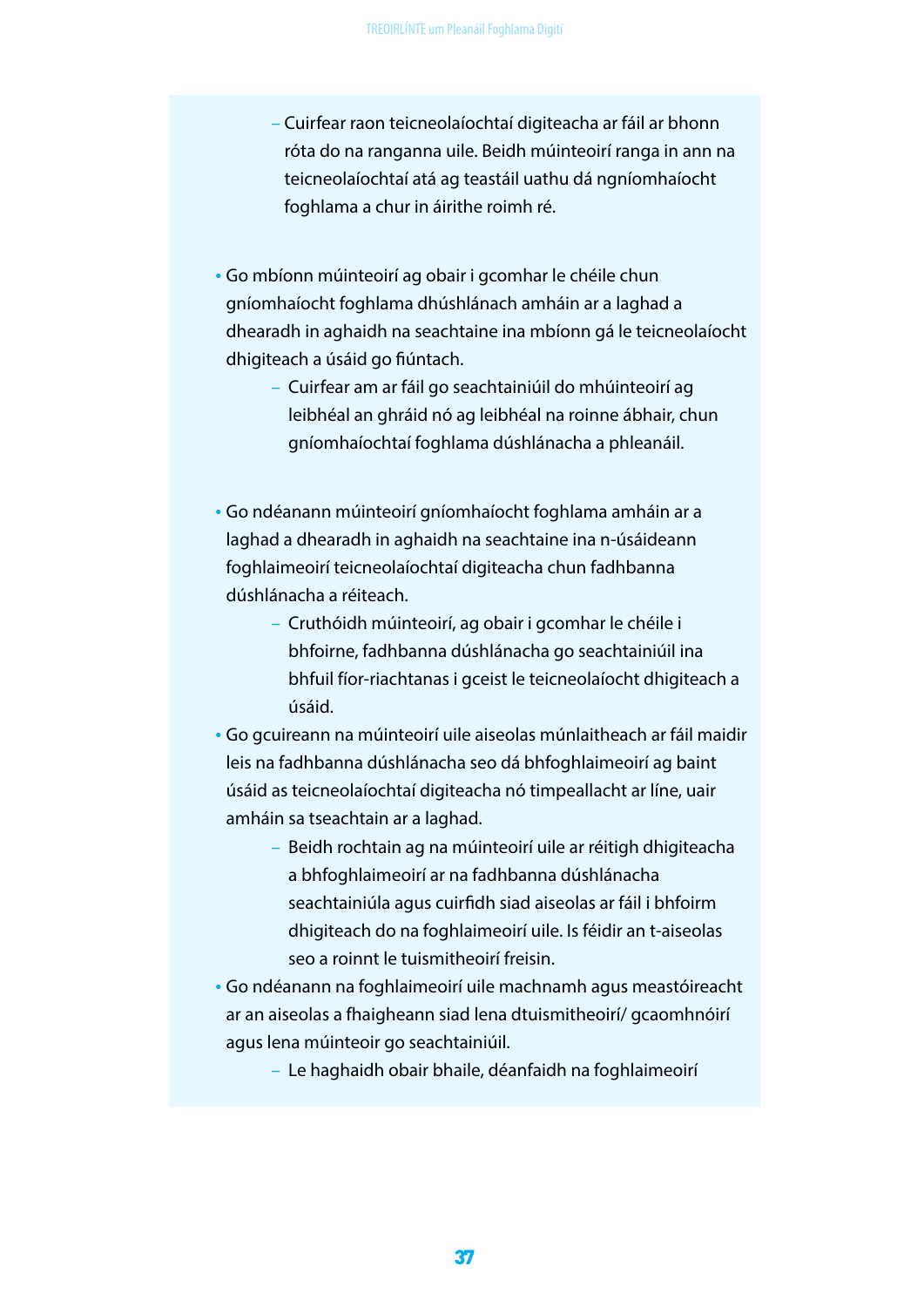uile athbhreithniú lena dtuismitheoirí/ gcaomhnóirí ar a n-aiseolas digiteach agus, ag baint úsáid as an teicneolaíocht dhigiteach, cruthóidh siad freagra machnamhach ar an aiseolas a fuair siad.

## SAMPLA

Cuireann an scoil sraith gníomhartha i bhfeidhm a bhaineann le hacmhainní daonna, fisiciúla agus airgeadais na scoile a bhainistiú chun eagraíocht foghlama a chruthú agus a chothú.

**Acmhainní daonna, fisiciúla agus airgeadais na scoile a bhainistiú chun eagraíocht foghlama a chruthú agus a chothú** 

Cinntíonn an príomhoide agus ceannairí eile sa scoil go bhfuil próisis i bhfeidhm maidir le soláthar, cothabháil, idir-inoibritheacht agus slándáil an bhonneagair dhigitigh le haghaidh foghlaim, teagasc agus measúnú éifeachtach.

Cinntíonn an bord bainistíochta soláthar agus cothabháil acmhainní agus trealamh an teagaisc dhigitigh ar chaighdeán ard. Déanann an príomhoide agus ceannairí eile sa scoil athbhreithniú, pleanáil agus maoirsiú straitéiseach ar sholáthar, cothabháil, idirinoibritheacht agus slándáil an bhonneagair dhigitigh le haghaidh foghlaim, teagasc agus measúnú éifeachtach.

Cinntíonn an bord bainistíochta soláthar agus cothabháil acmhainní agus trealamh an teagaisc dhigitigh ar chaighdeán an-ard.

## Cinntíonn an scoil:

- Go ndéanann an scoil, le cuidiú ón bhfoireann FD, próiseas a fhorbairt ina bhfuil cás forbartha a chuireann an fhoireann ar aghaidh le linn Bhliain 1 mar bhonn agus mar thaca ag na cinntí soláthair uile.
	- Tosóidh an próiseas trí na cineálacha gníomhaíochtaí dúshlánacha a aimsiú atá á ndearadh ag múinteoirí agus trí athbhreithniú a dhéanamh an bhfuil na teicneolaíochtaí digiteacha reatha oiriúnach. Is pointe tosaigh é seo leis an bpróiseas a chruthú.
- Bíonn an próiseas seo ar bhonn píolótach ag an scoil ar dtús i mBliain 1 trí na 'teicneolaíochtaí cuí' a aimsiú chun tacú le rannpháirtíocht foghlaimeoirí ghníomhach. Bhí an ghníomhaíocht seo faoi threoir na Foirne FD.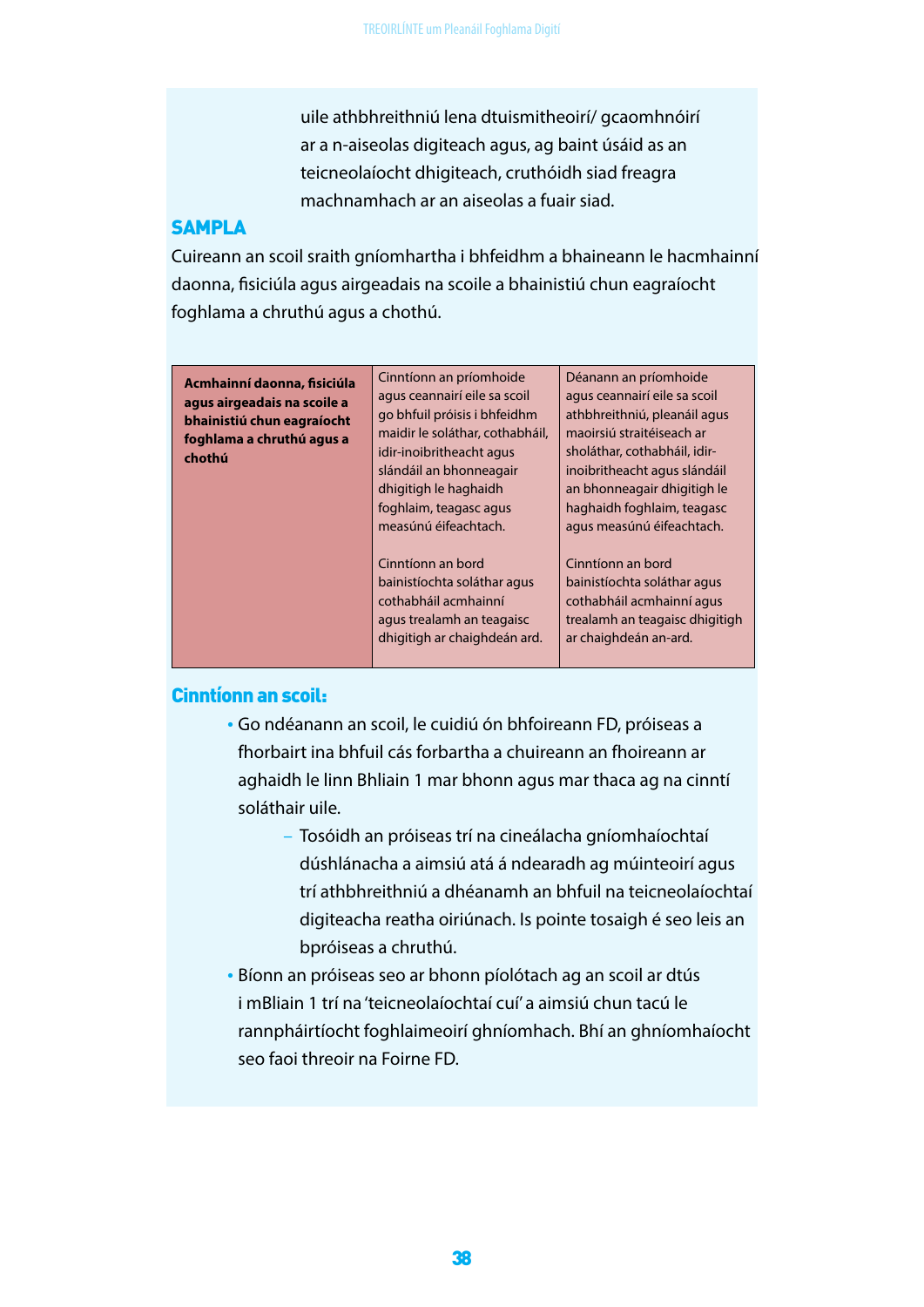- Déanann an fhoireann FD agus grúpa múinteoirí machnamh ar na cineálacha gníomhaíochtaí foghlama dúshlánacha atá in úsáid acu lena bhfoghlaimeoirí. Déanann siad iniúchadh le chéile féachaint an bhfuil na teicneolaíochtaí oiriúnach agus aimsíonn siad, más cuí, na teicneolaíochtaí digiteacha ba chóir a sholáthar.
- Bailíonn an Fhoireann FD fianaise, trí shraith de chás-staidéir, ar conas atá múinteoirí ag baint úsáid as na teicneolaíochtaí seo le teicneolaíochtaí digiteacha ar leith.
- Rinne an scoil monatóireacht agus taifeadadh ar na saincheisteanna/ dúshláin atá teicniúil a bhíonn ann do na baill foirne de bharr na dteicneolaíochtaí digiteacha cuí le linn Bhliain 1. Bhí an t-athbhreithniú seo faoi threoir na Foirne FD.
	- Chomh maith leis sin, cruthaíonn an Fhoireann FD taifead ar líne ina léiríonn an fhoireann na saincheisteanna/ dúshláin uile atá teicniúil atá acu leis na teicneolaíochtaí digiteacha ar feadh na scoilbhliana. Déanann an Fhoireann FD monatóireacht go rialta ar an taifead seo agus forbraíonn sí tuairiscí míosúla chun na saincheisteanna/dúshláin a aimsiú a thagann chun cinn go hiondúil agus roinntear iad seo leis na baill foirne uile.
- Rinne an scoil iniúchadh ar an gcaoi is fearr le tacú leis na teicneolaíochtaí digiteacha seo, ionas go raibh siad ag obair i gceart don fhoireann agus do na foghlaimeoirí le linn Bhliain 1.
- D'aimsigh an Fhoireann FD raon de chuir chuige tacaíochta teicniúla a d'fhéadfadh bheith ann, sular mhol siad an cur chuige is fearr leo don fhoireann agus do bhainistíocht na scoile.
	- Déanann an Fhoireann FD, tar éis na saincheisteanna/dúshláin is coitianta a aimsiú ar tháinig an scoil orthu i rith na bliana, sonraíocht le haghaidh tacaíochta teicniúla a fhorbairt. Déanann an fhoireann athbhreithniú ar an tsonraíocht seo agus aimsítear líon deiseanna, idir chúrsa cothabhála líne thosaigh a reáchtáil don fhoireann agus roinnt gnéithe den tacaíocht theicniúil a sheachfhoinsiú. Dá bhrí sin, aimsítear raon deiseanna agus bíonn tionchar ag méid na scoile, an maoiniú atá ar fáil agus an suíomh air seo.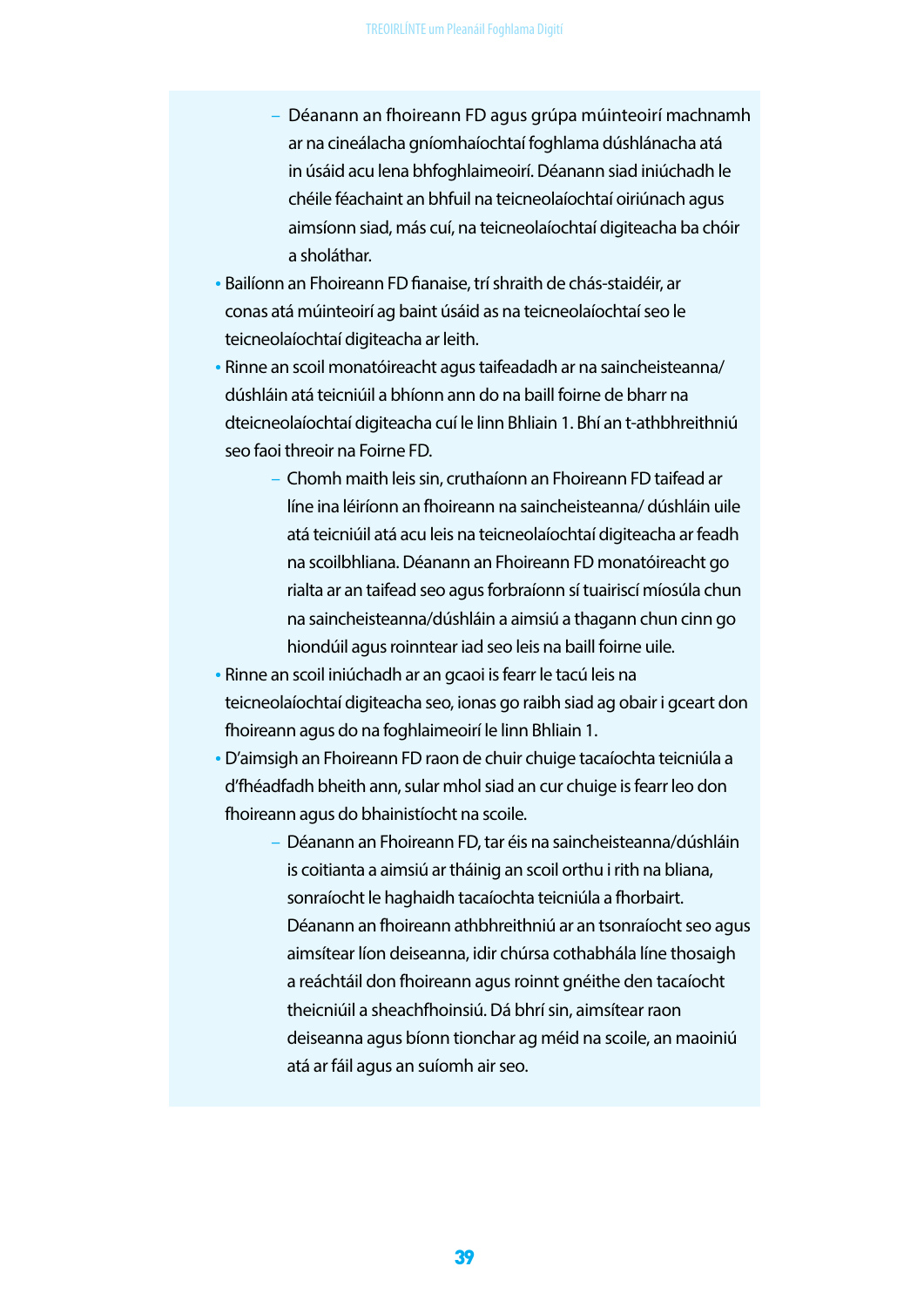– Ansin lorgaíonn an scoil tairiscintí le haghaidh sraithe de sheirbhísí ar leith agus déanann sí athbhreithniú ar na freagraí sula gceaptar cuideachta leis an tseirbhís a chur ar fáil.

## An Cheannaireacht Scoile

Tá ríthábhacht leis an gceannaireacht leis an bPlean FD a chur i bhfeidhm agus léirítear é sin sna ráitis chleachtais laistigh den Chreat FD, go háirithe i *Réimse 4, Cumas Ceannaireachta a Fhorbairt* (Ceannaireacht agus Bainistíocht).

| RÉIMSE 4: CUMAS CEANNAIREACHTA A FHORBAIRT                                                                                                      |                                                                                                                                                                                                                |                                                                                                                                                                                                                                                                                   |
|-------------------------------------------------------------------------------------------------------------------------------------------------|----------------------------------------------------------------------------------------------------------------------------------------------------------------------------------------------------------------|-----------------------------------------------------------------------------------------------------------------------------------------------------------------------------------------------------------------------------------------------------------------------------------|
| <b>CAIGHDEÁIN</b>                                                                                                                               | <b>RÁITIS AR CHLEACHTAS</b><br><b>ÉIFEACHTACH</b>                                                                                                                                                              | RÁITIS AR CHLEACHTAS AN-<br><b>ÉIFEACHTACH</b>                                                                                                                                                                                                                                    |
| Critíc a dhéanamh ar<br>a gcleachtas féin mar<br>cheannairí agus a<br>dtuiscint a fhorbairt<br>ar an gceannaireacht<br>éifeachtach inbhuanaithe | Cinntíonn an príomhoide<br>agus ceannairí eile sa scoil go<br>bhfuil córais teicneolaíochta<br>i bhfeidhm chun tacú leis<br>na cleachtais oideolaíochta<br>dhigiteacha laistigh den scoil.                     | Déanann an príomhoide<br>agus ceannairí eile sa scoil<br>machnamh agus measúnú grinn<br>ar na cleachtais oideolaíocha<br>dhigiteacha laistigh den scoil,<br>agus déanann siad na cleachtais<br>sin a fhorbairt go gníomhach.                                                      |
|                                                                                                                                                 | Ceistíonn siad a gcleachtas<br>féin maidir le húsáid<br>teicneolaíochtaí digiteacha<br>trí phróisis mhachnaimh<br>phearsanta agus<br>sainaithníonn siad réimsí dá<br>gcleachtas ar gá feabhas a<br>chur orthu. | Forbraíonn siad féinfheasacht<br>trína gcleachtas féin a cheistiú<br>maidir le húsáid teicneolaíochtaí<br>digiteacha trí mhachnamh<br>pearsanta agus comhoibríoch.<br>Aithníonn siad réimsí dá<br>gcleachtas inar gá feabhas a<br>dhéanamh agus bíonn siad ag<br>obair orthu sin. |

*Fíor 4: Sliocht as an gCreat Foghlama Digití*

Ba chóir don phríomhoide agus ceannairí eile:

- Tacú leis na baill foirne uile chun teicneolaíochtaí digiteacha a dhaingniú ina gcleachtas teagaisc.
- Tacú le forbairt na foirne trí chomhroinnt cleachtais a éascú i measc múinteoirí agus an rannpháirtíocht a spreagadh sna cláir FGL chuí.
- A chinntiú go bhfuil cóip den Phlean FD ag na baill foirne uile agus go gcuirtear an tacaíocht riachtanach ar fáil i dtreo an chur i bhfeidhm.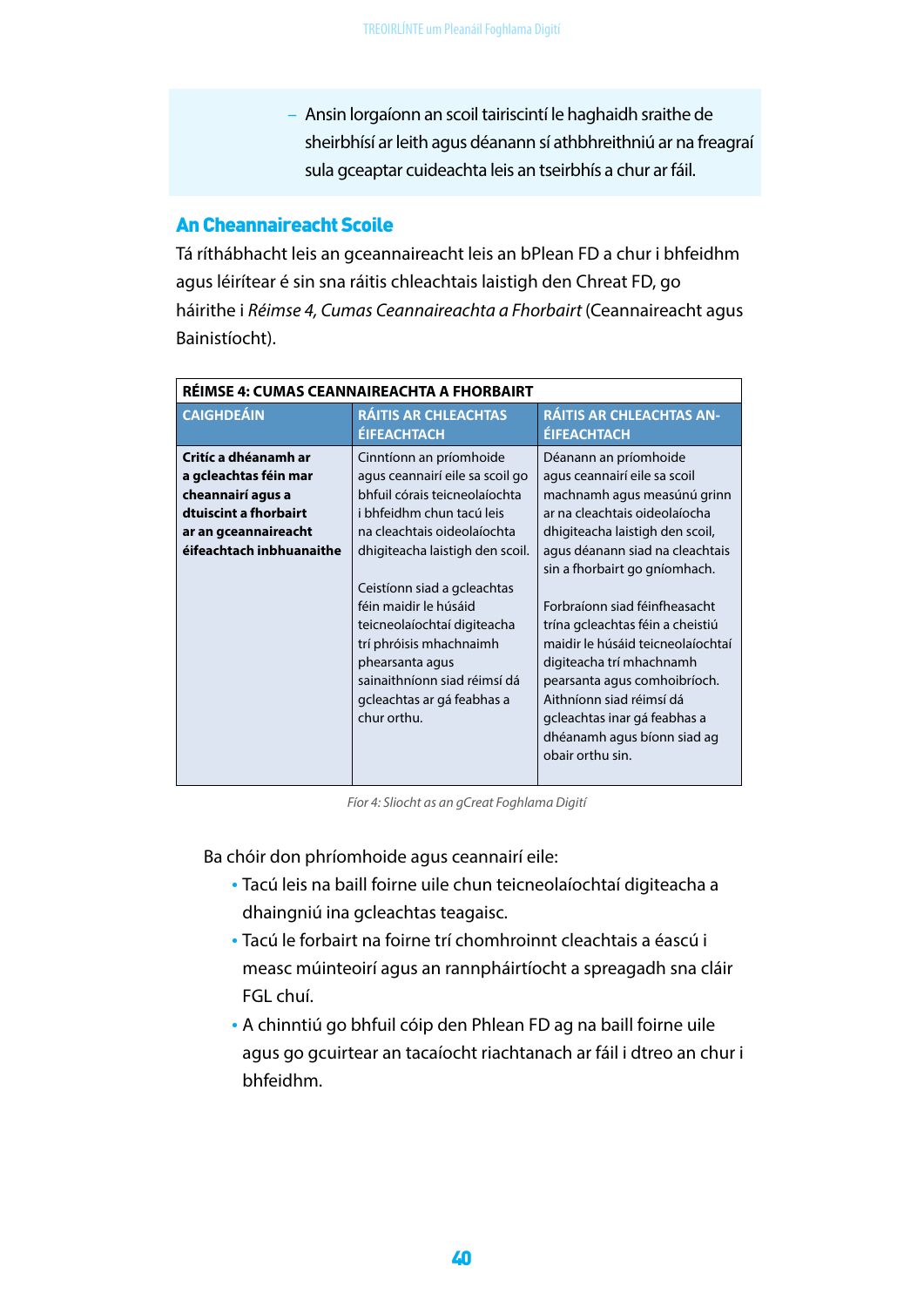- Monatóireacht a dhéanamh ar an gcaoi ina bhfuil an plean ag déanamh dul chun cinn agus dul i gcomhairle leis na baill foirne, go foirmiúil agus go neamhfhoirmiúil, maidir leis an bplean.
- An Fhoghlaim Dhigiteach a chur san áireamh go rialta sa chlár oibre le haghaidh cruinnithe foirne.
- Athbhreithniú bliantúil ar an bPlean FD a éascú.
- A chinntiú go mbíonn rannpháirtíocht agus tacaíocht an Bhoird Bhainistíochta, agus na bpáirtithe leasmhara eile, i gceist agus an plean á chur i bhfeidhm.

## An Fhoireann Teagaisc

Beidh cur i bhfeidhm an Phlean Fhoghlama Digití éagsúil idir bunscoileanna agus iar-bhunscoileanna. Ag an leibhéal bunscoile, ina múineann múinteoirí na hábhair uile, tá deis ann do gach múinteoir ranga an fhoghlaim dhigiteach a dhaingniú ina rang. Ag an leibhéal iar-bhunscoile, beidh ról lárnach ag gach roinn ábhair lena chinntiú go gcuirtear an plean i bhfeidhm i gceart.

Is féidir le gach múinteoir ionchur a bheith aige/ aici leis an Plean a chur i bhfeidhm i gceart agus na nithe seo a leanas a dhéanamh:

- A bheith ar an eolas faoin bPlean FD agus a bheith tiomanta dó.
- Dea-chleachtas a roinnt le comhghleacaithe i dtaca leis an bhfoghlaim dhigiteach (go foirmiúil agus go neamhfhoirmiúil araon).
- Úsáid a bhaint as an gCreat FD chun machnamh a dhéanamh ar a gcleachtais FD féin (ag baint úsáid as an bpróiseas ina bhfuil sé chéim).
- Athbhreithniú a dhéanamh ar na samplaí den dea-chleachtas foghlama digití ar shuíomh gréasáin na Seirbhíse um Fhorbairt Ghairmiúil do Mhúinteoirí – Teicneolaíocht san Oideachas.
- Na gníomhaíochtaí foghlama gairmiúla a aimsiú a thacaíonn leis na cleachtais FD a fheabhsú i scoileanna agus dul i ngleic leo.

## An Fhoireann Foghlama Digití

Is féidir ról a bheith ag an bhFoireann FD lena chinntiú go bhfuil an plean faoi sheilbh múinteoirí, tuismitheoirí agus scoláirí. Tá an t-éascú riachtanach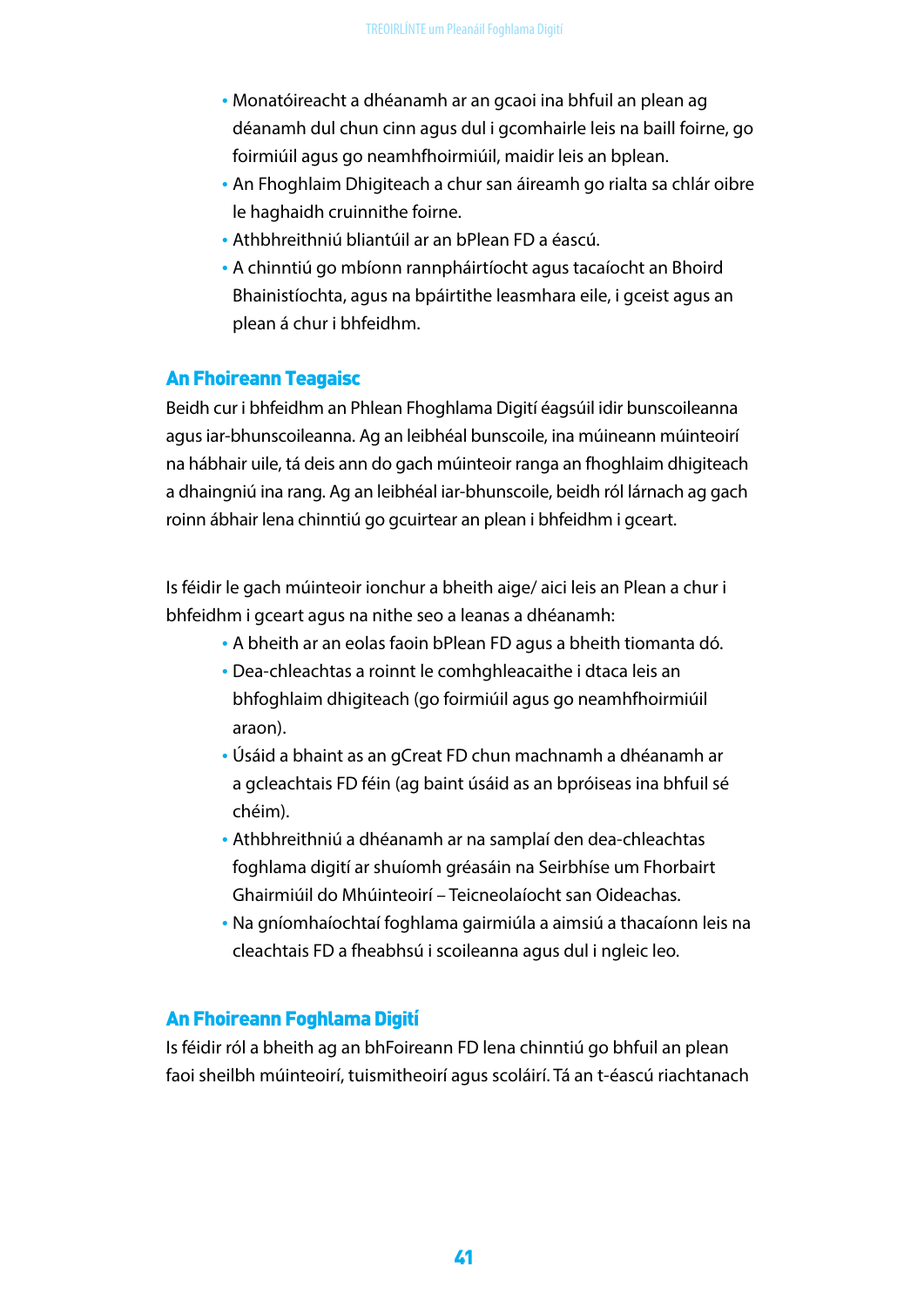lena chinntiú go ndéantar an plean a chur i bhfeidhm i gceart. Is féidir leis an bhFoireann FD tacú leis an bhfoireann agus na nithe seo a leanas a dhéanamh:

- An Plean FD a phlé go rialta ag cruinnithe foirne agus/nó ag cruinnithe roinne ábhair san iar-bhunscoil.
- Plé foirmiúil/ neamhfhoirmiúil a reáchtáil le baill foirne.
- Imeachtaí a éascú ina roinneann múinteoirí a gcleachtais dhigiteacha, agus ina mbíonn múinteoirí a bhfuil níos mó muiníne acu ag obair le múinteoirí eile ar bhonn duine le duine agus i ngrúpaí beaga (cur chuige meantóireachta).
- Smaointe, acmhainní, agus/ nó cuir chuige bainistíochta ar sheomraí ranga a chomhroinnt a thacaíonn le cleachtais FD éifeachtacha agus an-éifeachtach.
- Tacú le baill foirne chun na deiseanna foghlama gairmiúla seachtracha cuí a aimsiú.

## Foghlaim Ghairmiúil

Beidh múinteoirí, in éineacht le príomhoidí, lárnach lena chinntiú go ndéantar teicneolaíochtaí digiteacha a dhaingniú sna cleachtais foghlama, teagaisc agus measúnaithe i ngach scoil. Is gá a chinntiú go bhfuil an t-eolas, na scileanna agus an mhuinín ag na múinteoirí uile chun teicneolaíochtaí digiteacha a dhaingniú ina gcleachtas. Is féidir leis an gCreat FD tacú le baill foirne chun machnamh a dhéanamh ar a gcleachtais FD reatha agus chun na réimsí a aimsiú inar mian leo a gcleachtas a fheabhsú trí bheith i mbun gníomhaíochtaí foghlama gairmiúla. Is féidir leis an scoil tacú le baill foirne:

- Chun athbhreithniú a dhéanamh ar a gcleachtas digiteach reatha ina n-aonar nó le grúpa comhghleacaithe.
- Chun bearnaí a aimsiú ina n-eolas, scileanna nó muinín ó thaobh teicneolaíochtaí digiteacha a dhaingniú ina gcleachtas.
- Chun na gníomhaíochtaí foghlama gairmiúla cuí a aimsiú agus dul ina mbun, ar nós cleachtas a roinnt le piaraí, bheith rannpháirteach i bpobail chleachtais nó clárú le cláir foghlama gairmiúla chreidiúnaithe/neamhchreidiúnaithe.
- Chun ailt, podchraoltaí nó físeáin ar chleachtais FD éifeachtacha agus an-éifeachtach a roinnt le comhghleacaithe.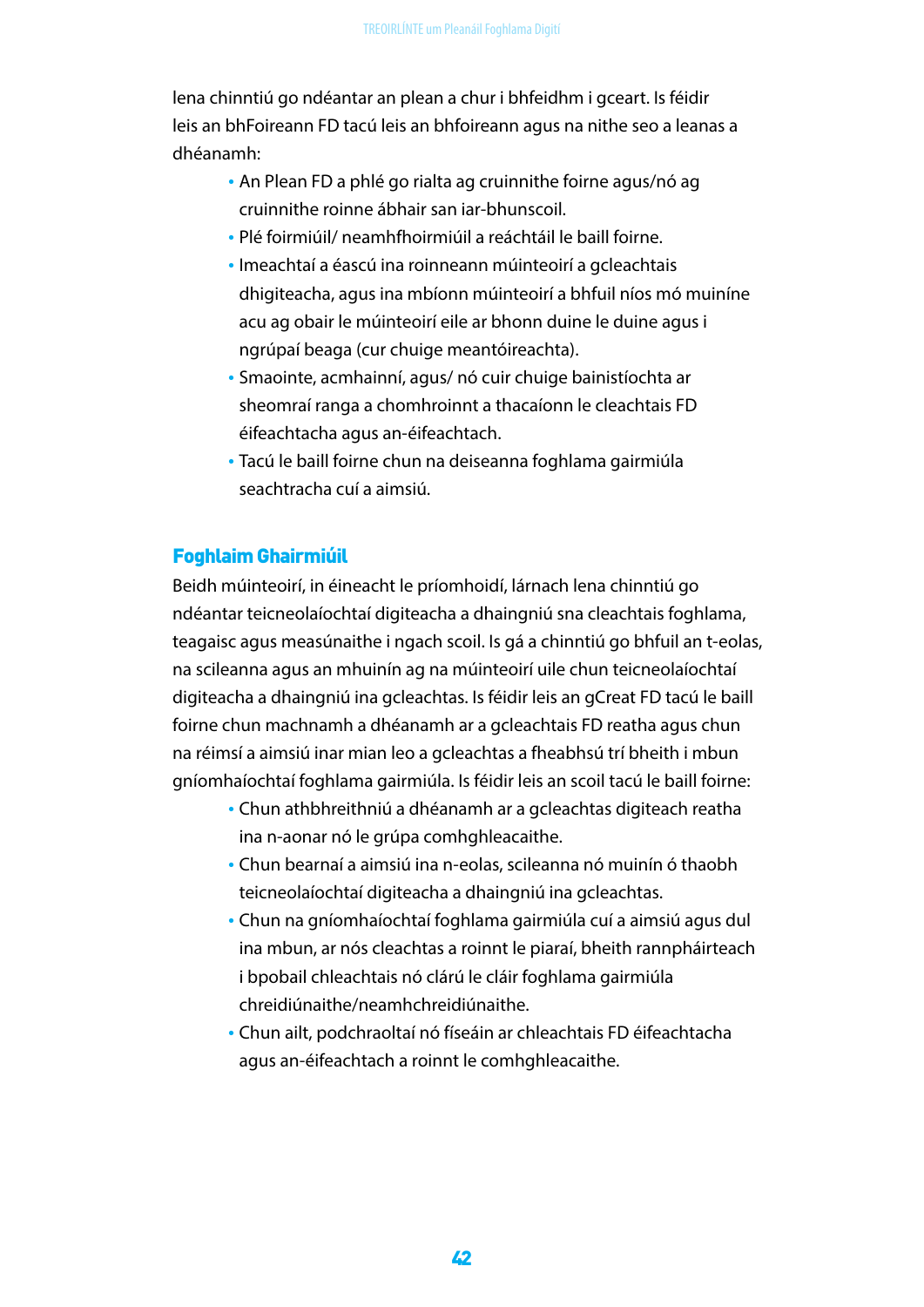## Bonneagar Digiteach

Tá scata teicneolaíochtaí digiteacha atá ag dul i méid i rith an ama atá in ann tacú leis an bhfoghlaim i scoileanna. Tá cuid mhór de na teicneolaíochtaí seo nár forbraíodh le haghaidh oideachais ach má dhéantar machnamh go cúramach agus pleanáil mhachnamhach, is féidir leo na cleachtais foghlama, teagaisc agus measúnaithe a athrú ó bhonn. Má roghnaítear a leithéid teicneolaíochtaí, ní mór do scoileanna breathnú ar cad iad na cleachtais foghlama is mian leo a chur chun cinn agus na teicneolaíochtaí cuí a roghnú don tasc. Ba chóir do scoileanna athbhreithniú a dhéanamh ar an gcaoi ina bhfuil scoileanna eile ag baint úsáid as teicneolaíochtaí ach breathnú ar shamplaí de chás-staidéir ar líne, agus freastal ar chomhdhálacha nó cuairt a thabhairt ar scoileanna eile. Ar shuíomh gréasáin na Seirbhíse um Fhorbairt Ghairmiúil do Mhúinteoirí – Teicneolaíocht san Oideachas, cuirtear samplaí físeáin éagsúla ar fáil le go mbeidh scoileanna in ann athbhreithniú a dhéanamh ar raon leathan den bhonneagar digiteach atá in úsáid chun tacú leis an gCreat FD.

## TORADH ÓN gCÉIM SEO

- Tá an Plean FD á chur i bhfeidhm.
- Tá monatóireacht á déanamh ar an bPlean FD go rialta agus á choigeartú dá réir.
- Tá na baill foirne uile iomchuí bainteach leis an bPlean FD a chur i bhfeidhm.
- Bíonn an deis ag na baill foirne smaointe agus an dea-chleachtas a roinnt le chéile.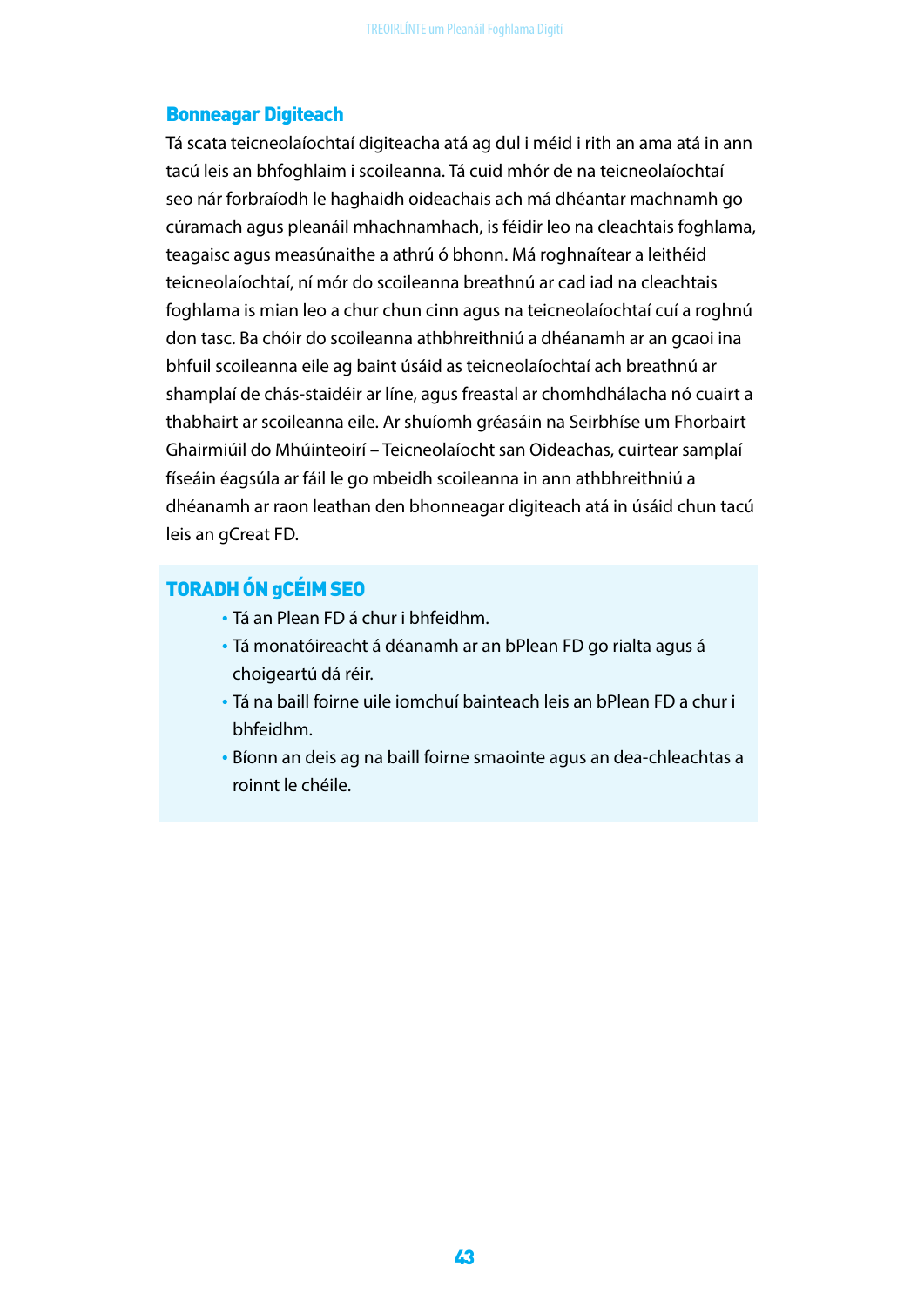## Céim 6: Déan Monatóireacht ar Ghníomhartha agus Déan Meastóireacht ar an Tionchar

Sa Phlean FD, beidh breac-chuntas tugtha den chaoi a ndéanfar monatóireacht ar an bplean. Beidh sé seo lárnach lena chinntiú go mbaintear amach na spriocanna i gcomhréir leis an tréimhse ama leagtha amach sa phlean. Ba chóir monatóireacht a dhéanamh ar na gníomhartha atá á gcur i bhfeidhm i gcéim 5 ar bhonn leanúnach le meastóireacht a dhéanamh ar an tionchar a bhíonn acu ar na cleachtais foghlama, teagaisc agus measúnaithe. Ní mór don scoil a fháil amach ar bhain sí amach a spriocanna agus cinneadh a dhéanamh cad é an gníomh breise is gá a dhéanamh leis an bhfoghlaim dhigiteach a fheabhsú sa scoil. Ba chóir don scoil breathnú ar na nithe seo a leanas:

Ar athraigh na cleachtais FD sna réimsí sprice?

- Cad iad eispéiris na múinteoirí maidir leis na hathruithe comhaontaithe?
- Cad iad eispéiris na bhfoghlaimeoirí maidir leis na hathruithe comhaontaithe?
- Cad é an tionchar a bhíonn ar fhoghlaim daltaí/scoláirí?
- Cad iad na chead ghnéithe eile den fhoghlaim dhigiteach ar chóir dóibh díriú orthu?

Tá tábhacht leis an ról atá acu siúd a threoraíonn an próiseas, agus an ról atá ag na múinteoirí uile sa mhonatóireacht leanúnach agus chórasach ar chur i bhfeidhm an phlean. I dtaca leis seo, tá sé riachtanach an t-eolas a bhailiú agus a úsáid ag eatraimh atá leagtha síos lena sheiceáil an bhfuil na feabhsúcháin riachtanacha á ndéanamh.

Ba chóir don scoil a chur in iúl más rud é go bhfuil aon réimsí ann ina bhfuil gá le tuilleadh feabhsúcháin, agus ba chóir iad seo a chur isteach sa chéad leagan eile den Phlean FD. Níor chóir breathnú ar chruthú an Phlean FD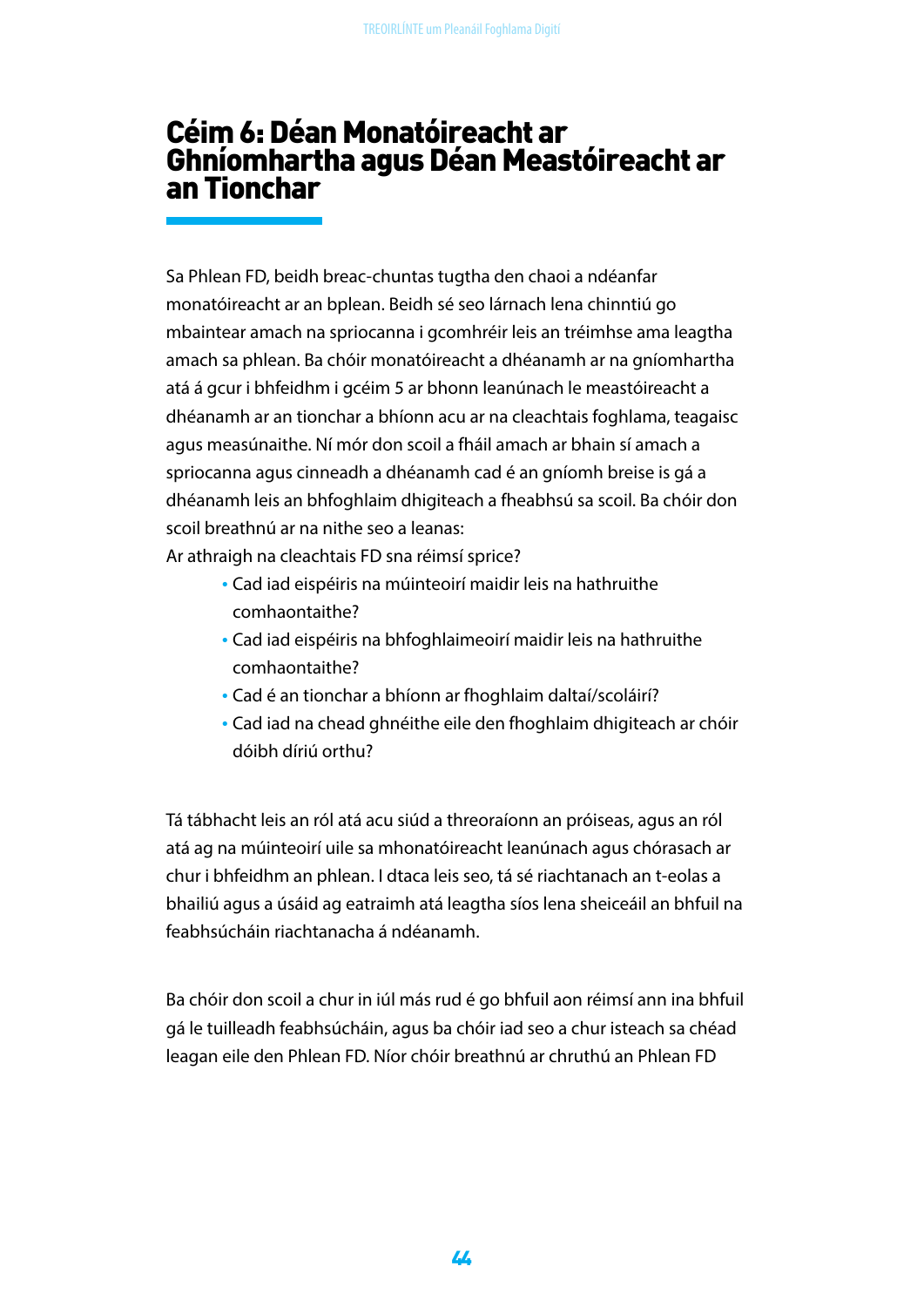mar rud a tharlaíonn uair amháin. Ní mór athbhreithniú agus nuashonrú a dhéanamh ar an bPlean FD go rialta lena léiriú cá bhfuil an scoil i dtaca leis na teicneolaíochtaí digiteacha a dhaingniú i ngach gné de shaol na scoile. Dá bhrí sin, is céim lárnach í an chéim athbhreithnithe den Phlean FD le réimsí sprice nua a aimsiú a roghnóidh an scoil don chéad leagan eile den phlean.

## TORADH ÓN gCÉIM SEO

- Cuireadh an Plean FD i bhfeidhm mar a léiríodh leis an bhfianaise a bailíodh ón bpróiseas monatóireachta agus meastóireachta leanúnach.
- Tá athbhreithniú déanta ag an scoil ar an bPlean FD.
- Tá an chéad réimse fócais eile aimsithe ag an scoil le haghaidh a Plean FD de bharr an athbhreithnithe bunaithe ar fhianaise.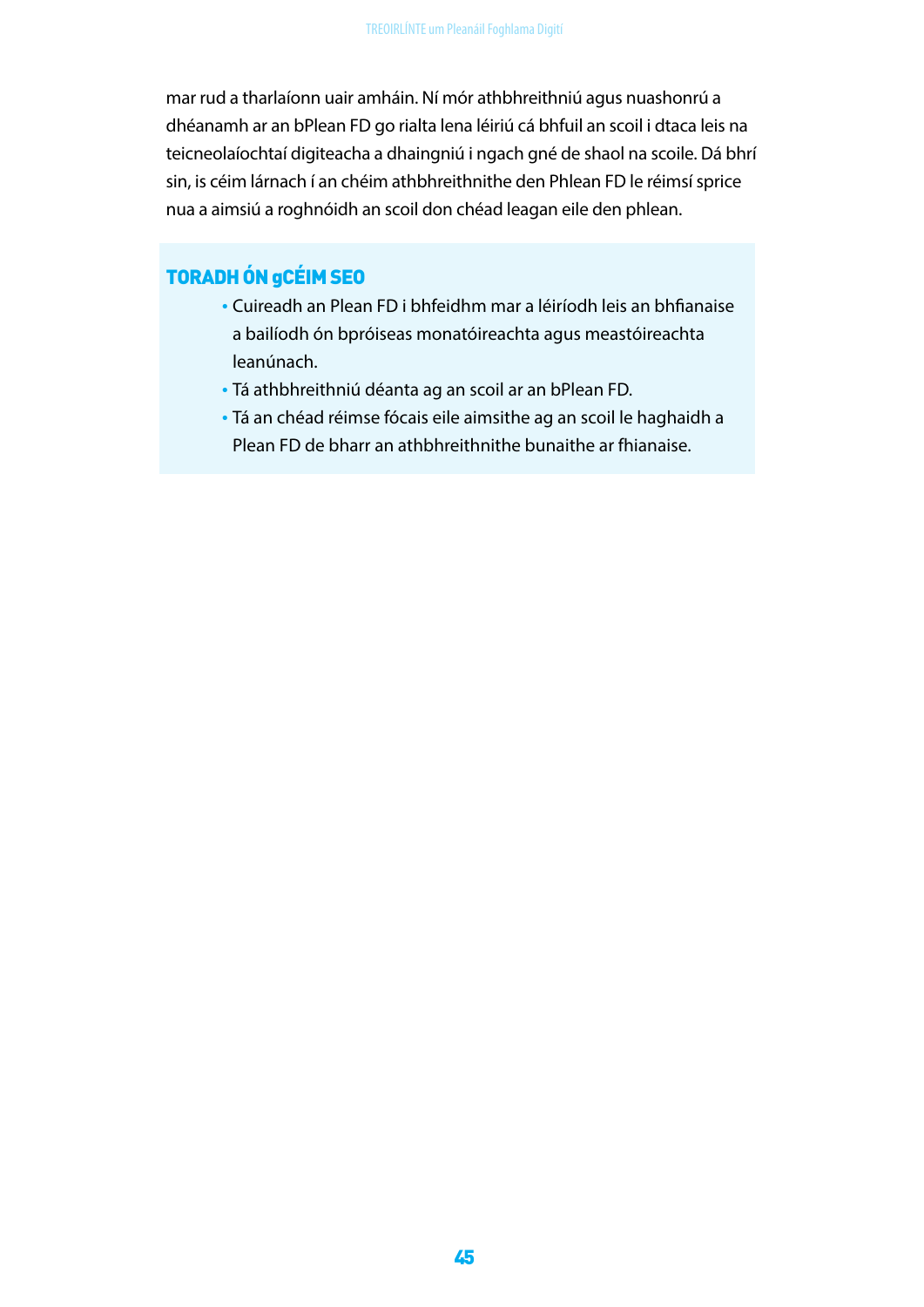## AGUISÍN A



#### An tSeirbhís um Fhorbairt Ghairmiúil do Mhúinteoirí

Seirbhís tacaíochta trasearnála is ea an tSeirbhís um Fhorbairt Ghairmiúil do Mhúinteoirí (PDST), ina bhfuil PDST – Teicneolaíocht san Oideachas agus an fhoireann Teicneolaíochtaí Digiteacha san áireamh, atá faoi shainchúram na Rannóige um Oideachas Múinteoirí (TES) sa Roinn Oideachais agus Scileanna (ROS), agus soláthraíonn sí tacaíocht forbartha gairmiúla do mhúinteoirí bunscoile agus iar-bhunscoile agus do cheannairí scoile. Cuireann obair an PDST le feabhsú scoile trí Fhorbairt Ghairmiúil Leanúnach (FGL) ar ardchaighdeán a sholáthar i dtaca le ceisteanna curaclaim agus oideachais, ag cothaíonn sí cleachtas machnamhach agus forbairt leanúnach i measc múinteoirí ceannairí scoile. Is é polasaí na Roinne go ndéantar teicneolaíochtaí digiteacha a chur i bhfeidhm i bpleanáil, dearadh agus soláthar na gcúrsaí oideachas múinteoirí agus na gclár FGL uile. Sna sonraíochtaí curaclaim amach anseo beidh ráitis shoiléire foghlama san áireamh a dhíríonn ar scileanna foghlama digití agus úsáid na dteicneolaíochtaí digiteacha a fhorbairt chun torthaí foghlama a bhaint amach ag gach leibhéal oideachais.

### PDST – Teicneolaíocht san Oideachas

**PDST – Teicneolaíocht san Oideachas** – cuireann sí cur i bhfeidhm na dteicneolaíochtaí oideachais san fhoghlaim, teagasc agus measúnú chun cinn i mbunscoileanna agus in iar-bhunscoileanna agus tugann sí tacaíocht don chur i bhfeidhm sin, trí stór a sholáthar d'acmhainní oideachais oscailte, físeáin dea-chleachtais, FGL ar líne, comhairle agus tacaíocht a bhaineann le bonneagar digiteach agus treoir maidir le húsáid fhreagrach agus níos sábháilte den idirlíon. Is féidir teacht ar na hacmhainní agus tacaíochtaí seo trí na suíomhanna gréasáin PDST – Teicneolaíocht san Oideachas, Scoilnet agus Webwise.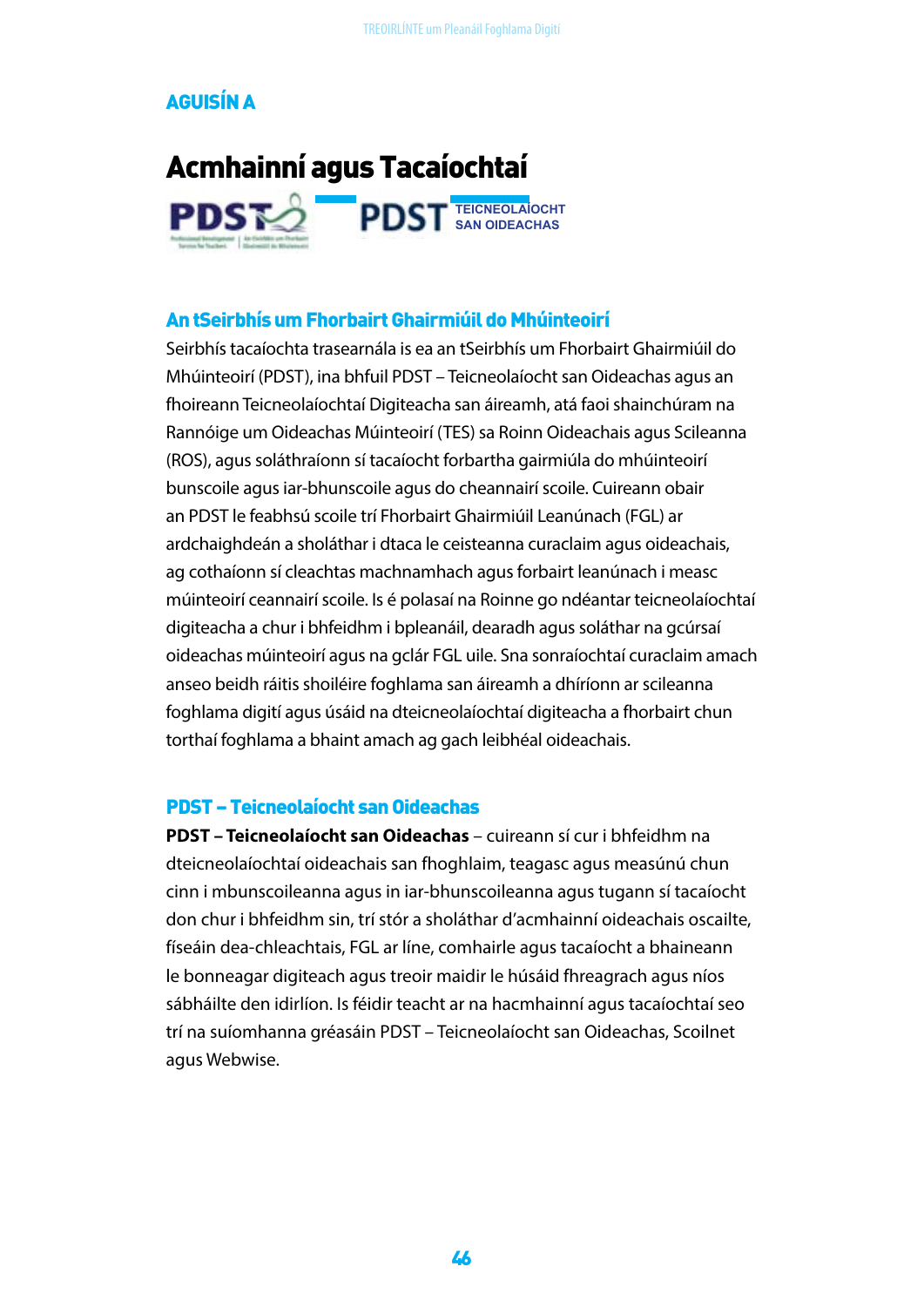Cuireann an fhoireann PDST um **Theicneolaíocht Dhigiteach** cur i bhfeidhm na dteicneolaíochtaí oideachais san fhoghlaim, teagasc agus measúnú chun cinn i mbunscoileanna agus in iar-bhunscoileanna agus tugann sí tacaíocht don chur i bhfeidhm sin, trí shraith samhlacha foghlama gairmiúla a chur ar fáil a chlúdaíonn seimineáir do cheannairí scoile agus múinteoirí, ceardlanna um thráthnóna/ istoíche, tacaíocht scoilbhunaithe shaincheaptha a eascraíonn as riachtanais aitheanta scoileanna chomh maith le catalóg de chúrsaí samhraidh. Mar thoradh ar an tacaíocht seo, is féidir Teicneolaíochtaí Digiteacha a dhaingniú i ndáiríre sna hábhair agus cláir uile chomh maith le tacaíochtaí ar leith don phróiseas pleanála um fhoghlaim dhigiteach.

Cuireann na foirne PDST bunscoile agus iar-bhunscoile uile cur i bhfeidhm na dTeicneolaíochtaí Digiteacha chun cinn go gníomhach sa teagasc, foghlaim agus measúnú ó thaobh a réimse tosaíochta ábhair/cláir ar leith.

Is féidir teacht ar an gcuid is mó de na tacaíochtaí atá clúdaithe sa chuid seo tríd an nasc seo a leanas:

**http://pdsttechnologyineducation.ie**

## Pleanáil

Is féidir teacht ar na hacmhainní pleanála um fhoghlaim dhigiteach ar an suíomh gréasáin PDST – Teicneolaíocht san Oideachas, lena n-áirítear:



- An Creat Foghlama Digití (Bunscoileanna)
- An Creat Foghlama Digití (Iar-bhunscoileanna)
- Samplaí d'Fhíseáin chun tacú leis an gCreat Foghlama Digití (Bunscoileanna)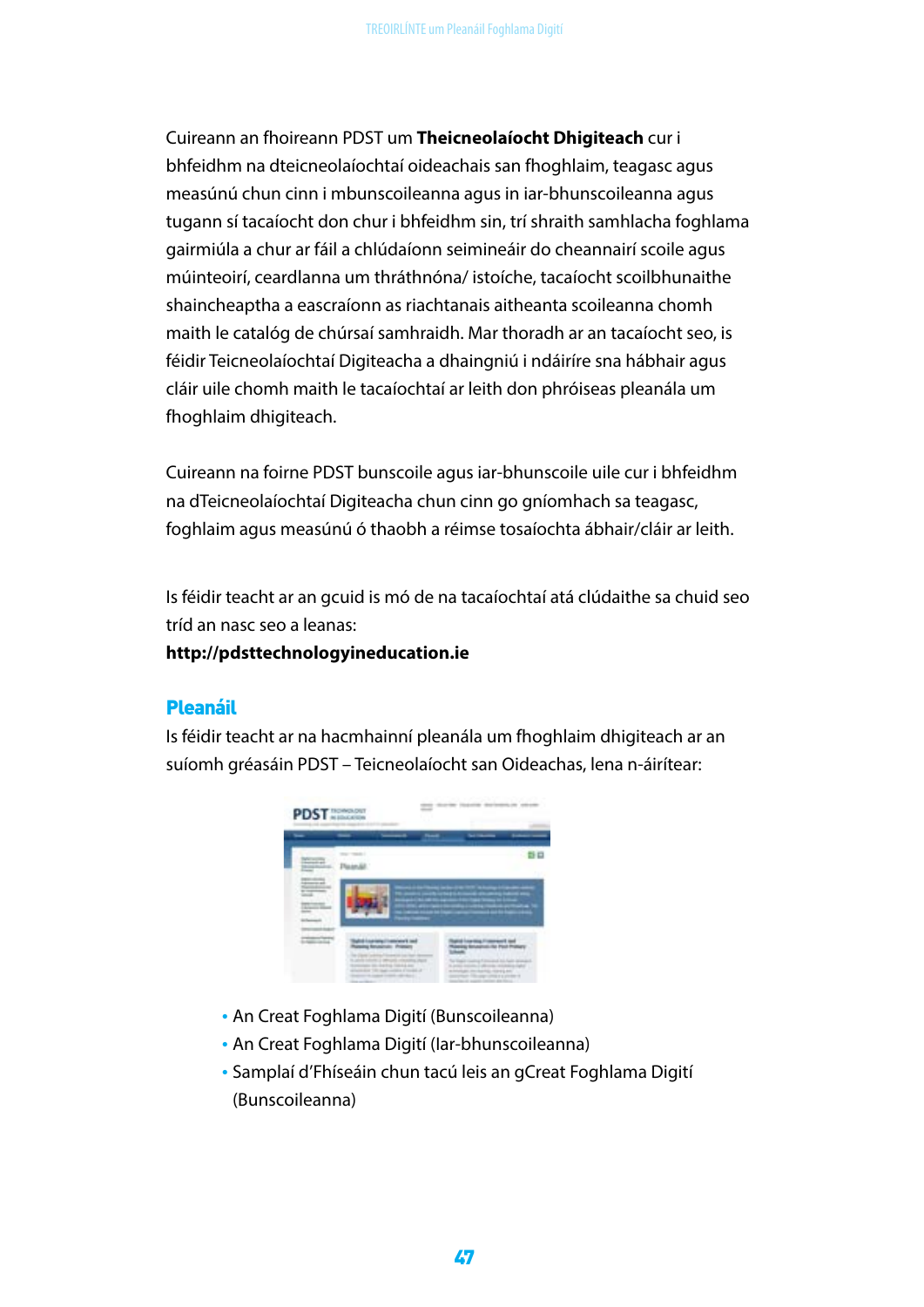- Samplaí d'Fhíseáin chun tacú leis an gCreat Foghlama Digití (Iarbunscoileanna)
- Na Treoirlínte um Pleanáil Foghlama Digití

## Conas rochtain a dhéanamh:

Digital Learning Planning material: http://www.pdsttechnologyineducation. ie/en/Planning/

## Conas iad a úsáid:

- Cuirtear naisc ar fáil do na baill foirne uile chuig na doiciméid seo le húsáid chun tacú leis an bpróiseas pleanála um fhoghlaim dhigiteach.
- Cuirtear na baill foirne i dtreo na samplaí de na físeáin a thacaíonn le ráitis chleachtais roghnaithe na scoileanna.

## FGL/Foghlaim Ghairmiúil Múinteoirí



Cuireann an PDST, trína Teicneolaíocht san Oideachas agus a foirne um Theicneolaíocht Dhigiteach deiseanna forbartha gairmiúla de chúrsaí aghaidh ar aghaidh agus ar líne araon ar fáil a chuireann cur i bhfeidhm na dteicneolaíochtaí oideachais san fhoghlaim, teagasc agus measúnú chun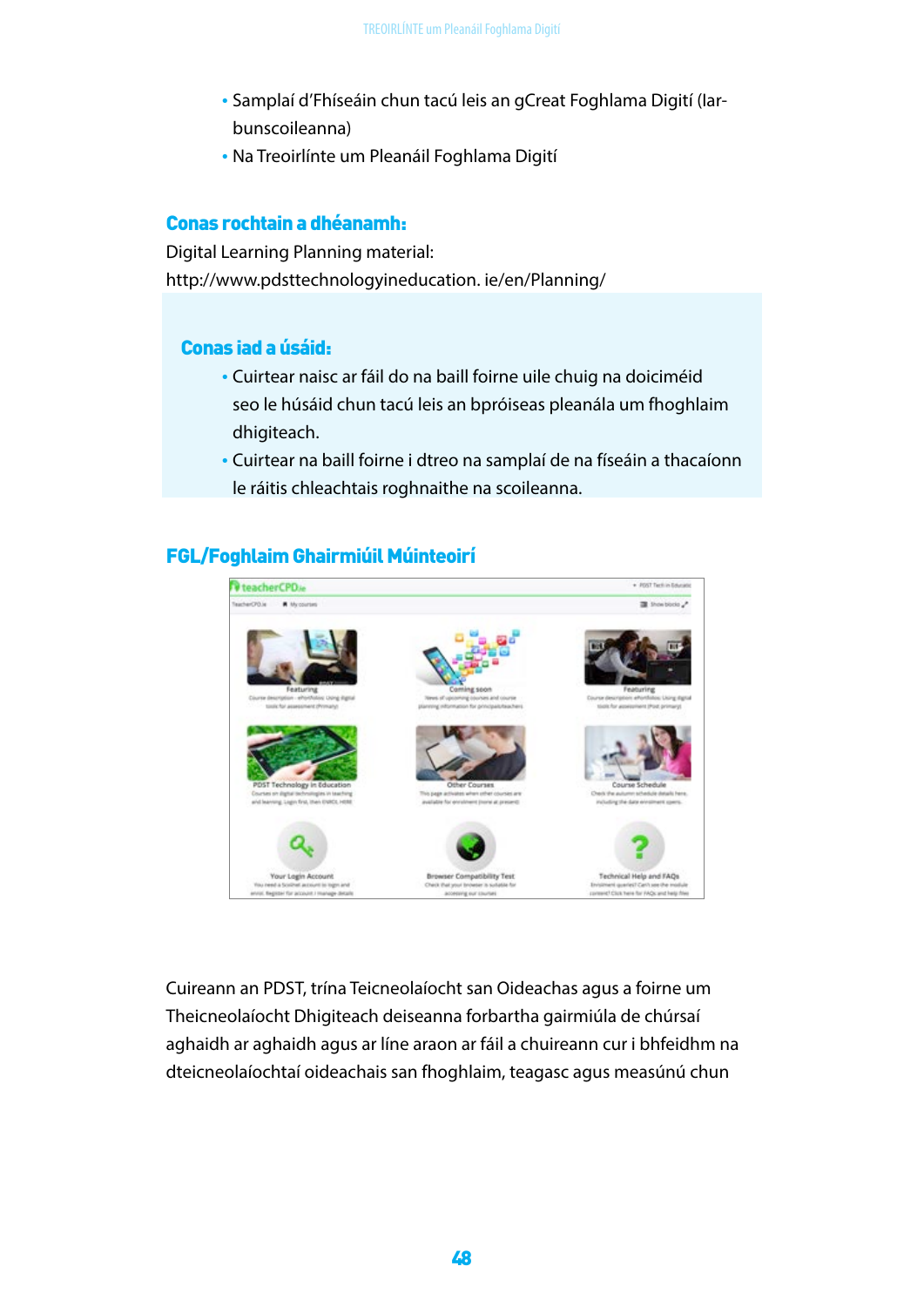cinn agus a thacaíonn leis an gcur i bhfeidhm sin. Tá na cúrsaí uile ar fáil saor in aisce do mhúinteoirí.

Clúdaíonn siad seo deiseanna le linn an téarma do mhúinteoirí bunscoile agus iar-bhunscoile, chomh maith le cúrsaí samhraidh (atá faofa le haghaidh laethanta EPV0 do mhúinteoirí bunscoile.

Clúdaíonn a bhfuil iontu raon leathan réimsí, lena n-áirítear úsáid teicneolaíochtaí digiteacha chun tacú leis an litearthacht, an uimhearthacht, riachtanais speisialta oideachais agus STEM san fhoghlaim, teagasc agus measúnú. San áireamh sna topaicí ar leith laistigh de na réimsí seo tá:

- Acmhainní agus uirlisí ar líne
- Ríomhfhillteáin
- Códú agus smaointeoireacht ríomhaireachtúil
- Úsáid an Idirlín níos sábháilte
- Scoilnet agus seirbhísí gaolmhara
- Físeán digiteach
- Taifeadadh fuaime
- Íomhánna digiteacha
- Leabharmharcáil shóisialta (acmhainní ar líne a stóráil, a eagrú agus a roinnt)
- Acmhainní digiteacha a chruthú
- Teicneolaíocht dhigiteach don mheasúnú
- Cóipcheart le haghaidh acmhainní digiteacha

Is féidir le múinteoirí teacht ar FGL aghaidh ar aghaidh trína n-ionad oideachais áitiúil agus trí thacaíocht scoile shaincheaptha freisin ina mbíonn foireann an PDST um Theicneolaíocht Dhigiteach i mbun caidrimh le múinteoirí agus le ceannairí scoile i scoileanna agus i seomraí ranga chun go mbeifí in ann teicneolaíochtaí digiteacha a chur i bhfeidhm go héifeachtach sa teagasc, foghlaim agus measúnú. Is féidir le comhairleoirí um Theicneolaíocht Dhigiteach comhoibriú a dhéanamh le bainistíocht na scoile agus/nó leis an bhfoireann/pobal um fhoghlaim dhigiteach chun Plean Foghlama Digití a fhorbairt agus an fhoghlaim ghairmiúil a bhaineann leis a chur ar fáil i gcomhréir leis na riachtanais aitheanta.

Tá FGL ar líne ar fáil trí **TeacherCPD.ie** – ardán foghlama ar líne an PDST –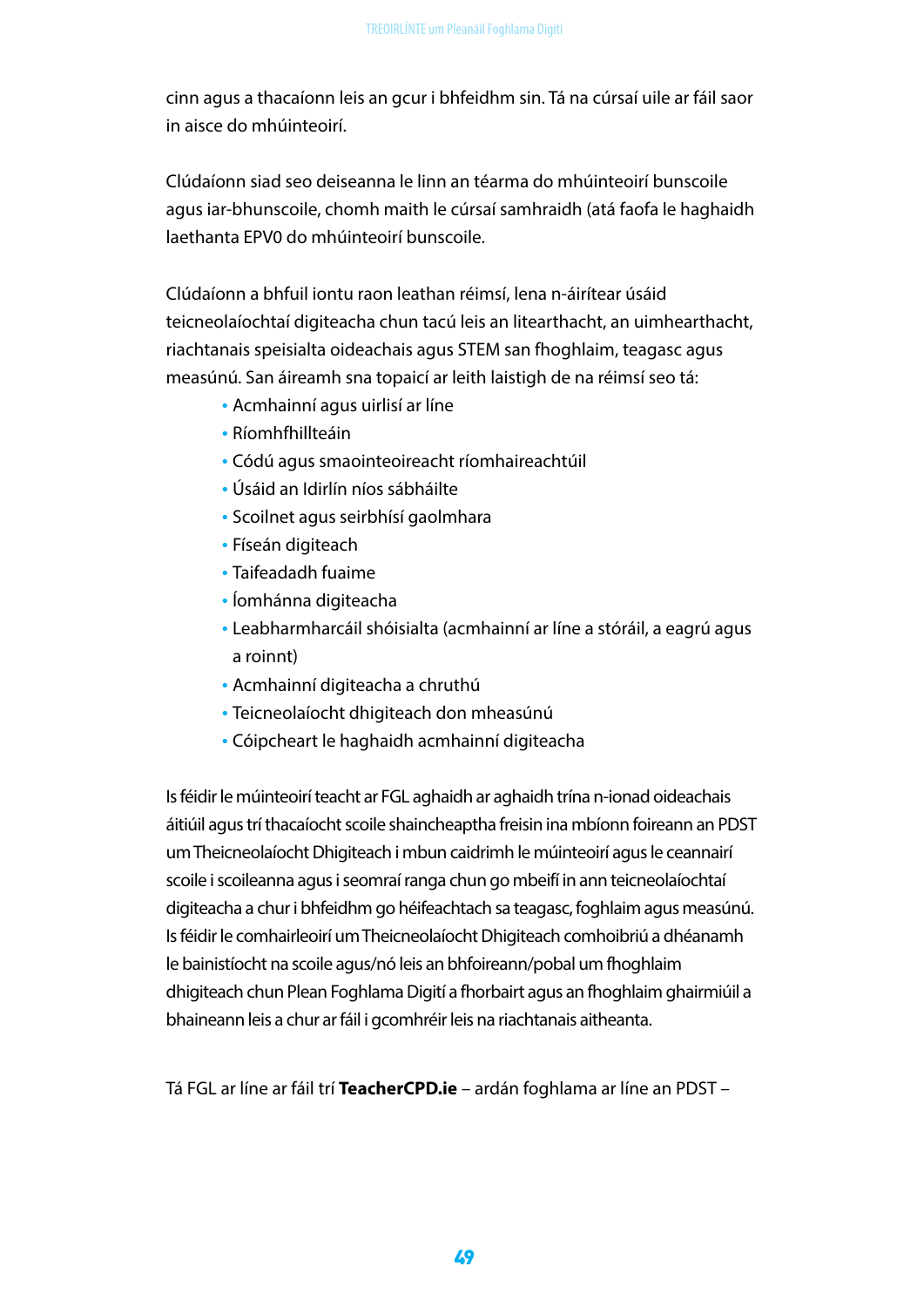Teicneolaíocht san Oideachas. Bíonn na cúrsaí ar siúl ar feadh 2 go 20 uair an chloig agus is féidir leis na múinteoirí iad a chur i gcrích ina gcuid ama féin.

## Conas rochtain a dhéanamh:

FGL aghaidh ar aghaidh: http://www.pdsttechnologyineducation.ie/en/ Training/ FGL ar líne: http://TeacherCPD.ie

Tacaíocht inscoile: http://pdst.ie/schoolsupport

## Conas iad a úsáid:

- Léargas den FGL atá ar fáil a sholáthar ag cruinniú foirne (cuir soláthraithe eile san áireamh de réir mar is cuí).
- Aitheantas a chur ar fáil don fhoireann as ucht FGL aghaidh ar aghaidh nó ar líne a chur i gcrích le linn uaireanta breise, i gcomhréir leis na ciorcláin chuí (Ciorclán 0042/2016 nó aon chinn nuashonraithe ina dhiaidh sin).
- Cúrsa ar líne a chur i gcrích mar an fhoireann uile agus cruinniú pleanála do mhúinteoirí a bheith ann ina dhiaidh sin chun tacú le gníomhartha scoile ar leith bunaithe ar ábhar an chúrsa.
- Cúrsa samhraidh nó le linn an téarma (aghaidh ar aghaidh) a eagrú don fhoireann uile.
- Múinteoirí a chur ar an eolas maidir leis an tacaíocht inscoile PDST.

## Físeáin Dea-chleatais

Tá níos mó ná 100 físeán curtha ar fáil ag an PDST – Teicneolaíocht san Oideachas a chuireann an dea-chleachtas i láthair maidir le teicneolaíochtaí digiteacha a chur i bhfeidhm i seomraí ranga na hÉireann. Tá na físeáin idir

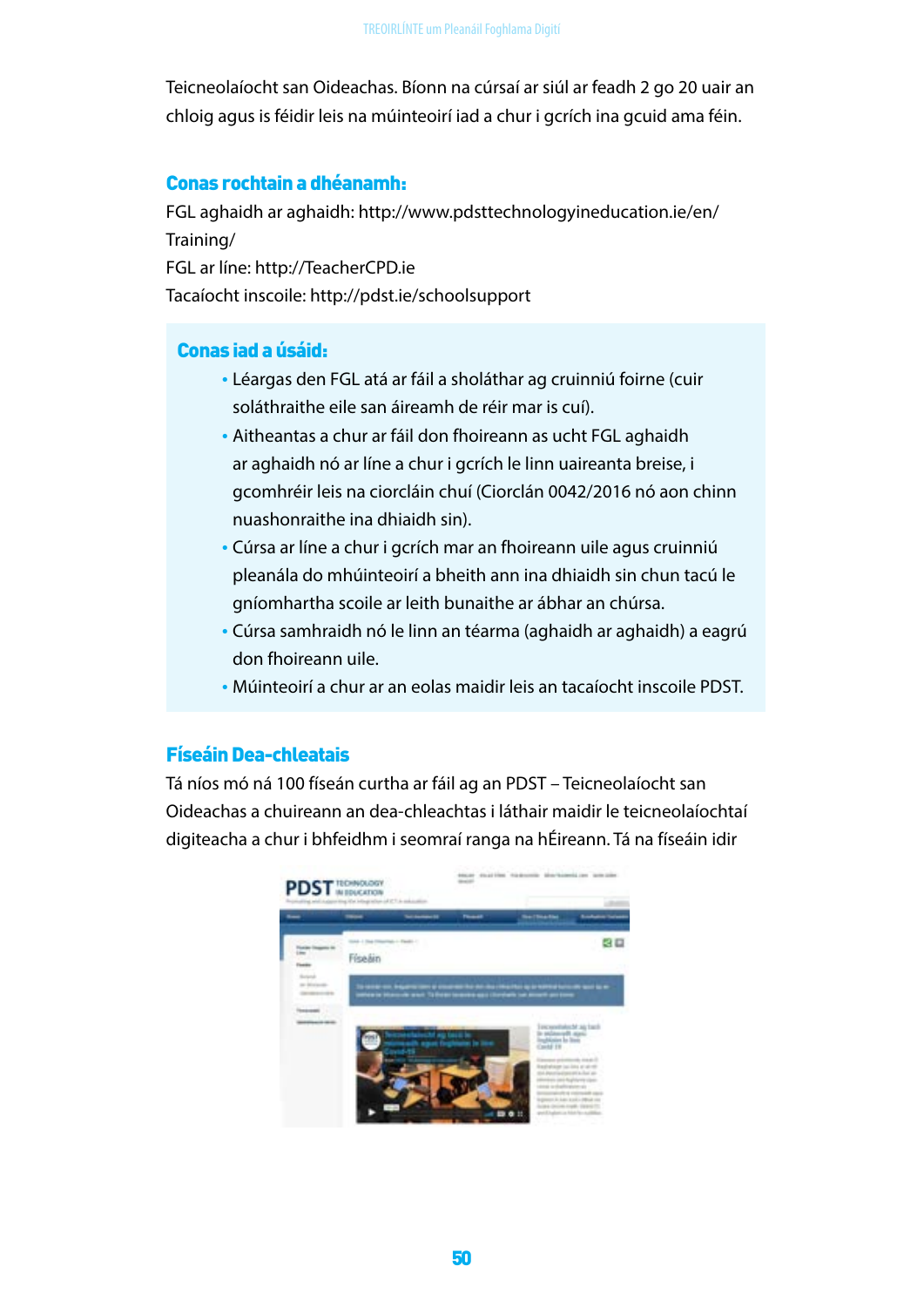3 agus 5 nóiméad ar fhad agus clúdaíonn siad raon leathan topaicí agus réimsí ábhair idir róbataic a úsáid agus smaointeoireacht ríomhaireachtúil a theagasc sna Naíonáin Shóisearacha agus fhóin chliste na scoláirí féin (BYOD) a úsáid chun tacú leis an measúnú i Mata na Sraithe Sinsearaí.

#### Conas rochtain a dhéanamh:

#### **Físeáin Bunscoile:**

http://www.pdsttechnologyineducation.ie/en/GoodPractice/Videos/

### **Físeáin Iar-bhunscoile:**

http://www.pdsttechnologyineducation.ie/en/Good-Practice/Videos/



## Seirbhísí Scoilnet

Is é Scoilnet tairseach oifigiúil na Roinne Oideachais agus Scileanna maidir le hoideachas na hÉireann agus tá sé faoi bhainistíocht an PDST – Teicneolaíocht san Oideachas. Is é aidhm na seirbhíse ná chun litearthacht dhigiteach agus muinín a fhorbairt in úsáid na teicneolaíochta sa teagasc agus san fhoghlaim trí acmhainní oideachais oscailte a chuireann leis an gcuraclam a sholáthar. Is féidir le múinteoirí cláraithe in Éirinn acmhainní seomra ranga a roinnt trí Scoilnet.

Faoi láthair, tá os cionn 19,000+ acmhainní oideachais oscailte agus naisc ghréasáin a thagann le Curaclam na Bunscoile agus Siollabas Ábhair na nIar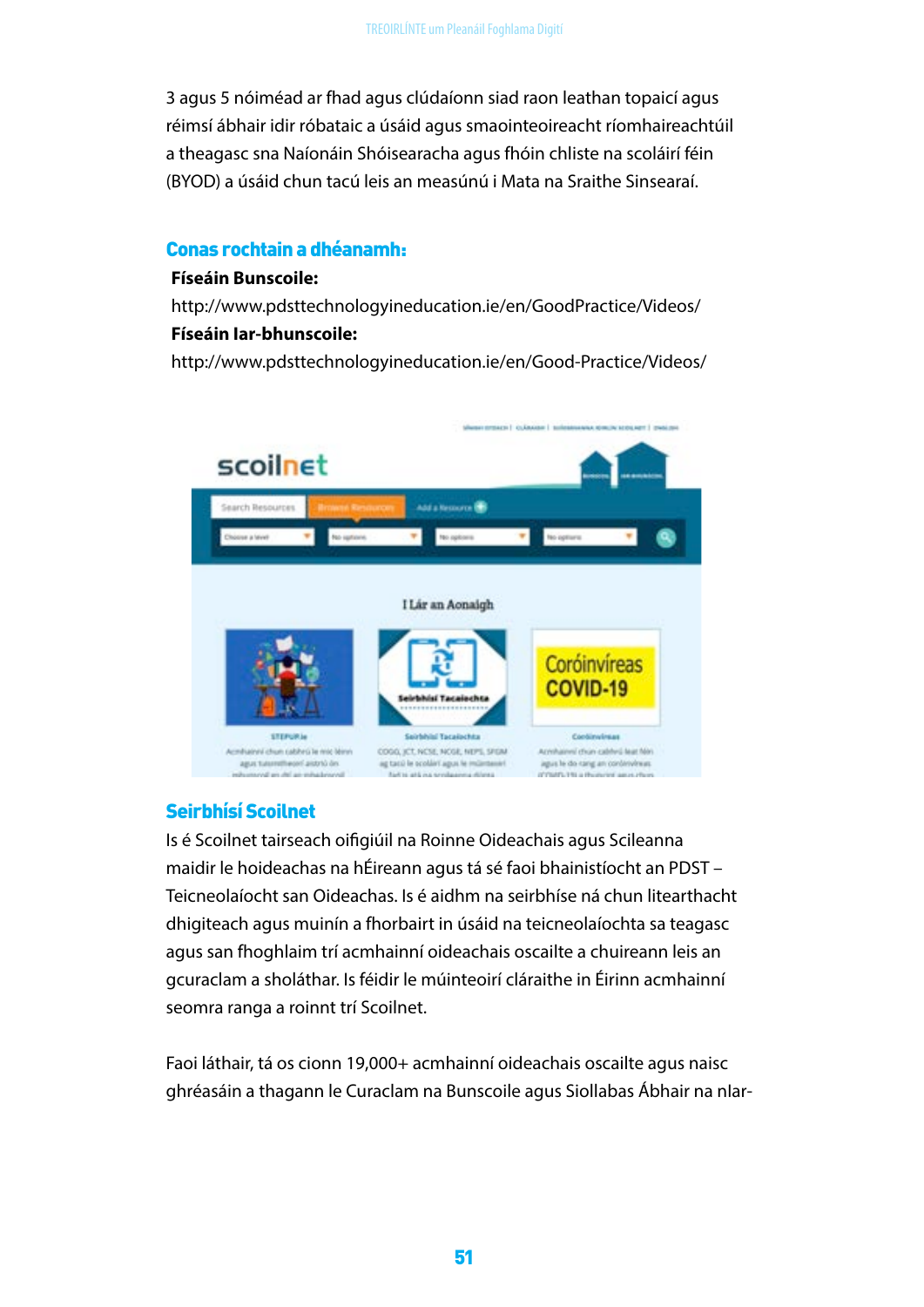bhunscoileanna atá ar fáil saor in aisce do gach scoil. Rinneadh feabhsúchán ar an tairseach Scoilnet in 2014 ionas go mbeadh gach múinteoir cláraithe in Éirinn in ann a n-acmhainní féin a chuireann leis an gcuraclam a chomhroinnt tríd an suíomh gréasáin.

Leis an tionscnamh Scoilnet tugtar ceadúnas d'ábhar digiteach seachtrach a úsáid i scoileanna agus tríd seo tá rochtain saor in aisce orthu seo a leanas

- World Book Online
- Cartlann Nuachtáin na hÉireann (60+ nuachtán náisiúnta agus áitiúla)
- Cartlann an Irish Times
- Foclóir de Bheathaisnéisí Éireannacha
- Bailiúchán JSTOR na hÉireann
- Leabhair thagartha roghnaithe ó Acadamh Ríoga na hÉireann

## Conas rochtain a dhéanamh:

#### **Scoilnet:** http://www.scoilnet.ie

Rinneadh líon suíomhanna gréasáin neamhspleácha a bhaineann go sonrach le curaclam na hÉireann a fhorbairt faoin tionscnamh Scoilnet. Baineadh é seo amach i gcomhar le forbairt ghairmiúil agus le seirbhísí tacaíochta curaclaim, agus le heagraíochtaí eile agus tá suíomhanna gréasáin mar seo a leanas san áireamh ann:

- **Scoilnet Maps**  Uirlis léarscáilithe idirghníomhach ina bhfuil léarscáileanna mionsonraithe de chuid Shuirbhéireacht Ordanáis na hÉireann, léarscáileanna den domhan, sraitheanna sonraí GIS. www.maps.scoilnet.ie
- **Science Hooks**  Tionscnamh de chuid Ollscoil na hÉireann, Gaillimh, agus cuireann sé bailiúchán d'fhíseáin ar fáil d'oideoirí eolaíochta a léiríonn gnéithe nua agus tarraingteacha den Cheimic, Fisic agus Bitheolaíocht. http://www.sciencehooks.scoilnet.ie/
- **French.ie**  A chuireann tacaíocht ar fáil do churaclam na Sraithe Sóisearaí agus na Sraithe Sinsearaí. www.french.ie
- **German.ie**  Comhthionscadal chun tacú le Gearmáinis na Sraithe Sóisearaí agus na Sraithe Sinsearaí. www.german.ie
- **CensusAtSchool**  Tionscadal idirnáisiúnta a chuireanna an litearthacht staitistiúil chun cinn. Déanann an suíomh gréasáin seo bailiú agus scaipeadh na bhfíorshonraí atá le húsáid ag múinteoirí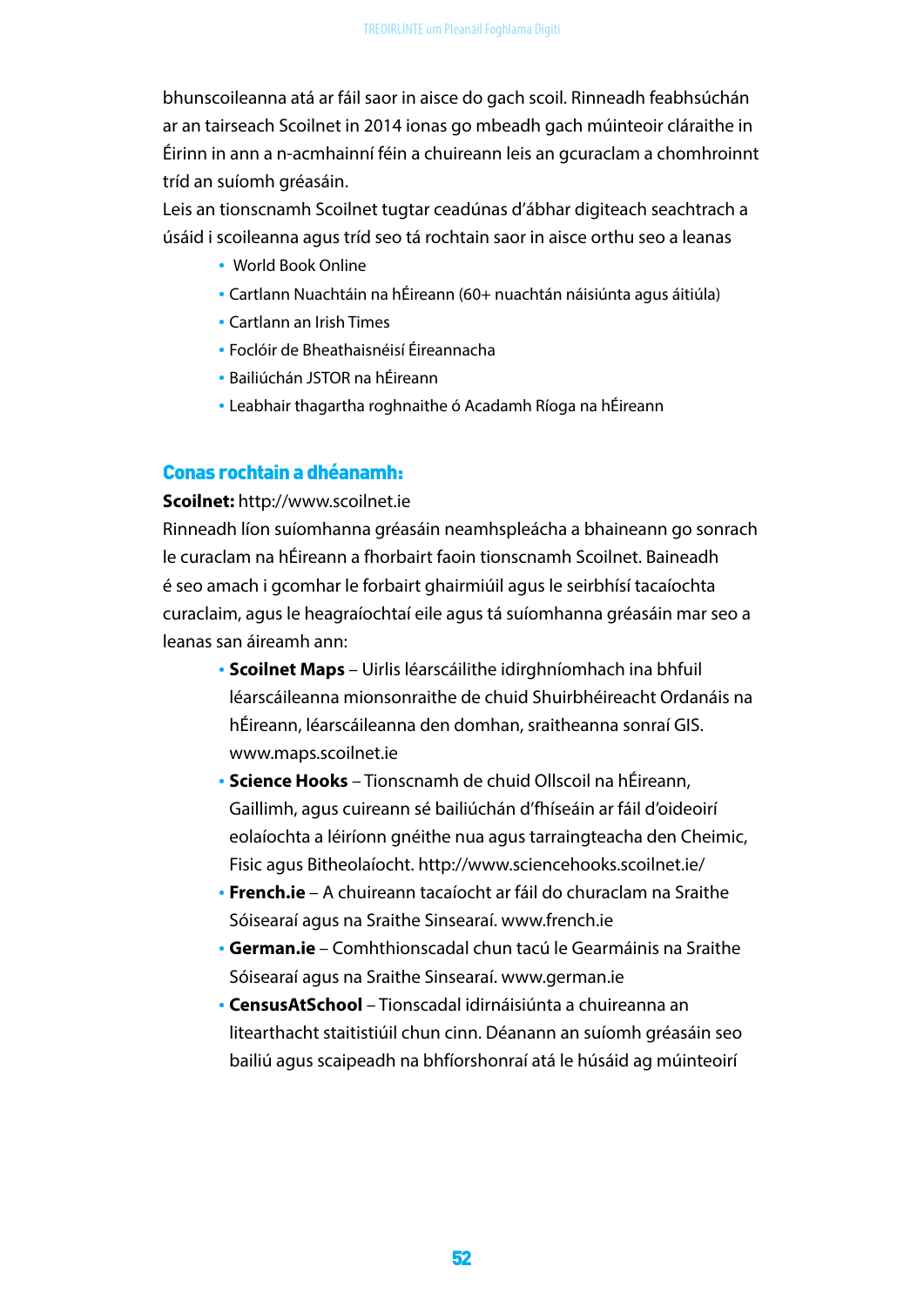agus scoláirí sa rang a éascú. www.censusatschool.ie/

- **Bratach na hÉireann**  Déanann sé seo iniúchadh ar fhorbairt stairiúil bratach thrídhathach na hÉireann agus an chaoi ar glacadh léi mar bhratach stát na hÉireann. www.scoilnet.ie/irishflag/
- **Threads** Cuireann sé seo spás ar líne ar fáil do scoileanna ionas gur féidir tionscadail staire ó bhéal dá scoláirí a uaslódáil agus a roinnt. www.scoilnet.ie/threads
- **Na hEalaíona san Oideachas** Pobal cleachtais laistigh de na healaíona agus an t-oideachas, agus cuireann sé spás ar fáil inar féidir tacaíocht agus spreagadh a thabhairt d'ealaíontóirí agus múinteoirí araon. www.artsineducation.ie

Tionscadal nuálach eile atá á reáchtáil ag an PDST – Teicneolaíocht san Oideachas ná FÍS – a dhíríonn ar bhunscoileanna. Déanann FÍS iniúchadh ar an scannánaíocht mar mheán le léiriú a dhéanamh i dtaca leis na healaíona, agus cuirtear na leanaí ar an eolas faoi ghnéithe den phróiseas le scannáin a dhéanamh.

D'éirigh leis an tionscadal cuidiú le leanaí scileanna riachtanacha a fhorbairt sa litearthacht d'íomhánna gluaisteacha, sa chumarsáid agus san obair foirne. In 2016, rinne Tionscadal Scannánaíochta FÍS a shraith iomlán acmhainní do mhúinteoirí a nuashonrú. Tá sraith nua de phleananna ceachta ar fáil chomh maith le raon d'fhíseáin teagaisc ghearra ar shuíomh gréasáin Thionscadal Scannánaíochta FÍS.

Tá Tionscadal Scannánaíochta FÍS fós á chur ar fáil ag Oifig FÍS san Institiúid Ealaíne, Deartha agus Teicneolaíochta agus ag an PDST – Teicneolaíocht san Oideachas.

## Conas rochtain a dhéanamh:

Tionscadal Scannánaíochta FÍS: http://www.fisfilmproject.ie/

#### Conas iad a úsáid:

• Cur i bhfeidhm na n-acmhainní digiteacha sa teagasc sa seomra ranga a spreagadh.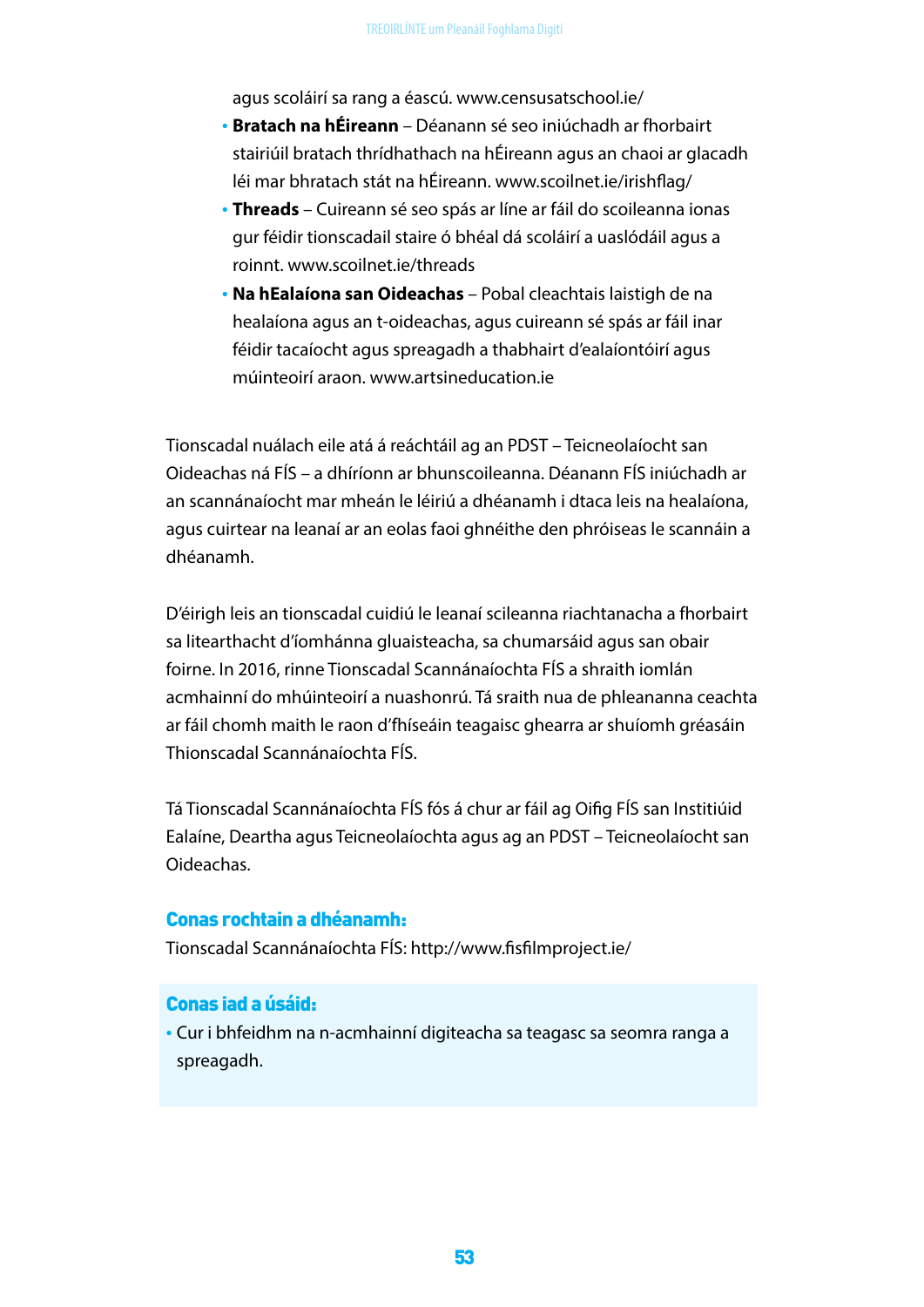- Múinteoirí a fháil chun 'cosáin foghlama' a chruthú sa rang tríd an uirlis a chuireann Scoilnet ar fáil inar féidir acmhainní a tharraingt isteach i mbailiúchán pearsanta is féidir a roinnt le scoiláirí.
- Múinteoirí a spreagadh a n-acmhainní a roinnt tríd an tairseach Scoilnet agus dá bhrí sin an bunachar sonraí a leathnú maidir le hacmhainní oideachais oscailte atá ar fáil do gach múinteoir.
- Múinteoirí a spreagadh le dul i mbun tionscadal digiteacha ar leith, e.g. *Census At School* don Mhata; *Threads* don Stair; *Scoilnet Maps* don Tíreolaíocht.



AG TREOCHTAL



## Webwise & Sábháilteacht ar an Idirlíon

Cuireann Webwise úsáid fhreagrach, éifeachtach agus níos sábháilte daoine óga ar an idirlíon chun cinn trí acmhainní a fhorbairt agus a scaipeadh a chuidíonn le múinteoirí an tsábháilteacht ar an idirlíon a chomhtháthú isteach sa teagasc agus san fhoghlaim ina scoileanna. Cuireann Webwise eolais, comhairle agus uirlisí ar fáil freisin do thuismitheoirí chun tacú lena rannpháirtíocht i saol a leanaí ar líne. Le cuidiú ó Phainéal Webwise um Threoir don Óige, déanann Webwise forbairt ar eolas dírithe ar an eolas a mhúsclaíonn acmhainní agus feachtais a thugann faoi thopaicí ar nós an chibearbhulaíocht.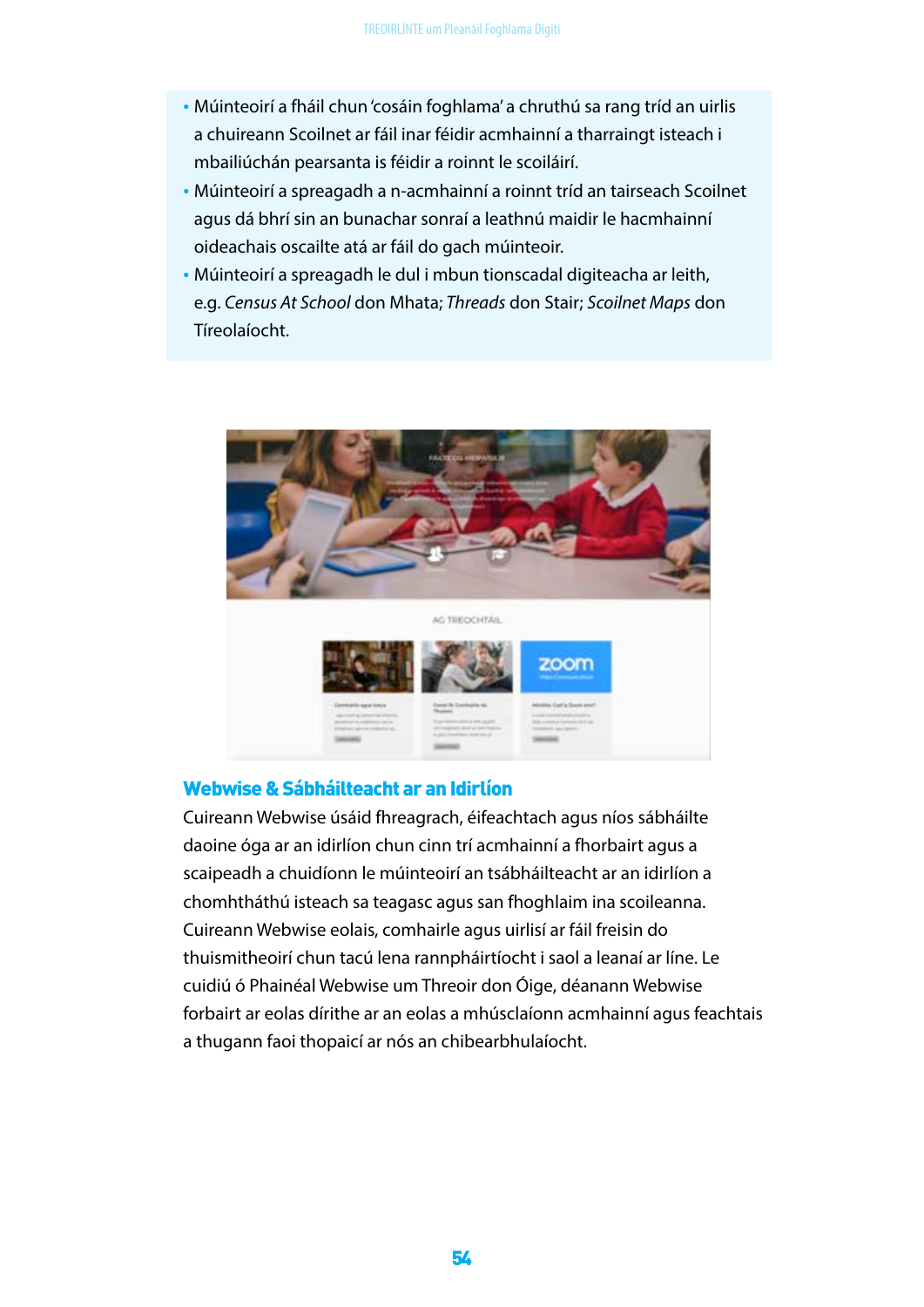## Acmhainní Webwise

Príomhfhócas de ghníomhartha feasachta Webwise is ea an tacaíocht chuí a chur ar fáil do scoileanna chun úsáid níos sábháilte agus níos éifeachtaí den idirlíon a chur chun cinn sa teagasc, foghlaim agus measúnú. Tugann Webwise tacaíocht do chuimsiú fheasacht agus chosc na cibearbhulaíochta i gcur i bhfeidhm churaclam Oideachais Shóisialta, Phearsanta agus Shláinte (OSPS) sna Bunscoileanna agus Iar-bhunscoileanna trí acmhainní foghlama saor in aisce a fhorbairt is féidir le múinteoirí a úsáid i seomraí ranga. Is féidir ordú a chur isteach le haghaidh na n-acmhainní uile saor in aisce ar Webwise.ie.

## Tuismitheoirí Webwise

Cuireann Webwise eolas, comhairle agus uirlisí ar fáil freisin do thuismitheoirí chun tacú lena rannpháirtíocht i saol a leanaí ar líne. Is féidir teacht ar chomhairle, eolas agus acmhainní ar an leathanach gréasáin seo.

## Conas rochtain a dhéanamh:

**Webwise:** http://www.webwise.ie Acmhainní saor in aisce Webwise do mhúinteoirí: https://www.webwise.ie/teachers/ resources/ Gineadóir AUP: https://www.webwise.ie/aup-2/ Tuismitheoirí Webwise: https://www.webwise.ie/parents/

## Conas iad a úsáid:

- Spreag na múinteoirí chun acmhainní Webwise a úsáid sa seomra ranga chun tabhairt faoi thopaicí maidir le sábháilteacht ar an idirlíon.
- Breathnaigh ar threoracha comhairle Webwise do thuismitheoirí atá saor in aisce a chur isteach i bpacáistí ionduchtúcháin scoláirí.
- Spreag múinteoirí le físeáin seomraí ranga a úsáid chun scoláirí a chur i mbun topaicí ar nós íomhánna a roinnt, an chibearbhulaíocht agus na meáin shóisialta.
- Ar an Lá le haghaidh Idirlíon níos Sábháilte, bíonn deis iontach ann do scoileanna an chaoi ina bhfuil siad ag tabhairt faoi Shábháilteacht ar an Idirlíon a chur i láthair. Spreag na múinteoirí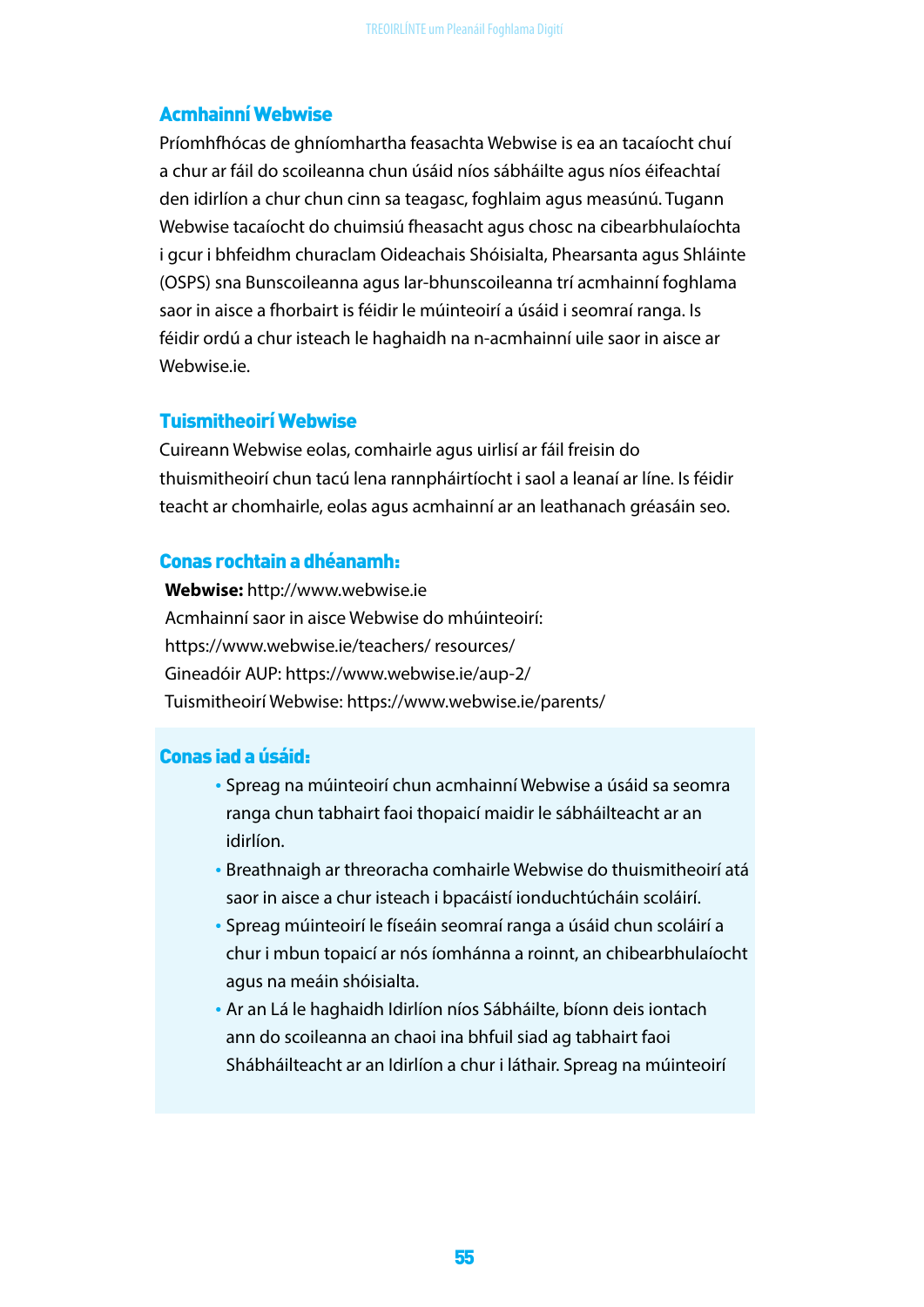agus na scoláirí le bheith rannpháirteach ann. Is féidir teacht ar eolas anseo: saferinternetday.ie.

- Spreag na scoláirí le dul i ngleic leis an gcibearbhulaíocht agus le saincheisteanna eile maidir le sábháilteacht ar an idirlíon trí ghníomhaíochtaí agus feachtais faoi threoir piaraí. Cuireann Watchyourspace.ie eolas, comhairle agus acmhainní saor in aisce ar fáil do dhéagóirí.
- Bain úsáid as uirlis Gineadóra um Polasaí Úsáide Inghlactha de chuid Webwise chun Polasaí Úsáide Inghlactha a cheapadh bunaithe ar do scoil.

## Teicneolaíocht / Bonneagar Digiteach



- Cuireann an PDST Teicneolaíocht san Oideachas, comhtháthú bonneagair dhigitigh ar ardchaighdeán sa teagasc agus foghlaim le haghaidh scoileanna chun cinn agus tugann sí tacaíocht dó. Cé go bhfuil gach scoil uathúil ó thaobh na méide, a suímh agus chéim a forbartha, tá roinnt athruithe agus treochtaí comhchoiteanna atá ag tarlú maidir le conas atá scoileanna ag baint úsáid as teicneolaíochtaí digiteacha. San áireamh anseo tá:
- Úsáid mhéadaithe uirlisí agus feidhmchláir néalbhunaithe ag scoileanna
- An tábhacht a bhaineann le leathanbhanda mear/iontaofa chun nasc a dhéanamh le feidhmchláir néalbhunaithe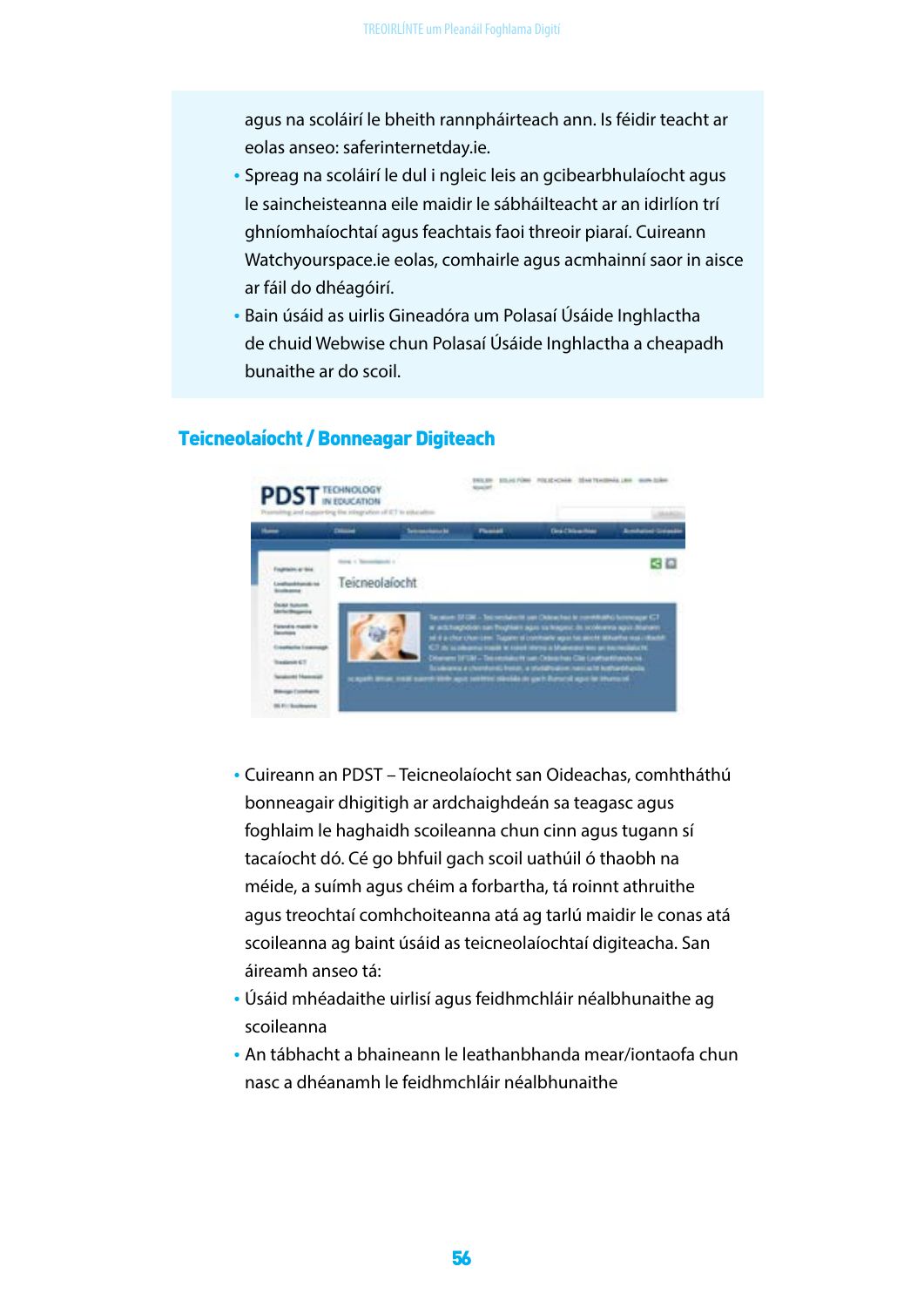- Úsáid gléasanna ríomhaireachta móibíleacha ag múinteoirí agus scoláirí chun tacú le comhthéacsanna foghlama gníomhacha
- An tábhacht a bhaineann le líonraí wifi oiriúnacha laistigh de scoileanna chun tacú le comhthéacsanna foghlama móibíleacha
- Athruithe sa chaoi ina gcuirtear eolas i láthair sa seomra ranga.

Déileáiltear le gach ceann de na réimsí seo a leanas go mion sa chuid Teicneolaíochta de shuíomh gréasáin an PDST – Teicneolaíocht san Oideachas:

#### **Gléasanna Foghlama Móibíleacha / BYOD**

Tá níos mó agus níos mó scoileanna ag baint úsáid as gléasanna móibíleacha anois sna seomraí ranga seachas ríomhairí pearsanta deisce. Chomh maith leis sin, tá táibléid á gceannach níos mó anois seachas ríomhairí glúine mar cuireann siad roghanna eile ar fáil do scoileanna chun tacú leis an bhfoghlaim mhóibíleach. Athrú atá ag teacht chun cinn ná chun ligean do dhaltaí/scoláirí a ngléasanna féin a thabhairt isteach (BYOD) le haghaidh na foghlama.

#### **Líonrú / Líonraí Wifi**

Chun tacú leis an bhfoghlaim dhigiteach éifeachtach ag baint úsáid as gléasanna móibíleacha tá ríthábhacht anois le líonra wifi 'oiriúnach don fheidhm'. Ceanglaíonn córais Wifi gléasanna móibíleacha le hacmhainní ar líne tríd an nasc leathanbhanda agus dá bhrí sin bíonn a leithéid d'fhoghlaim mhóibíleach, wifi na scoile, an leathanbhanda agus úsáid na néalfheidhmchlár ag brath ar fad ar a chéile. Tá sé tábhachtach má tá scoileanna ag ceannach líonra gan sreang go lorgaíonn siad comhairle neamhspleách.

### **Ag Cur i Láthair sa Seomra Ranga**

Tá múinteoirí ag baint úsáid as réimse de chuir chuige idirghníomhacha le 'cur i láthair' a dhéanamh i seomraí ranga. Cé go bhfuil cláir bhána idirghníomhacha (IWBanna) fós oiriúnach don fheidhm nuair a úsáidtear iad go héifeachtach, is féidir le teicneolaíochtaí agus feidhmchláir nua scáileáin na múinteoirí nó scáileáin na scoláirí a fhrithchaitheamh gan sreang ar scáileán mór. Is féidir Réscáileáin Idirghníomhacha Mhóra (IFS), cé go bhfuil siad níos costasaí, bheith mar rogha eile ar na IWBanna agus/nó teilgeoir le haghaidh ceannachán nua.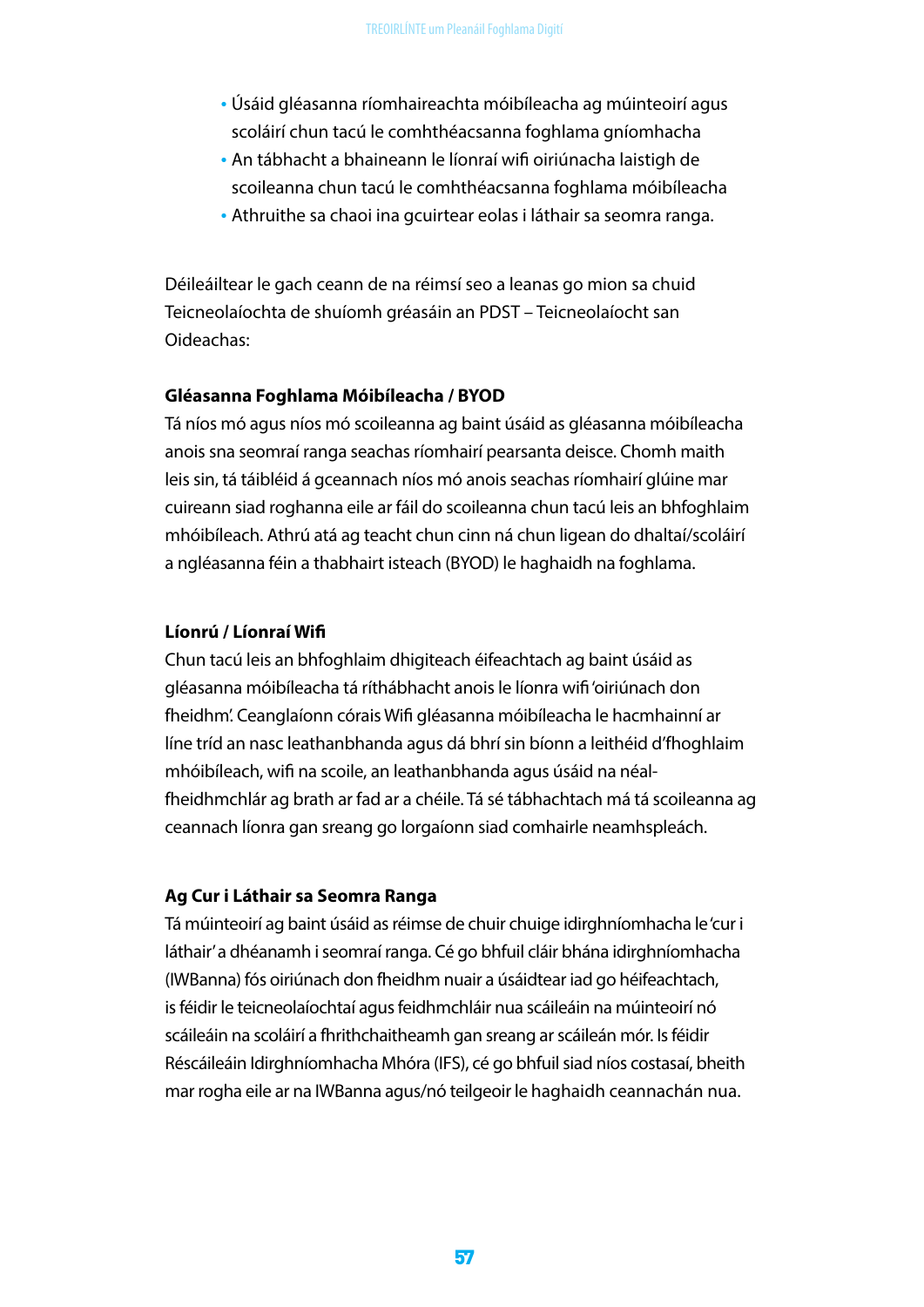### **Uirlisí agus feidhmchláir néalbhunaithe**

Tá scoileanna ag baint úsáid níos mó as raon leathan d'uirlisí agus feidhmchláir néalbhunaithe atá úsáideach chun tacú leis an bhfoghlaim, teagasc agus measúnú. Tá cuid mhór díobh saor in aisce agus cuireann siad raon féidearthachtaí éagsúla atá ag forbairt ar fáil chun cur leis an bhfoghlaim.

### **Leathanbhanda Scoileanna**

Tá ríthábhacht le leathanbhanda mear agus iontaofa chun rochtain a dhéanamh ar acmhainní ar líne le haghaidh na foghlama. Tá leathanbhanda ardluais ag gach Iar-bhunscoil. Sa Chlár Leathanbhanda do Scoileanna, cuirtear sraith chomhtháite de sheirbhísí ar fáil do scoileanna lena n-áirítear nascacht leathanbhanda, agus seirbhísí óstacha a chlúdaíonn scagadh ábhair, blagáil-óstáil gréasáin agus seirbhísí slándála lena n-áirítear rialú frithvíris agus balla dóiteáin láraithe.

## **Tacaíocht Theicniúil**

Is é aidhm na tacaíochtaí teicniúla i scoileanna ná chun seirbhís atá oiriúnach don fheidhm a chur ar fáil lena chinntiú go bhfuil teicneolaíochtaí digiteacha, trealamh, bonneagar agus córais reatha na scoile ag feidhmiú agus gur féidir brath orthu, ionas gur féidir leo tacú leis an bhfoghlaim, teagasc agus measúnú, le riarachán na scoileanna agus leis na córais phleanála. San áireamh sna teicneolaíochtaí digiteacha seo tá gléasanna ríomhaireachtúla, líonra lena n-áirítear wifi, agus córais eile ar nós ardáin foghlama, uirlisí foghlama digití agus feidhmchláir agus bogearraí. San áireamh iontu freisin tá córais riaracháin scoileanna, córais chumarsáide le tuismitheoirí agus suíomh gréasáin na scoile.

Is féidir teacht ar thuilleadh eolais, sonraí teagmhála san áireamh, ar: https://jmb. ie/school-procurment

## Conas rochtain a dhéanamh:

Comhairle teicneolaíochta ar na réimsí uile atá clúdaithe thuas: http://www.pdsttechnologyineducation.ie/en/Technology/ Deasc Seirbhíse Leathanbhanda do Scoileanna (pointe amháin teagmhála do scoileanna): Ríomhphost: broadbandservicedesk@pdst.ie nó teil: 1800 33 44 66. Teagmháil ríomhphoist d'fhiosruithe bonneagair TFC ar leith: ictadvice@pdst.ie.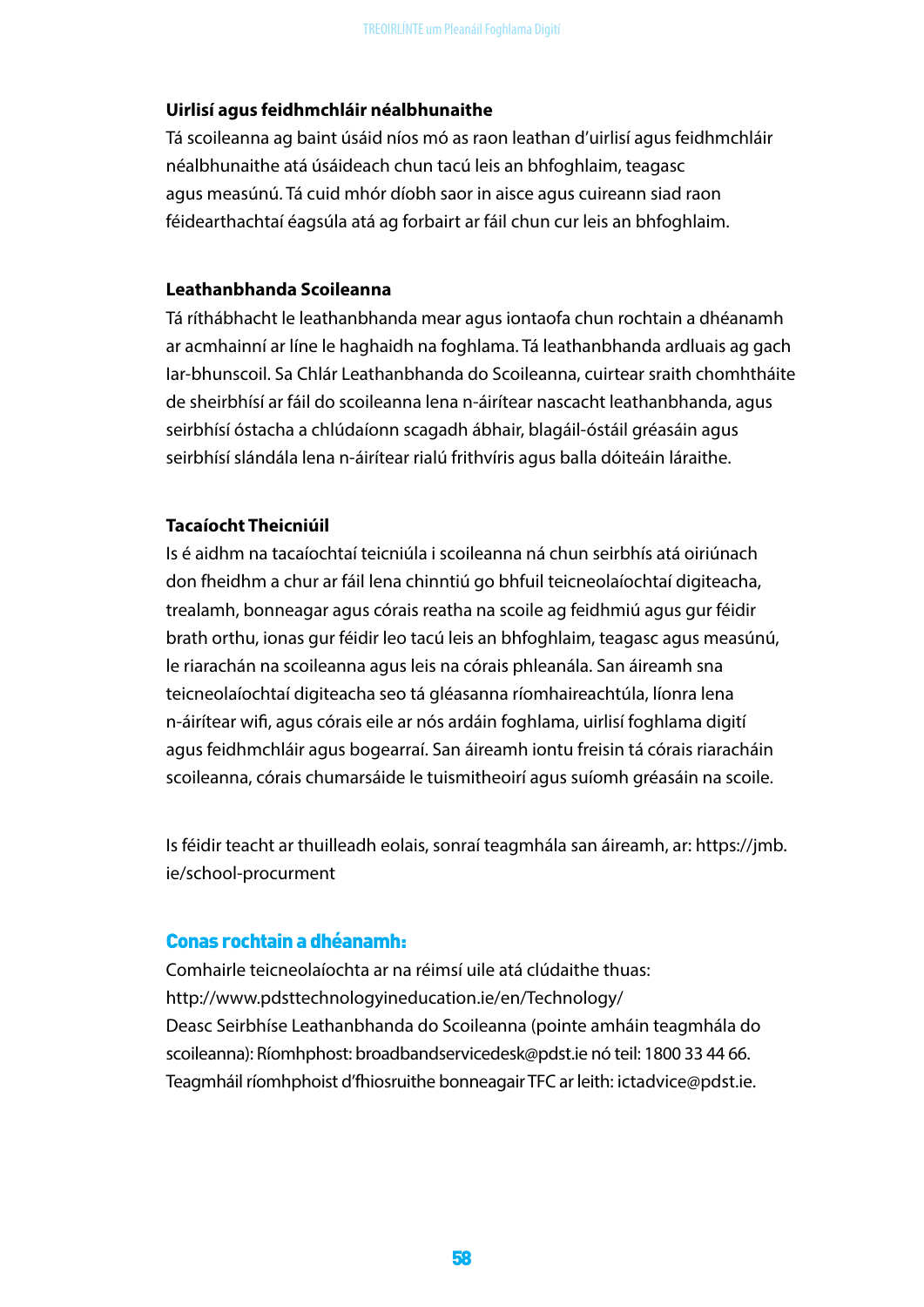## **Eolas faoi Sholáthar/Úsáid Creataí Ceannacháin**

Gníomhaíonn Aonad Soláthair Scoileanna (ASS) mar fheidhm chomhordaithe lárnach um sholáthar do na scoileanna uile san earnáil bhunscoile, do na meánscoileanna deonacha, scoileanna speisialta agus scoileanna san earnáil Phobail agus Chuimsitheach (P & C) uile (lena n-áirítear scoileanna speisialta agus gan scoileanna faoi shainchúram na mBOOanna san áireamh). Eisíodh an doiciméad "Treoir do Scoileanna maidir le Dea-chleachtais Soláthair" chuig gach na scoileanna uile, atá ar fáil ar a suíomh gréasáin freisin, ina dtugtar breac-chuntas ar riachtanais um sholáthar, agus ina dtugtar mionsonraí faoin bpróiseas atá le leanúint ag scoileanna nuair atá earraí agus seirbhísí á soláthar, ag baint úsáid as airgead poiblí.

Cuireann an tAonad Soláthair Scoileanna pointe lárnach teagmhála ar fáil freisin le haghaidh comhairle agus treorach do na scoileanna uile (faoina shainchúram) maidir le ceisteanna a bhaineann le soláthar, lena n-áirítear úsáid Chreataí na hOifige um Sholáthar Rialtais (OSR) agus an ROS. Cuidíonn an ASS le scoileanna feabhas a chur ar a bpolasaithe, cleachtais agus próisis um sholáthar agus bíonn sé i dteagmháil le pearsanra na scoileanna, i dtreo is go roghnófaí creataí agus comórtais do scoileanna a socraíodh go lárnach.

Is féidir teacht ar thuilleadh eolais, sonraí teagmhála san áireamh, ar: https://jmb.ie/school-procurement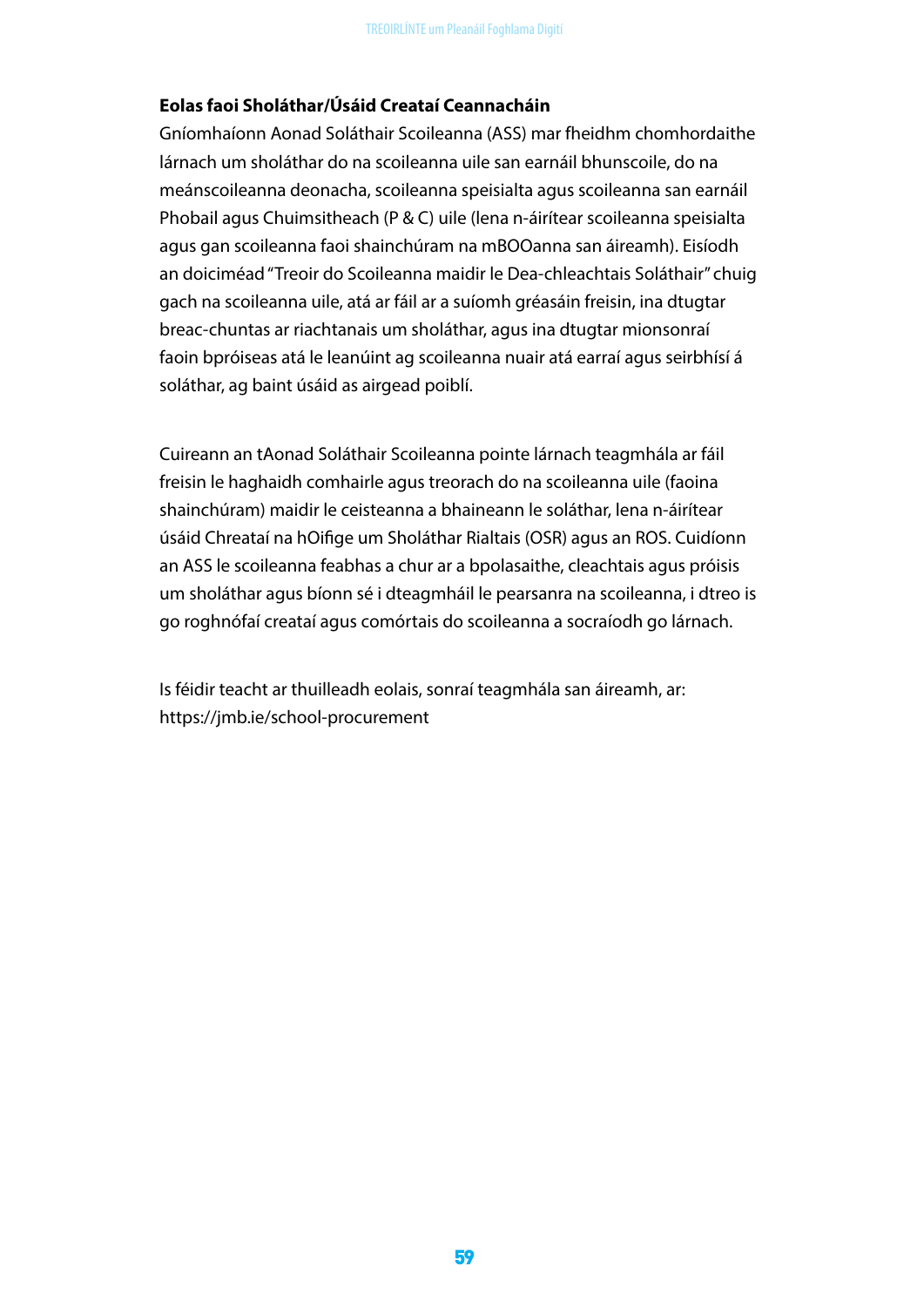## AGUISÍN B

## **[Ainm na scoile]**

(Deartha le bheith priontáilte i bhformáid Tírdhreacha)

## **Ár bPlean Foghlama Digití**

### **1. Réamhrá**

Déanann an doiciméad seo taifeadadh ar thorthaí ár bplean foghlama digití reatha, lena n-áirítear na spriocanna agus na gníomhartha a chuirfimid i bhfeidhm chun ár spriocanna a bhaint amach.

### **1.1 Sonraí na Scoile:**

• • 

### **1.2 Fís na Scoile:**

- •
- •

## **1.3 Cuntas gairid ar úsáid na dteicneolaíochtaí digiteacha sa scoil go dtí seo:**

• 

• 

- •
- 
- **2.Fócas an Phlean Foghlama Digití seo**

Thug muid faoi mheastóireacht foghlama digití inár scoil le linn na tréimhse (*mí/bliain*) go dtí (*mí/bliain*). Rinne muid meastóireacht ar an dul chun cinn atá déanta againn ag baint úsáid as na foinsí fianaise seo a leanas: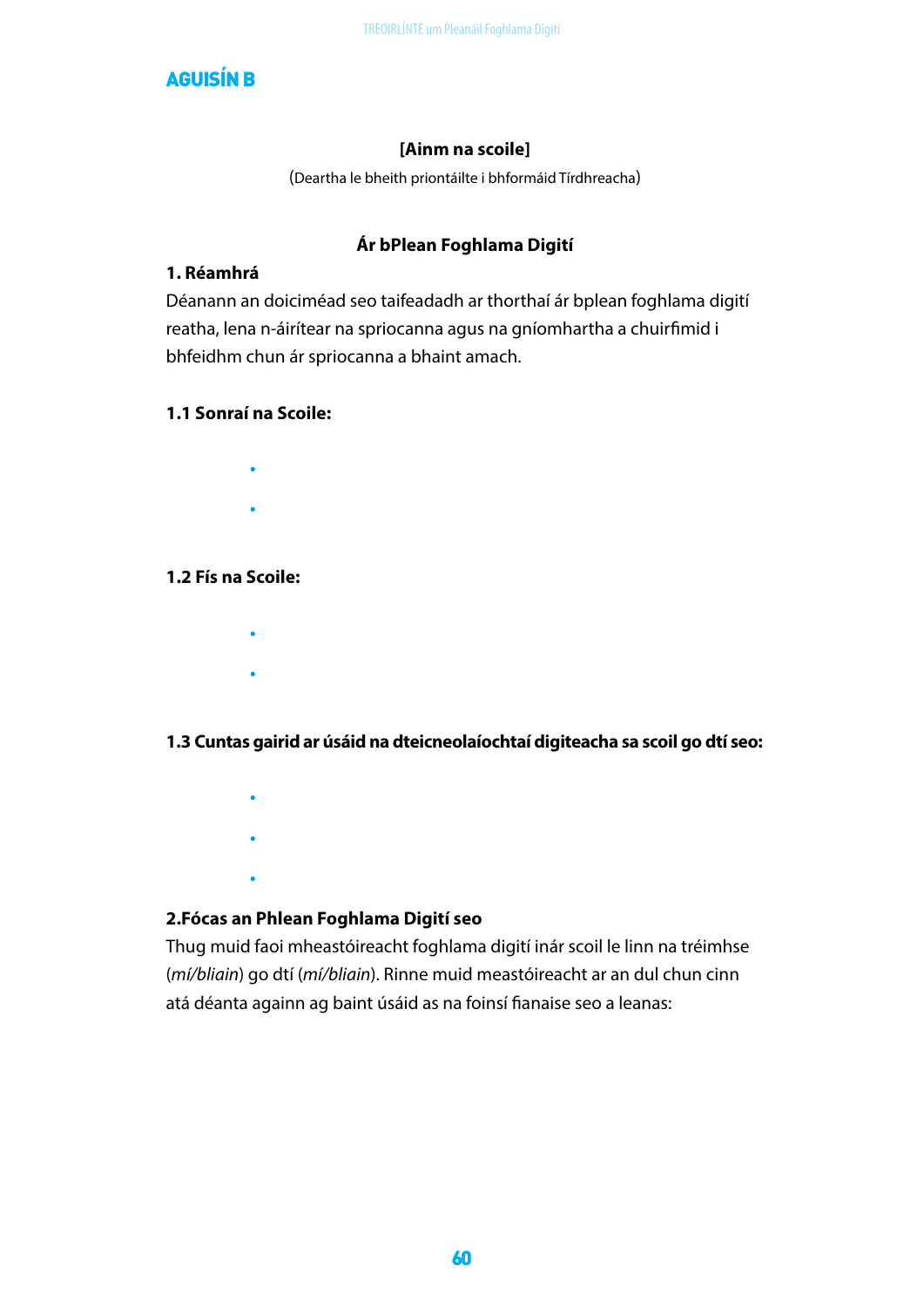### **2.1 Na gnéithe agus réimsí ón gCreat Foghlama Digití atá á roghnú**

• • • 

#### **2.2 Na caighdeáin agus ráitis ón gCreat Foghlama Digití atá á roghnú**

| Caighdeán | Ráiteas |
|-----------|---------|
|           |         |
|           |         |
|           |         |

## **2.3 Is iad seo a leanas achoimre ar ár láidreachtaí ó thaobh na foghlama digití**

• • • 

## **2.4 Is iad seo a leanas cad ar a mbeimid ag díriú chun tuilleadh feabhais a chur ar ár gcleachtas foghlama digití**

• • • 

## **3. Ár bPlean Foghlama Digití**

Ar an gcéad leathanach eile tá taifeadadh déanta againn ar na nithe seo a leanas:

Na **spriocanna** le haghaidh feabhsúcháin atá leagtha síos againn Na **gníomhartha** a chuirfimid i bhfeidhm chun iad seo a bhaint amach

 **Cé atá freagrach** as ár bplean feabhsúcháin a chur i bhfeidhm, agus monatóireacht agus athbhreithniú a dhéanamh air Conas a dhéanfaimid **dul chun cinn** a thomhas agus conas a dhéanfaimid **torthaí** a sheiceáil (critéir le go n-éireoidh leis)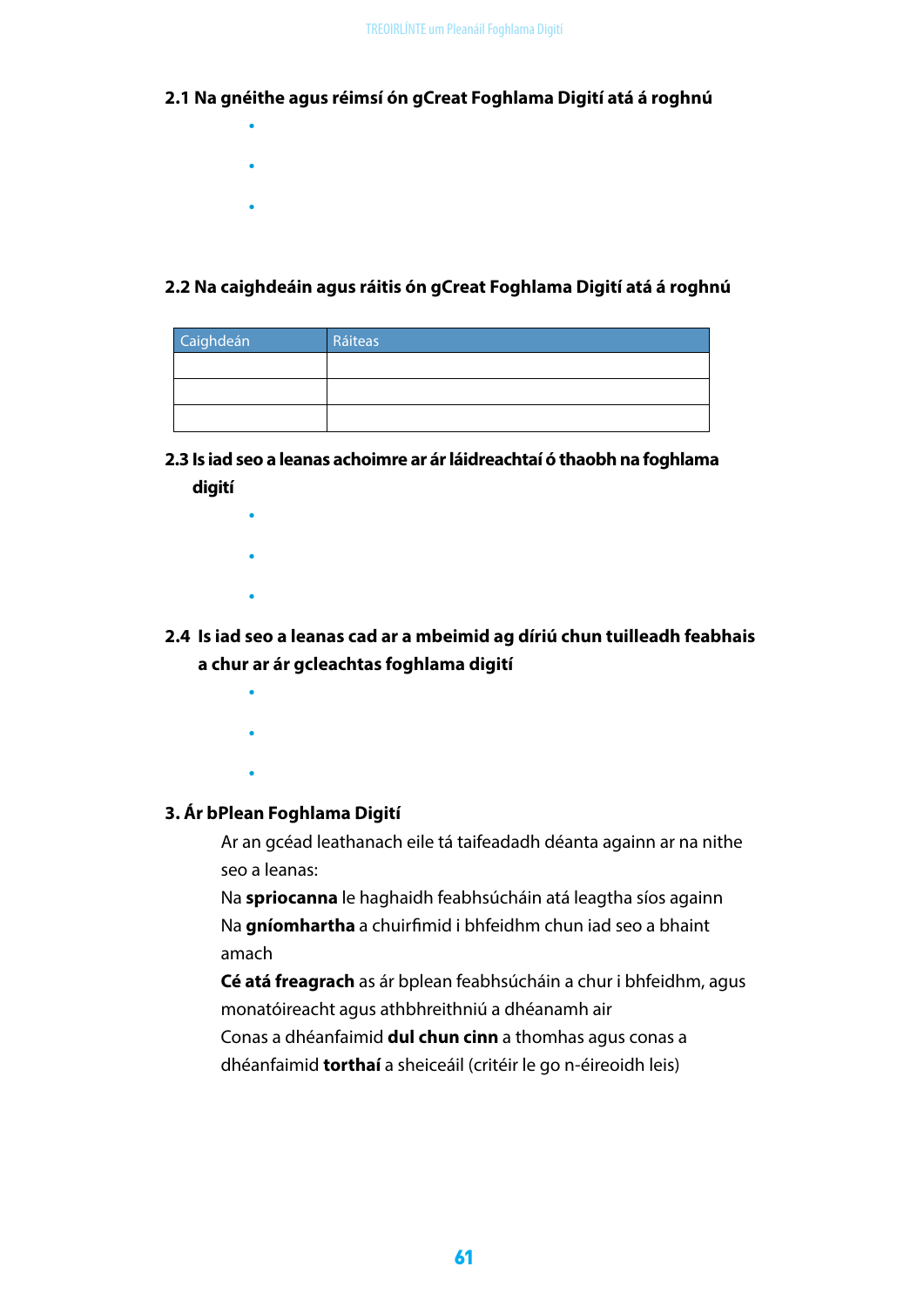De réir mar a chuirfimid ár bplean feabhsúcháin i bhfeidhm, déanfaimid taifeadadh orthu seo a leanas:

 An dul chun cinn a rinneadh, agus na coigeartuithe a rinneadh, agus cathain

 **Na spriocanna a baineadh amach** (bunspriocanna agus spriocanna athraithe), agus cathain

## Plean Gnímh Foghlama Digití

| RÉIMSE: (Ón gCreat Foghlama Dígití)               |                     |                     |                                 |                                          |  |
|---------------------------------------------------|---------------------|---------------------|---------------------------------|------------------------------------------|--|
| CAIGHDEÁN/CAIGHDEÁIN: (Ón gCreat Foghlama Dígití) |                     |                     |                                 |                                          |  |
| RÁITEAS/RÁITIS: (Ón gCreat Foghlama Dígití)       |                     |                     |                                 |                                          |  |
| Spriocanna: (Cad is mian linn a bhaint amach?)    |                     |                     |                                 |                                          |  |
| <b>GNÍOMHARTHA</b>                                | <b>TRÉIMHSE AMA</b> | <b>SAINCHÚRAIMÍ</b> | <b>ACMHAINNÍ</b>                | <b>CRITÉIR LE GO</b>                     |  |
| (Cad is gá a                                      | (Cathain atá sé le  | (Cé atá lena        | (Cad iad na                     | nÉIREOIDH LEIS                           |  |
| dhéanamh?)                                        | bheith déanta?)     | dhéanamh?)          | hacmhainní atá ag<br>teastáil?) | (Cad iad na torthaí<br>atá ag teastáil?) |  |
|                                                   |                     |                     |                                 |                                          |  |
|                                                   |                     |                     |                                 |                                          |  |
|                                                   |                     |                     |                                 |                                          |  |
| Nósanna Imeachta Meastóireachta:                  |                     |                     |                                 |                                          |  |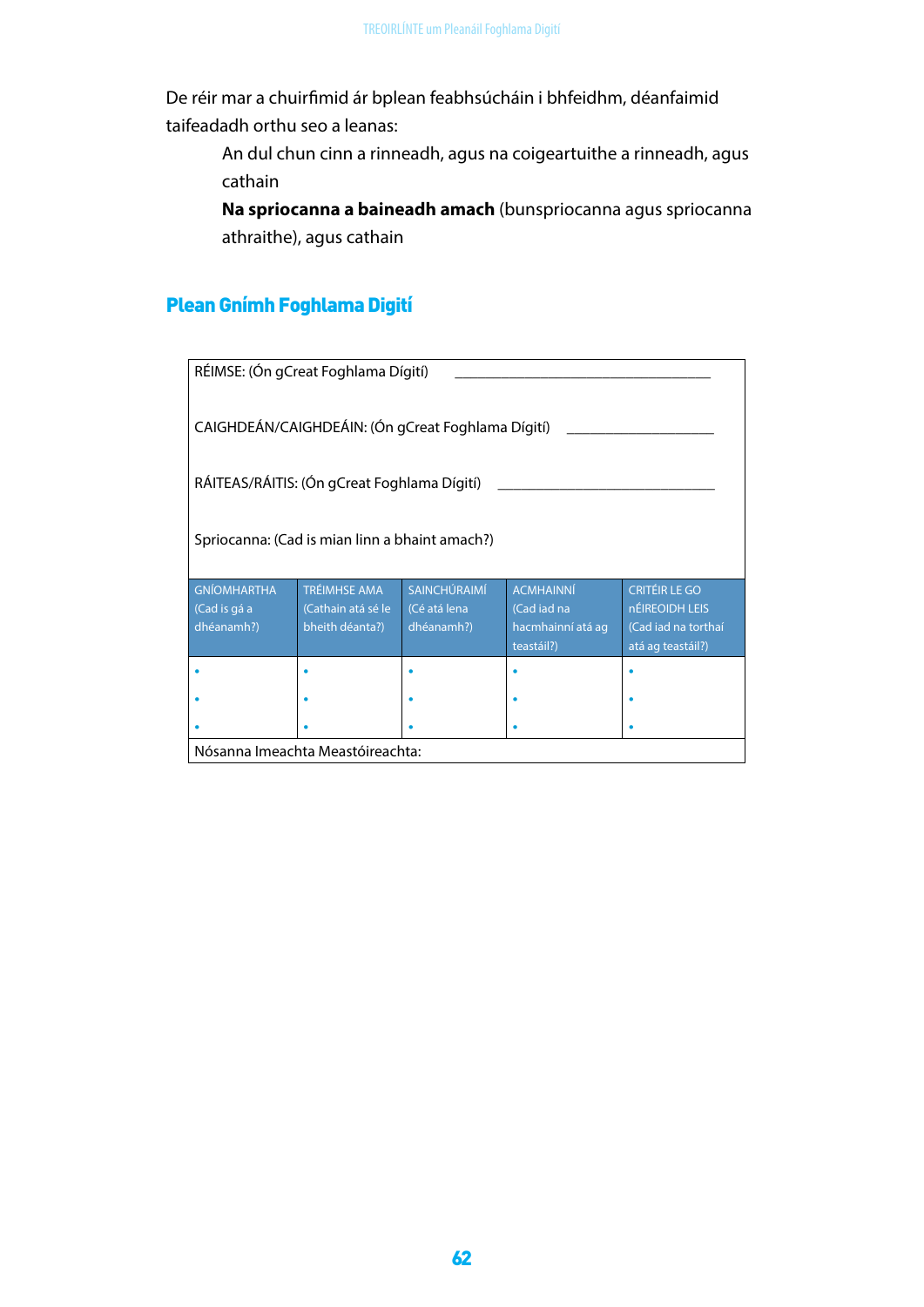## AGUISÍN C

GRÚPA FORBARTHA NA STRAITÉISE DIGITÍ DO SCOILEANNA, 2015-2020 – TREOIRLÍNTE UM PLEANÁIL FOGHLAMA DIGITÍ (Tagann siad seo in áit lámhleabhar ríomhfhoghlama do scoile)

## BALLRAÍOCHT

| <b>Betty Regan</b>                                                                       | Cathaoirleach, An Roinn Oideachais agus Scileanna (ROS)                                           |  |  |  |
|------------------------------------------------------------------------------------------|---------------------------------------------------------------------------------------------------|--|--|--|
| <b>Sean Gallagher</b>                                                                    | Leas-Stiúrthóir Teicneolaíochtaí Digiteacha (PDST)                                                |  |  |  |
| <b>Mark Finlay</b>                                                                       | Ceannaire Foirne Teicneolaíochtaí Digiteacha (PDST)                                               |  |  |  |
|                                                                                          | Madeleine Murray Comhordaitheoir Náisiúnta - Dearadh FGL (PDST -<br>Teicneolaíocht san Oideachas) |  |  |  |
| <b>Seamus Knox</b>                                                                       | Cigire Sinsearach, Iar-bhunscoil (ROS)                                                            |  |  |  |
| <b>Leo Kilroy</b>                                                                        | Cigire, Bunscoil (ROS)                                                                            |  |  |  |
| <b>Tony Weir</b>                                                                         | Cigire Sinsearach, Iar-bhunscoil (ROS)                                                            |  |  |  |
| An tOllamh Deirdre Butler Saineolaí seachtrach (Ollscoil Chathair Bhaile<br>Átha Cliath) |                                                                                                   |  |  |  |
| <b>Karen Murtagh</b>                                                                     | Aonad Curaclaim agus Polasaí Measúnachta (ROS)                                                    |  |  |  |
| <b>Ben Murray</b>                                                                        | An Chomhairle Náisiúnta Curaclaim agus Measúnachta<br>(CNCM)                                      |  |  |  |
|                                                                                          |                                                                                                   |  |  |  |

Fuair an Grúpa cuidiú ina chuid oibre ó chomhairleoir seachtrach H2 Learning (Michael Hallissy, John Hurley)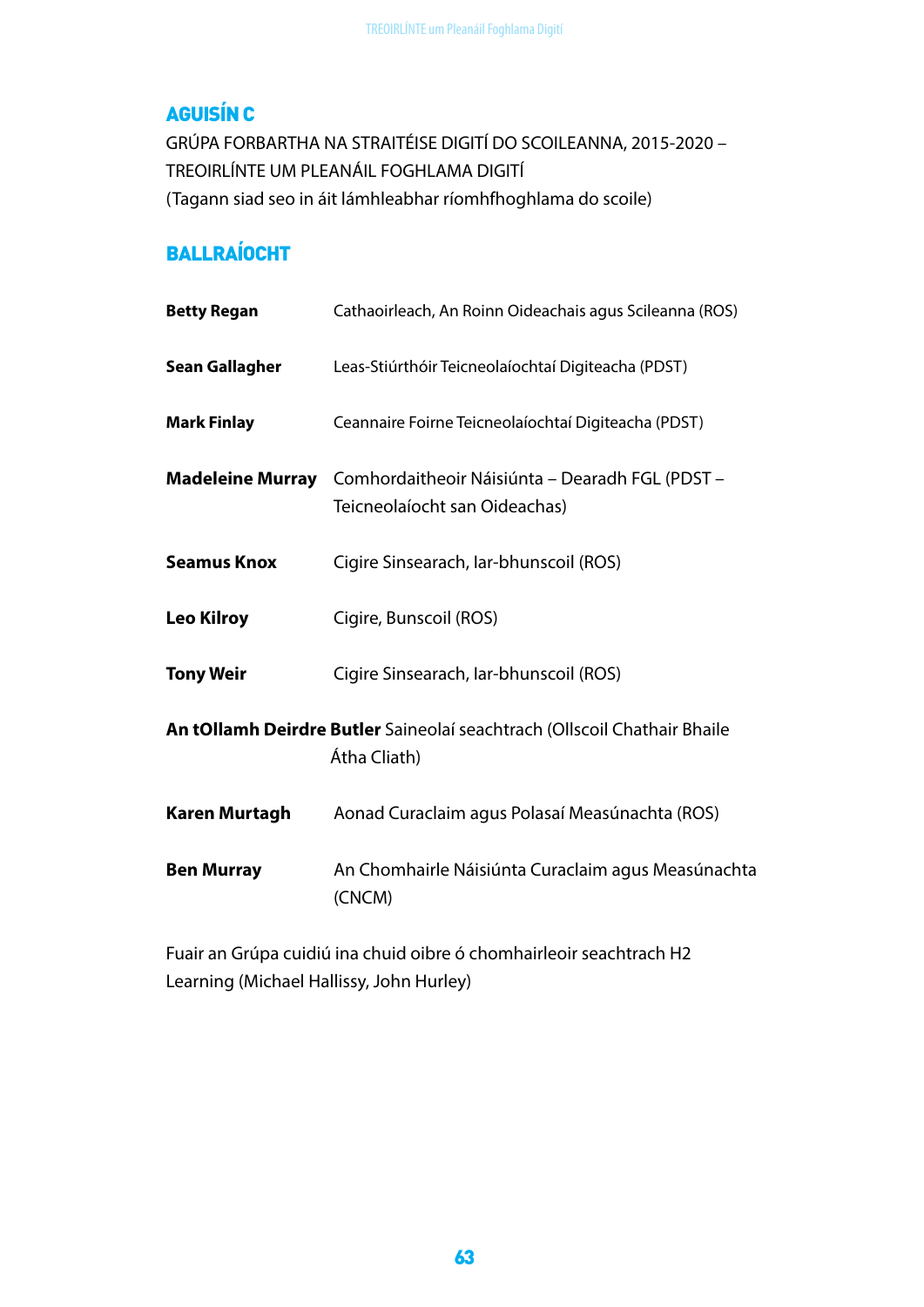TREOIRLÍNTE um Pleanáil Foghlama Digití